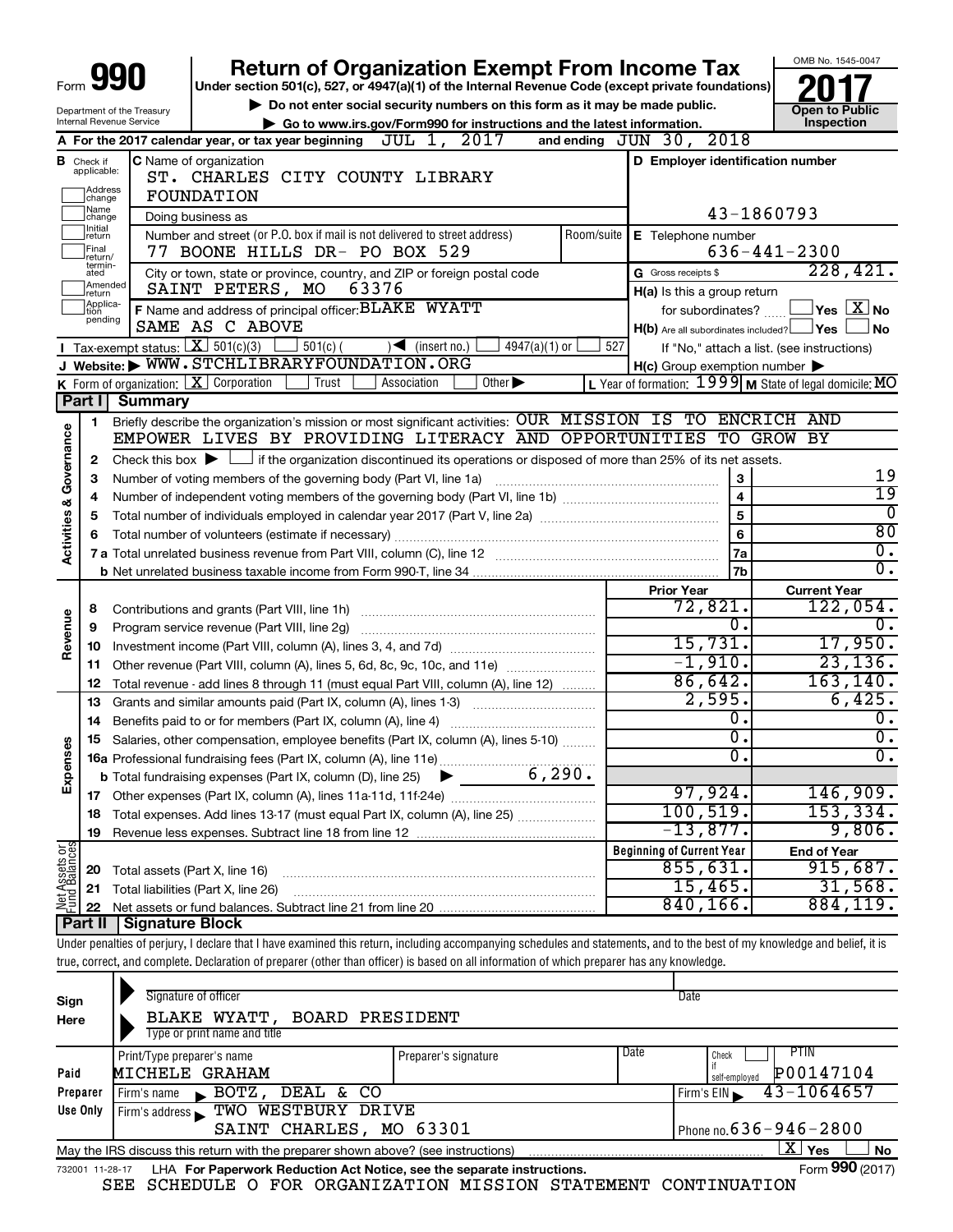|              | ST. CHARLES CITY COUNTY LIBRARY                                                                                                                                                                         |
|--------------|---------------------------------------------------------------------------------------------------------------------------------------------------------------------------------------------------------|
|              | 43-1860793<br>FOUNDATION<br>Page 2<br>Form 990 (2017)                                                                                                                                                   |
|              | <b>Statement of Program Service Accomplishments</b><br>Part III                                                                                                                                         |
|              |                                                                                                                                                                                                         |
| 1            | Briefly describe the organization's mission:<br>OUR MISSION IS TO ENCRICH AND EMPOWER LIVES BY PROVIDING LITERACY AND                                                                                   |
|              | OPPORTUNITIES TO GROW BY CONTINUALLY WORKING TOGETHER TO<br><b>ENGAGE THE</b>                                                                                                                           |
|              | COMMUNITY THROUGH CHARITABLE GIVING.                                                                                                                                                                    |
|              |                                                                                                                                                                                                         |
| $\mathbf{2}$ | Did the organization undertake any significant program services during the year which were not listed on the                                                                                            |
|              | $\sqrt{\mathsf{Yes}\ \mathbf{X}}$ No<br>prior Form 990 or 990-EZ?                                                                                                                                       |
|              | If "Yes," describe these new services on Schedule O.                                                                                                                                                    |
| 3            | $\overline{X}$ Yes $\overline{X}$ No<br>Did the organization cease conducting, or make significant changes in how it conducts, any program services?                                                    |
|              | If "Yes," describe these changes on Schedule O.                                                                                                                                                         |
| 4            | Describe the organization's program service accomplishments for each of its three largest program services, as measured by expenses.                                                                    |
|              | Section 501(c)(3) and 501(c)(4) organizations are required to report the amount of grants and allocations to others, the total expenses, and                                                            |
|              | revenue, if any, for each program service reported.                                                                                                                                                     |
| 4a           | 80,634.<br>(Expenses \$<br>including grants of \$<br>) (Revenue \$<br>(Code:<br>EARLY LITERACY OUTREACH /<br>READY TO READ -<br>THIS PROGRAM FUNDS EARLY                                                |
|              | LITERACY EFFORTS WHICH INCLUDES PROVIDING EARLY LITERACY KITS TO NEW                                                                                                                                    |
|              | MOMS AND PARENTS/CAREGIVERS OF PRE-READERS.<br>THESE KITS INCLUDE BOOKS,                                                                                                                                |
|              | RESOURCES, AND A LIBRARY CARD APPLICATION.<br>IT ALSO SUPPORTS<br>THE                                                                                                                                   |
|              | THROUGHOUT THE COMMUNITY THAT BRINGS<br>DISTRIBUTION OF MINI-LIBRARIES                                                                                                                                  |
|              | READING TO PRE-READERS SO THAT THEY WILL<br>AWARENESS OF THE<br><b>IMPORTANCE OF</b>                                                                                                                    |
|              | BE READY TO READ WHEN THEY GET TO KINDERGARTEN.                                                                                                                                                         |
|              |                                                                                                                                                                                                         |
|              |                                                                                                                                                                                                         |
|              |                                                                                                                                                                                                         |
|              |                                                                                                                                                                                                         |
|              |                                                                                                                                                                                                         |
| 4b           | 30, 395.<br>$\overline{6}$ , $\overline{425}$ , $\overline{)}$ (Revenue \$<br>including grants of \$<br>(Code:<br>(Expenses \$<br>THE LIBRARY FOUNDATION PROGRAM FUNDING SUPPORTS SOME LIBRARY DISTRICT |
|              | PROGRAMMING AS WELL AS COMMUNITY BASED<br>PROGRAMMING,<br>THE LARGEST OF                                                                                                                                |
|              | THE TAKE<br>20<br>AND READ SCHOOL BASED PROGRAM.<br>WHICH IS<br>WE<br>PARTNER<br>WITH                                                                                                                   |
|              | THE LOCAL SCHOOL DISTRICTS'<br>ELEMENTARY SCHOOLS AND HAVE<br>THE<br>KIDS AND                                                                                                                           |
|              | CLASSROOMS TAKE THE TAKE<br>20<br>AND READ<br>PLEDGE.<br>WHEN<br>THEY<br><b>HIT</b><br>THEIR                                                                                                            |
|              | WE AWARD THE KIDS AND THE CLASSROOMS WITH BOOKS THAT<br>READING GOALS,                                                                                                                                  |
|              | THEY GET TO KEEP. ANOTHER COMMUNITY BASED PROGRAM IS SENIOR SERVICES                                                                                                                                    |
|              | BOOKS TO YOU - THIS PROGRAM SERVES TO BRING LIBRARY<br>OUTREACH                                                                                                                                         |
|              | MATERIALS TO THOSE THAT ARE HOMEBOUND AND CANNOT COME TO THE LIBRARY                                                                                                                                    |
|              | THEMSELVES.                                                                                                                                                                                             |
|              |                                                                                                                                                                                                         |
|              |                                                                                                                                                                                                         |
| 4с           | $\angle$ (Revenue \$                                                                                                                                                                                    |
|              |                                                                                                                                                                                                         |
|              |                                                                                                                                                                                                         |
|              |                                                                                                                                                                                                         |
|              |                                                                                                                                                                                                         |
|              |                                                                                                                                                                                                         |
|              |                                                                                                                                                                                                         |
|              |                                                                                                                                                                                                         |
|              |                                                                                                                                                                                                         |
|              |                                                                                                                                                                                                         |
|              |                                                                                                                                                                                                         |
|              | 4d Other program services (Describe in Schedule O.)                                                                                                                                                     |
|              | (Expenses \$<br>(Revenue \$<br>including grants of \$                                                                                                                                                   |
|              | 111,029.<br>4e Total program service expenses $\blacktriangleright$                                                                                                                                     |
|              | $F_{\text{arm}}$ 000 (2017)                                                                                                                                                                             |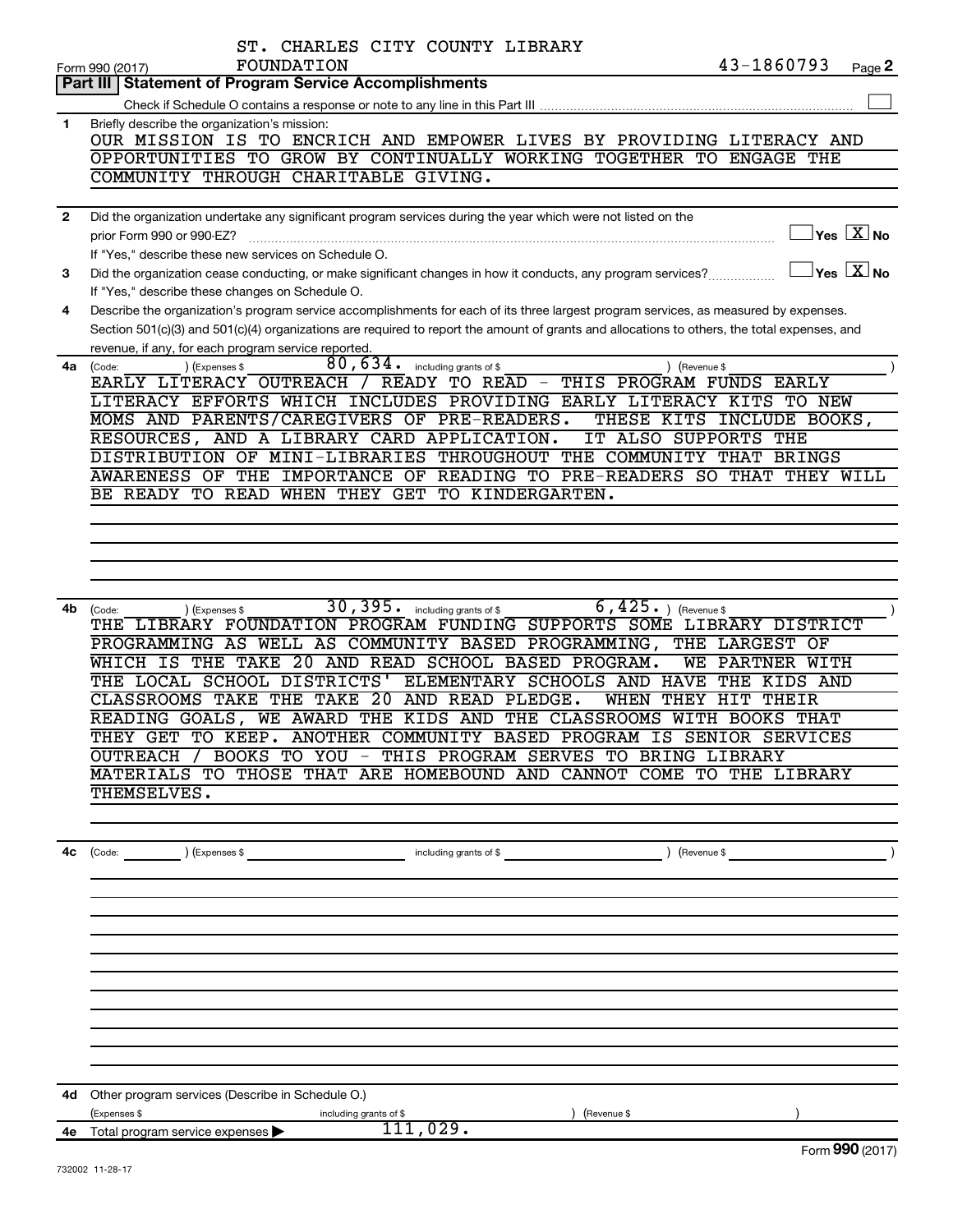**Part IV Checklist of Required Schedules**

ST. CHARLES CITY COUNTY LIBRARY

|    |                                                                                                                                                                                         |                 | Yes                     | No                           |
|----|-----------------------------------------------------------------------------------------------------------------------------------------------------------------------------------------|-----------------|-------------------------|------------------------------|
| 1  | Is the organization described in section $501(c)(3)$ or $4947(a)(1)$ (other than a private foundation)?                                                                                 |                 |                         |                              |
|    | If "Yes," complete Schedule A                                                                                                                                                           | 1               | x.                      |                              |
| 2  |                                                                                                                                                                                         | $\mathbf{2}$    | $\overline{\textbf{x}}$ |                              |
| 3  | Did the organization engage in direct or indirect political campaign activities on behalf of or in opposition to candidates for<br>public office? If "Yes," complete Schedule C, Part I | З               |                         | x.                           |
| 4  | Section 501(c)(3) organizations. Did the organization engage in lobbying activities, or have a section 501(h) election in effect                                                        |                 |                         |                              |
|    |                                                                                                                                                                                         | 4               |                         | x                            |
| 5  | Is the organization a section 501(c)(4), 501(c)(5), or 501(c)(6) organization that receives membership dues, assessments, or                                                            |                 |                         |                              |
|    |                                                                                                                                                                                         | 5               |                         | x                            |
| 6  | Did the organization maintain any donor advised funds or any similar funds or accounts for which donors have the right to                                                               |                 |                         |                              |
|    | provide advice on the distribution or investment of amounts in such funds or accounts? If "Yes," complete Schedule D, Part I                                                            | 6               |                         | x                            |
| 7  | Did the organization receive or hold a conservation easement, including easements to preserve open space,                                                                               |                 |                         |                              |
|    | the environment, historic land areas, or historic structures? If "Yes," complete Schedule D, Part II                                                                                    | $\overline{7}$  |                         | x                            |
| 8  | Did the organization maintain collections of works of art, historical treasures, or other similar assets? If "Yes," complete                                                            | 8               |                         | x                            |
| 9  | Did the organization report an amount in Part X, line 21, for escrow or custodial account liability, serve as a custodian for                                                           |                 |                         |                              |
|    | amounts not listed in Part X; or provide credit counseling, debt management, credit repair, or debt negotiation services?                                                               |                 |                         |                              |
|    | If "Yes," complete Schedule D, Part IV                                                                                                                                                  | 9               |                         | X                            |
| 10 | Did the organization, directly or through a related organization, hold assets in temporarily restricted endowments, permanent                                                           |                 |                         |                              |
|    |                                                                                                                                                                                         | 10              |                         | X.                           |
| 11 | If the organization's answer to any of the following questions is "Yes," then complete Schedule D, Parts VI, VII, VIII, IX, or X                                                        |                 |                         |                              |
|    | as applicable.                                                                                                                                                                          |                 |                         |                              |
|    | a Did the organization report an amount for land, buildings, and equipment in Part X, line 10? If "Yes," complete Schedule D,<br>Part VI                                                | 11a             |                         | x                            |
|    | <b>b</b> Did the organization report an amount for investments - other securities in Part X, line 12 that is 5% or more of its total                                                    |                 |                         |                              |
|    |                                                                                                                                                                                         | 11 <sub>b</sub> |                         | x                            |
|    | c Did the organization report an amount for investments - program related in Part X, line 13 that is 5% or more of its total                                                            |                 |                         |                              |
|    |                                                                                                                                                                                         | 11c             |                         | x                            |
|    | d Did the organization report an amount for other assets in Part X, line 15 that is 5% or more of its total assets reported in                                                          |                 |                         |                              |
|    |                                                                                                                                                                                         | 11d             |                         | x<br>$\overline{\texttt{x}}$ |
|    | e Did the organization report an amount for other liabilities in Part X, line 25? If "Yes," complete Schedule D, Part X                                                                 | 11e             |                         |                              |
| f. | Did the organization's separate or consolidated financial statements for the tax year include a footnote that addresses                                                                 |                 |                         |                              |
|    | the organization's liability for uncertain tax positions under FIN 48 (ASC 740)? If "Yes," complete Schedule D, Part X                                                                  | 11f             | x                       |                              |
|    | 12a Did the organization obtain separate, independent audited financial statements for the tax year? If "Yes," complete<br>Schedule D, Parts XI and XII                                 | 12a             | x                       |                              |
|    | <b>b</b> Was the organization included in consolidated, independent audited financial statements for the tax year?                                                                      |                 |                         |                              |
|    | If "Yes," and if the organization answered "No" to line 12a, then completing Schedule D, Parts XI and XII is optional www.                                                              | 12 <sub>b</sub> |                         | Χ                            |
| 13 | Is the organization a school described in section $170(b)(1)(A)(ii)?$ If "Yes," complete Schedule E                                                                                     | 13              |                         | $\overline{\text{x}}$        |
|    | 14a Did the organization maintain an office, employees, or agents outside of the United States?                                                                                         | 14a             |                         | x                            |
|    | <b>b</b> Did the organization have aggregate revenues or expenses of more than \$10,000 from grantmaking, fundraising, business,                                                        |                 |                         |                              |
|    | investment, and program service activities outside the United States, or aggregate foreign investments valued at \$100,000                                                              |                 |                         |                              |
|    |                                                                                                                                                                                         | 14b             |                         | x                            |
| 15 | Did the organization report on Part IX, column (A), line 3, more than \$5,000 of grants or other assistance to or for any                                                               |                 |                         |                              |
|    |                                                                                                                                                                                         | 15              |                         | x                            |
| 16 | Did the organization report on Part IX, column (A), line 3, more than \$5,000 of aggregate grants or other assistance to                                                                | 16              |                         | x                            |
| 17 | Did the organization report a total of more than \$15,000 of expenses for professional fundraising services on Part IX,                                                                 |                 |                         |                              |
|    |                                                                                                                                                                                         | 17              |                         | x                            |
| 18 | Did the organization report more than \$15,000 total of fundraising event gross income and contributions on Part VIII, lines                                                            |                 |                         |                              |
|    |                                                                                                                                                                                         | 18              | x                       |                              |
| 19 | Did the organization report more than \$15,000 of gross income from gaming activities on Part VIII, line 9a? If "Yes,"                                                                  |                 |                         |                              |
|    |                                                                                                                                                                                         | 19              |                         | x                            |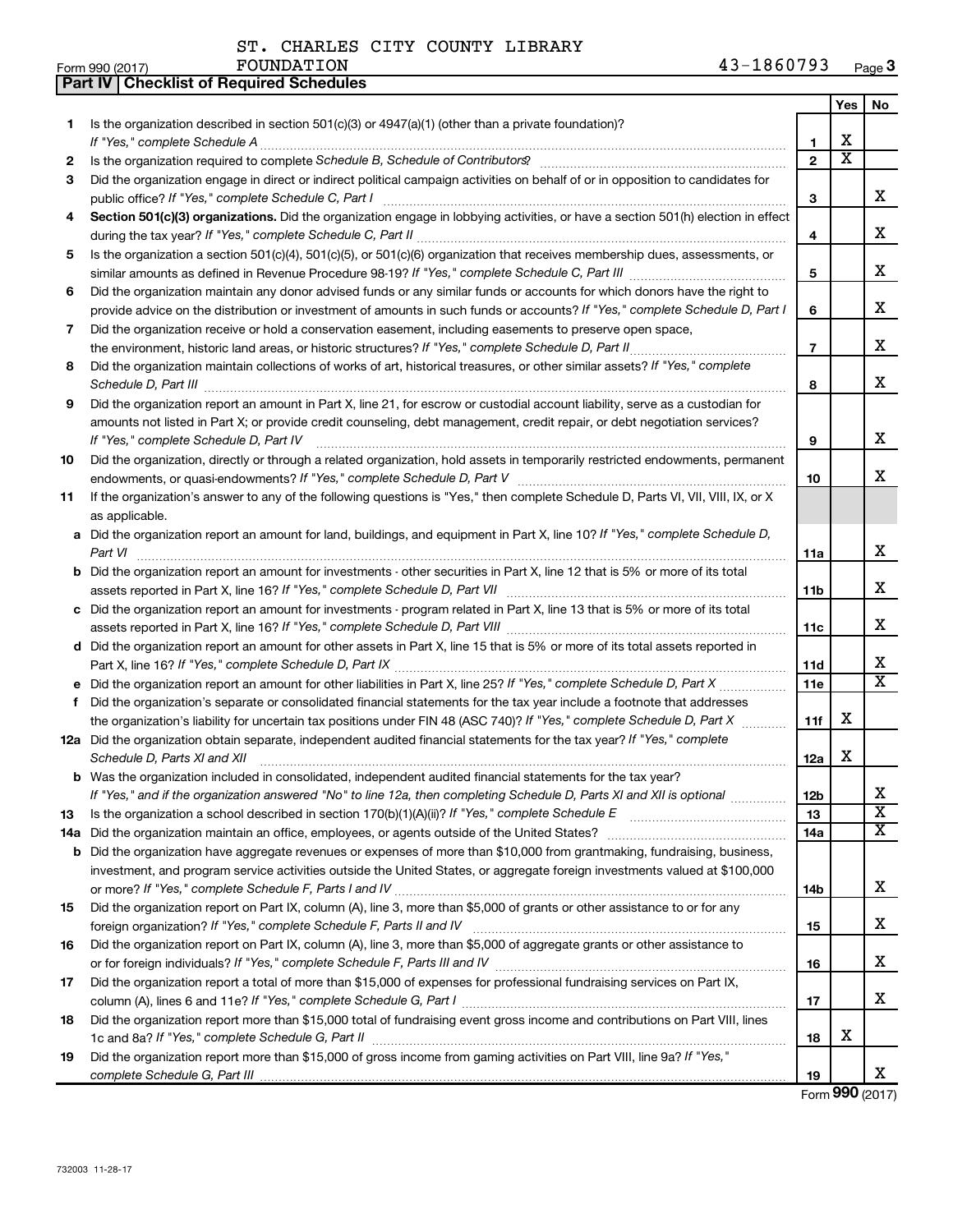| Form 990 (2017) | FOUNDATION | . | Page <sup>r</sup> |
|-----------------|------------|---|-------------------|
|-----------------|------------|---|-------------------|

|     | <b>Part IV   Checklist of Required Schedules (continued)</b>                                                                        |                 |     |                         |
|-----|-------------------------------------------------------------------------------------------------------------------------------------|-----------------|-----|-------------------------|
|     |                                                                                                                                     |                 | Yes | No                      |
|     | 20a Did the organization operate one or more hospital facilities? If "Yes," complete Schedule H                                     | 20a             |     | x                       |
|     |                                                                                                                                     | 20 <sub>b</sub> |     |                         |
| 21  | Did the organization report more than \$5,000 of grants or other assistance to any domestic organization or                         |                 |     |                         |
|     |                                                                                                                                     | 21              |     | x                       |
| 22  | Did the organization report more than \$5,000 of grants or other assistance to or for domestic individuals on                       |                 |     |                         |
|     |                                                                                                                                     | 22              |     | x                       |
| 23  | Did the organization answer "Yes" to Part VII, Section A, line 3, 4, or 5 about compensation of the organization's current          |                 |     |                         |
|     | and former officers, directors, trustees, key employees, and highest compensated employees? If "Yes," complete                      |                 |     |                         |
|     | Schedule J <b>Execute Schedule J Execute Schedule J</b>                                                                             | 23              |     | x                       |
|     | 24a Did the organization have a tax-exempt bond issue with an outstanding principal amount of more than \$100,000 as of the         |                 |     |                         |
|     | last day of the year, that was issued after December 31, 2002? If "Yes," answer lines 24b through 24d and complete                  |                 |     |                         |
|     | Schedule K. If "No", go to line 25a                                                                                                 | 24a             |     | x                       |
| b   |                                                                                                                                     | 24 <sub>b</sub> |     |                         |
|     | Did the organization maintain an escrow account other than a refunding escrow at any time during the year to defease                |                 |     |                         |
|     |                                                                                                                                     | 24c             |     |                         |
|     |                                                                                                                                     | 24d             |     |                         |
|     | 25a Section 501(c)(3), 501(c)(4), and 501(c)(29) organizations. Did the organization engage in an excess benefit                    |                 |     |                         |
|     | transaction with a disqualified person during the year? If "Yes," complete Schedule L, Part I manumumumum                           | 25a             |     | x                       |
|     | <b>b</b> Is the organization aware that it engaged in an excess benefit transaction with a disqualified person in a prior year, and |                 |     |                         |
|     | that the transaction has not been reported on any of the organization's prior Forms 990 or 990-EZ? If "Yes," complete               |                 |     |                         |
|     | Schedule L, Part I                                                                                                                  | 25b             |     | x                       |
| 26  | Did the organization report any amount on Part X, line 5, 6, or 22 for receivables from or payables to any current or               |                 |     |                         |
|     | former officers, directors, trustees, key employees, highest compensated employees, or disqualified persons? If "Yes,"              |                 |     |                         |
|     | complete Schedule L, Part II                                                                                                        | 26              |     | x                       |
| 27  | Did the organization provide a grant or other assistance to an officer, director, trustee, key employee, substantial                |                 |     |                         |
|     | contributor or employee thereof, a grant selection committee member, or to a 35% controlled entity or family member                 |                 |     |                         |
|     |                                                                                                                                     | 27              |     | х                       |
| 28  | Was the organization a party to a business transaction with one of the following parties (see Schedule L, Part IV                   |                 |     |                         |
|     | instructions for applicable filing thresholds, conditions, and exceptions):                                                         |                 |     |                         |
| а   | A current or former officer, director, trustee, or key employee? If "Yes," complete Schedule L, Part IV                             | 28a             |     | х                       |
| b   | A family member of a current or former officer, director, trustee, or key employee? If "Yes," complete Schedule L, Part IV          | 28 <sub>b</sub> |     | $\overline{\textbf{x}}$ |
|     | c An entity of which a current or former officer, director, trustee, or key employee (or a family member thereof) was an officer,   |                 |     |                         |
|     | director, trustee, or direct or indirect owner? If "Yes," complete Schedule L, Part IV                                              | 28c             |     | x                       |
| 29  |                                                                                                                                     | 29              |     | $\overline{\mathtt{x}}$ |
| 30  | Did the organization receive contributions of art, historical treasures, or other similar assets, or qualified conservation         |                 |     |                         |
|     |                                                                                                                                     | 30              |     | Χ                       |
| 31  | Did the organization liquidate, terminate, or dissolve and cease operations?                                                        |                 |     |                         |
|     |                                                                                                                                     | 31              |     | x                       |
| 32  | Did the organization sell, exchange, dispose of, or transfer more than 25% of its net assets? If "Yes," complete                    |                 |     |                         |
|     |                                                                                                                                     | 32              |     | x                       |
| 33  | Did the organization own 100% of an entity disregarded as separate from the organization under Regulations                          |                 |     |                         |
|     |                                                                                                                                     | 33              |     | x                       |
| 34  | Was the organization related to any tax-exempt or taxable entity? If "Yes," complete Schedule R, Part II, III, or IV, and           |                 |     |                         |
|     | Part V, line 1                                                                                                                      | 34              | х   |                         |
| 35а |                                                                                                                                     | 35a             |     | x                       |
| b   | If "Yes" to line 35a, did the organization receive any payment from or engage in any transaction with a controlled entity           |                 |     |                         |
|     |                                                                                                                                     | 35 <sub>b</sub> |     |                         |
| 36  | Section 501(c)(3) organizations. Did the organization make any transfers to an exempt non-charitable related organization?          |                 |     |                         |
|     |                                                                                                                                     | 36              |     | x                       |
| 37  | Did the organization conduct more than 5% of its activities through an entity that is not a related organization                    |                 |     |                         |
|     |                                                                                                                                     | 37              |     | х                       |
| 38  | Did the organization complete Schedule O and provide explanations in Schedule O for Part VI, lines 11b and 19?                      |                 |     |                         |
|     |                                                                                                                                     | 38              | х   |                         |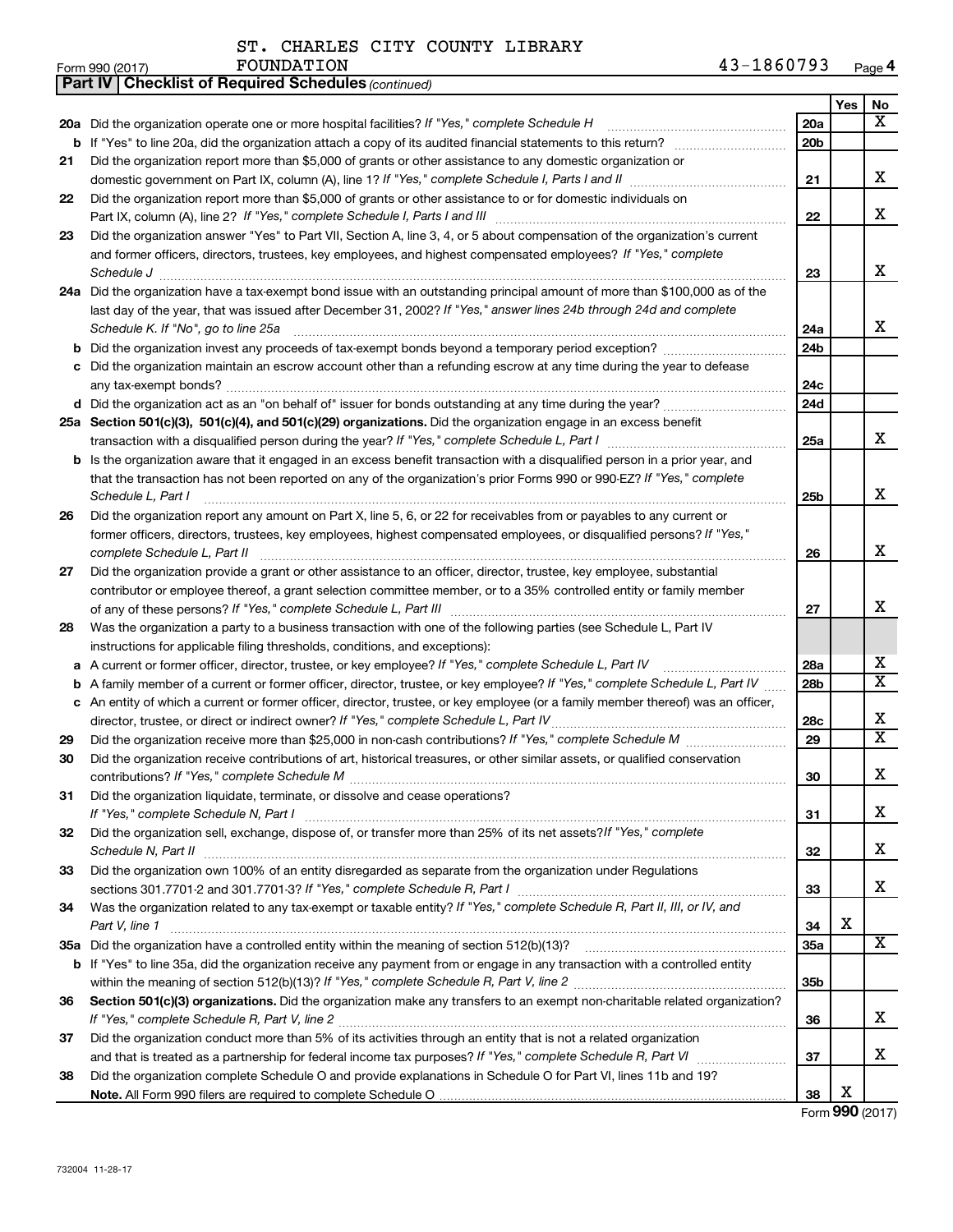| ST. CHARLES CITY COUNTY LIBRARY |  |  |
|---------------------------------|--|--|
|                                 |  |  |

|    | <b>Statements Regarding Other IRS Filings and Tax Compliance</b><br><b>Part V</b><br>Check if Schedule O contains a response or note to any line in this Part V |                 |                 |                         |                         |  |
|----|-----------------------------------------------------------------------------------------------------------------------------------------------------------------|-----------------|-----------------|-------------------------|-------------------------|--|
|    |                                                                                                                                                                 |                 |                 | Yes                     | No                      |  |
| 1a | Enter the number reported in Box 3 of Form 1096. Enter -0- if not applicable                                                                                    | 1a              |                 |                         |                         |  |
| b  | Enter the number of Forms W-2G included in line 1a. Enter -0- if not applicable                                                                                 | 1 <sub>b</sub>  |                 |                         |                         |  |
|    | Did the organization comply with backup withholding rules for reportable payments to vendors and reportable gaming                                              |                 |                 |                         |                         |  |
|    |                                                                                                                                                                 |                 | 1c              |                         |                         |  |
|    | 2a Enter the number of employees reported on Form W-3, Transmittal of Wage and Tax Statements,                                                                  |                 |                 |                         |                         |  |
|    | filed for the calendar year ending with or within the year covered by this return <i>manumumumum</i>                                                            | 0<br>2a         |                 |                         |                         |  |
|    |                                                                                                                                                                 |                 | 2 <sub>b</sub>  |                         |                         |  |
|    | Note. If the sum of lines 1a and 2a is greater than 250, you may be required to e-file (see instructions) <i>managereroum</i>                                   |                 |                 |                         |                         |  |
|    | 3a Did the organization have unrelated business gross income of \$1,000 or more during the year?                                                                |                 | За              |                         | х                       |  |
|    |                                                                                                                                                                 |                 | 3 <sub>b</sub>  |                         |                         |  |
|    | 4a At any time during the calendar year, did the organization have an interest in, or a signature or other authority over, a                                    |                 |                 |                         |                         |  |
|    | financial account in a foreign country (such as a bank account, securities account, or other financial account)?                                                |                 | 4a              |                         | x                       |  |
|    | <b>b</b> If "Yes," enter the name of the foreign country: $\blacktriangleright$                                                                                 |                 |                 |                         |                         |  |
|    | See instructions for filing requirements for FinCEN Form 114, Report of Foreign Bank and Financial Accounts (FBAR).                                             |                 |                 |                         |                         |  |
|    |                                                                                                                                                                 |                 | 5a              |                         | х                       |  |
| b  |                                                                                                                                                                 |                 | 5 <sub>b</sub>  |                         | $\overline{\mathtt{x}}$ |  |
| с  |                                                                                                                                                                 |                 | 5c              |                         |                         |  |
|    | 6a Does the organization have annual gross receipts that are normally greater than \$100,000, and did the organization solicit                                  |                 |                 |                         |                         |  |
|    |                                                                                                                                                                 |                 | 6a              |                         | X                       |  |
|    | <b>b</b> If "Yes," did the organization include with every solicitation an express statement that such contributions or gifts                                   |                 |                 |                         |                         |  |
|    |                                                                                                                                                                 |                 | 6b              |                         |                         |  |
| 7  | Organizations that may receive deductible contributions under section 170(c).                                                                                   |                 |                 |                         |                         |  |
| а  | Did the organization receive a payment in excess of \$75 made partly as a contribution and partly for goods and services provided to the payor?                 |                 | 7a              | х                       |                         |  |
|    |                                                                                                                                                                 |                 | 7b              | $\overline{\textbf{x}}$ |                         |  |
|    | c Did the organization sell, exchange, or otherwise dispose of tangible personal property for which it was required                                             |                 |                 |                         |                         |  |
|    |                                                                                                                                                                 |                 | 7c              |                         | x                       |  |
|    |                                                                                                                                                                 | 7d              |                 |                         |                         |  |
| е  |                                                                                                                                                                 |                 | 7е              |                         |                         |  |
|    |                                                                                                                                                                 |                 | 7f              |                         |                         |  |
|    | If the organization received a contribution of qualified intellectual property, did the organization file Form 8899 as required?                                |                 | 7g              |                         |                         |  |
| h  | If the organization received a contribution of cars, boats, airplanes, or other vehicles, did the organization file a Form 1098-C?                              |                 | 7h              |                         |                         |  |
| 8  | Sponsoring organizations maintaining donor advised funds. Did a donor advised fund maintained by the                                                            |                 |                 |                         |                         |  |
|    | Sponsoring organizations maintaining donor advised funds.                                                                                                       |                 | 8               |                         |                         |  |
| 9  |                                                                                                                                                                 |                 |                 |                         |                         |  |
|    |                                                                                                                                                                 |                 | эа<br>9b        |                         |                         |  |
| 10 | Section 501(c)(7) organizations. Enter:                                                                                                                         |                 |                 |                         |                         |  |
| а  |                                                                                                                                                                 | 10a             |                 |                         |                         |  |
| b  | Gross receipts, included on Form 990, Part VIII, line 12, for public use of club facilities                                                                     | 10b             |                 |                         |                         |  |
| 11 | Section 501(c)(12) organizations. Enter:                                                                                                                        |                 |                 |                         |                         |  |
| а  |                                                                                                                                                                 | 11a             |                 |                         |                         |  |
| b  | Gross income from other sources (Do not net amounts due or paid to other sources against                                                                        |                 |                 |                         |                         |  |
|    | amounts due or received from them.)                                                                                                                             | 11b             |                 |                         |                         |  |
|    | 12a Section 4947(a)(1) non-exempt charitable trusts. Is the organization filing Form 990 in lieu of Form 1041?                                                  |                 | 12a             |                         |                         |  |
|    | <b>b</b> If "Yes," enter the amount of tax-exempt interest received or accrued during the year                                                                  | 12b             |                 |                         |                         |  |
| 13 | Section 501(c)(29) qualified nonprofit health insurance issuers.                                                                                                |                 |                 |                         |                         |  |
|    | a Is the organization licensed to issue qualified health plans in more than one state?                                                                          |                 | 13a             |                         |                         |  |
|    | Note. See the instructions for additional information the organization must report on Schedule O.                                                               |                 |                 |                         |                         |  |
|    | <b>b</b> Enter the amount of reserves the organization is required to maintain by the states in which the                                                       |                 |                 |                         |                         |  |
|    |                                                                                                                                                                 | 13 <sub>b</sub> |                 |                         |                         |  |
|    |                                                                                                                                                                 | 13 <sub>c</sub> |                 |                         |                         |  |
|    | 14a Did the organization receive any payments for indoor tanning services during the tax year?                                                                  |                 | 14a             |                         | x                       |  |
|    |                                                                                                                                                                 |                 | 14 <sub>b</sub> |                         |                         |  |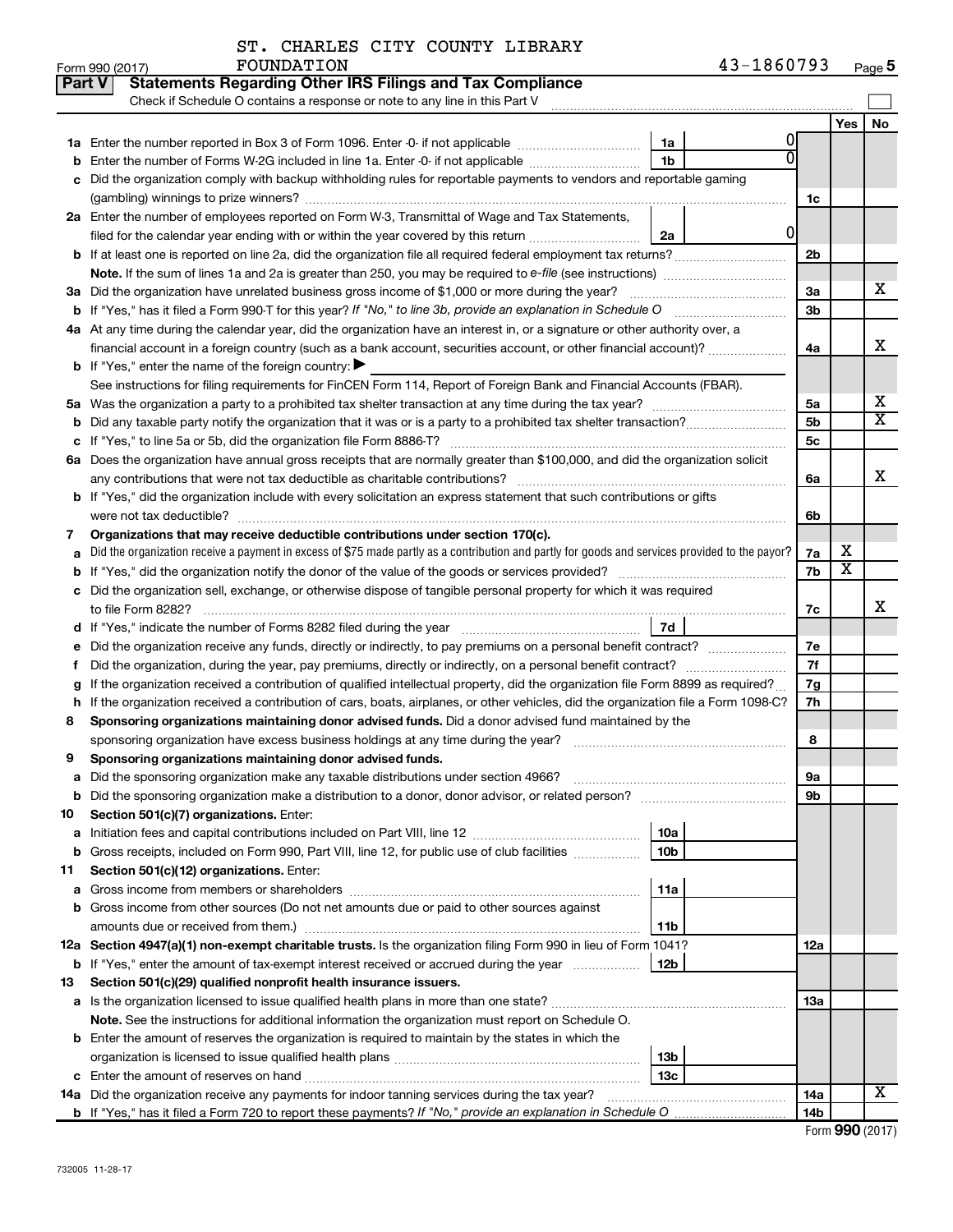| ST. CHARLES CITY COUNTY LIBRARY |  |  |
|---------------------------------|--|--|
|                                 |  |  |

|     | Part VI Governance, Management, and Disclosure For each "Yes" response to lines 2 through 7b below, and for a "No" response                                            |    |              |                         |                         |
|-----|------------------------------------------------------------------------------------------------------------------------------------------------------------------------|----|--------------|-------------------------|-------------------------|
|     | to line 8a, 8b, or 10b below, describe the circumstances, processes, or changes in Schedule O. See instructions.                                                       |    |              |                         |                         |
|     |                                                                                                                                                                        |    |              |                         | $\overline{\mathbf{X}}$ |
|     | <b>Section A. Governing Body and Management</b>                                                                                                                        |    |              |                         |                         |
|     |                                                                                                                                                                        | 19 |              | Yes                     | No                      |
|     | 1a Enter the number of voting members of the governing body at the end of the tax year<br>1a                                                                           |    |              |                         |                         |
|     | If there are material differences in voting rights among members of the governing body, or if the governing                                                            |    |              |                         |                         |
|     | body delegated broad authority to an executive committee or similar committee, explain in Schedule O.                                                                  | 19 |              |                         |                         |
| b   | Enter the number of voting members included in line 1a, above, who are independent<br>1b                                                                               |    |              |                         |                         |
| 2   | Did any officer, director, trustee, or key employee have a family relationship or a business relationship with any other                                               |    |              |                         | х                       |
|     | officer, director, trustee, or key employee?                                                                                                                           |    | $\mathbf{2}$ |                         |                         |
| 3   | Did the organization delegate control over management duties customarily performed by or under the direct supervision                                                  |    |              |                         | х                       |
|     |                                                                                                                                                                        |    | 3<br>4       |                         | $\overline{\textbf{x}}$ |
| 4   | Did the organization make any significant changes to its governing documents since the prior Form 990 was filed?                                                       |    | 5            |                         | $\overline{\textbf{X}}$ |
| 5   |                                                                                                                                                                        |    | 6            |                         | $\overline{\mathbf{x}}$ |
| 6   |                                                                                                                                                                        |    |              |                         |                         |
| 7a  | Did the organization have members, stockholders, or other persons who had the power to elect or appoint one or                                                         |    |              |                         | X                       |
|     | b Are any governance decisions of the organization reserved to (or subject to approval by) members, stockholders, or                                                   |    | 7a           |                         |                         |
|     | persons other than the governing body?                                                                                                                                 |    | 7b           |                         | X                       |
| 8   | Did the organization contemporaneously document the meetings held or written actions undertaken during the year by the following:                                      |    |              |                         |                         |
| a   |                                                                                                                                                                        |    | 8а           | х                       |                         |
| b   |                                                                                                                                                                        |    | 8b           | $\overline{\mathbf{x}}$ |                         |
| 9   | Is there any officer, director, trustee, or key employee listed in Part VII, Section A, who cannot be reached at the                                                   |    |              |                         |                         |
|     |                                                                                                                                                                        |    | 9            |                         | X                       |
|     | Section B. Policies (This Section B requests information about policies not required by the Internal Revenue Code.)                                                    |    |              |                         |                         |
|     |                                                                                                                                                                        |    |              | Yes                     | No                      |
|     |                                                                                                                                                                        |    | 10a          |                         | x                       |
|     | <b>b</b> If "Yes," did the organization have written policies and procedures governing the activities of such chapters, affiliates,                                    |    |              |                         |                         |
|     | and branches to ensure their operations are consistent with the organization's exempt purposes? www.www.www.www.                                                       |    | 10b          |                         |                         |
|     | 11a Has the organization provided a complete copy of this Form 990 to all members of its governing body before filing the form?                                        |    | 11a          | X                       |                         |
| b   | Describe in Schedule O the process, if any, used by the organization to review this Form 990.                                                                          |    |              |                         |                         |
| 12a | Did the organization have a written conflict of interest policy? If "No," go to line 13                                                                                |    | 12a          | х                       |                         |
| b   | Were officers, directors, or trustees, and key employees required to disclose annually interests that could give rise to conflicts?                                    |    | 12b          |                         | х                       |
| с   | Did the organization regularly and consistently monitor and enforce compliance with the policy? If "Yes," describe                                                     |    |              |                         |                         |
|     |                                                                                                                                                                        |    | 12c          | х                       |                         |
| 13  |                                                                                                                                                                        |    | 13           | $\overline{\mathbf{X}}$ |                         |
| 14  | Did the organization have a written document retention and destruction policy? [111] manufaction manufaction have a written document retention and destruction policy? |    | 14           | $\overline{\mathtt{x}}$ |                         |
| 15  | Did the process for determining compensation of the following persons include a review and approval by independent                                                     |    |              |                         |                         |
|     | persons, comparability data, and contemporaneous substantiation of the deliberation and decision?                                                                      |    |              |                         |                         |
| а   |                                                                                                                                                                        |    | 15a          |                         | х                       |
| b   |                                                                                                                                                                        |    | 15b          |                         | X                       |
|     | If "Yes" to line 15a or 15b, describe the process in Schedule O (see instructions).                                                                                    |    |              |                         |                         |
|     | 16a Did the organization invest in, contribute assets to, or participate in a joint venture or similar arrangement with a                                              |    |              |                         |                         |
|     | taxable entity during the year?                                                                                                                                        |    | 16a          |                         | x                       |
|     | b If "Yes," did the organization follow a written policy or procedure requiring the organization to evaluate its participation                                         |    |              |                         |                         |
|     | in joint venture arrangements under applicable federal tax law, and take steps to safeguard the organization's                                                         |    |              |                         |                         |
|     | exempt status with respect to such arrangements?<br><b>Section C. Disclosure</b>                                                                                       |    | 16b          |                         |                         |
| 17  | <b>NONE</b><br>List the states with which a copy of this Form 990 is required to be filed >                                                                            |    |              |                         |                         |
| 18  | Section 6104 requires an organization to make its Forms 1023 (or 1024 if applicable), 990, and 990-T (Section 501(c)(3)s only) available                               |    |              |                         |                         |
|     | for public inspection. Indicate how you made these available. Check all that apply.                                                                                    |    |              |                         |                         |
|     | $\lfloor \underline{X} \rfloor$ Upon request<br>Another's website<br>Other (explain in Schedule O)<br>Own website                                                      |    |              |                         |                         |
| 19  | Describe in Schedule O whether (and if so, how) the organization made its governing documents, conflict of interest policy, and financial                              |    |              |                         |                         |
|     | statements available to the public during the tax year.                                                                                                                |    |              |                         |                         |
| 20  | State the name, address, and telephone number of the person who possesses the organization's books and records:                                                        |    |              |                         |                         |
|     | TERRI BROWN - 636-441-2300                                                                                                                                             |    |              |                         |                         |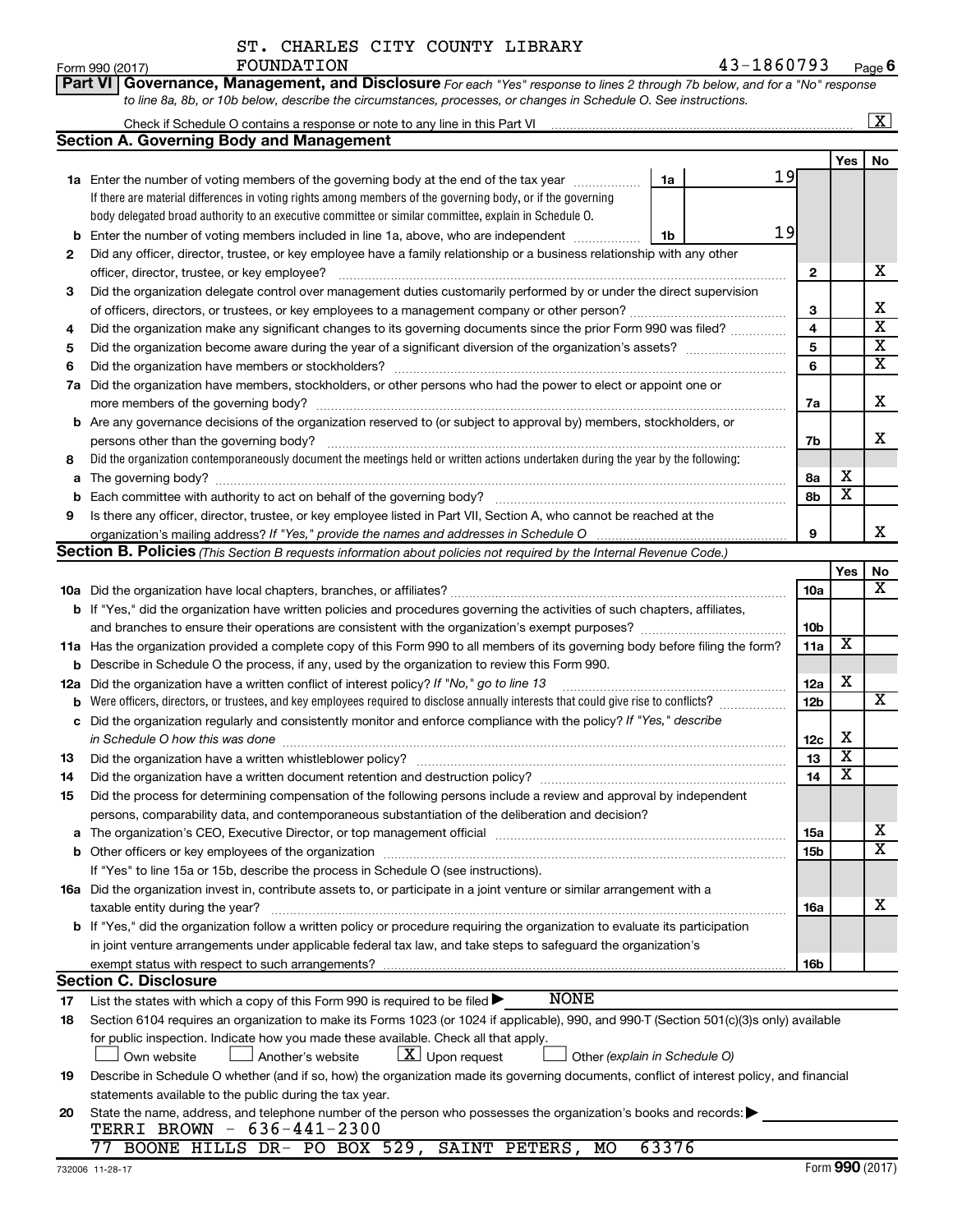| ST. CHARLES CITY COUNTY LIBRARY |  |  |
|---------------------------------|--|--|
|                                 |  |  |

 $Form 990 (2017)$   $FOUNDATION$ 

 $\Box$ 

| Part VII Compensation of Officers, Directors, Trustees, Key Employees, Highest Compensated |  |
|--------------------------------------------------------------------------------------------|--|
| <b>Employees, and Independent Contractors</b>                                              |  |

Check if Schedule O contains a response or note to any line in this Part VII

**Section A. Officers, Directors, Trustees, Key Employees, and Highest Compensated Employees**

**1a**  Complete this table for all persons required to be listed. Report compensation for the calendar year ending with or within the organization's tax year.

**•** List all of the organization's current officers, directors, trustees (whether individuals or organizations), regardless of amount of compensation. Enter  $-0$ - in columns  $(D)$ ,  $(E)$ , and  $(F)$  if no compensation was paid.

**•** List all of the organization's **current** key employees, if any. See instructions for definition of "key employee."

**•** List the organization's five current highest compensated employees (other than an officer, director, trustee, or key employee) who received reportable compensation (Box 5 of Form W-2 and/or Box 7 of Form 1099-MISC) of more than \$100,000 from the organization and any related organizations.

**•** List all of the organization's former officers, key employees, and highest compensated employees who received more than \$100,000 of reportable compensation from the organization and any related organizations.

**•** List all of the organization's former directors or trustees that received, in the capacity as a former director or trustee of the organization, more than \$10,000 of reportable compensation from the organization and any related organizations.

List persons in the following order: individual trustees or directors; institutional trustees; officers; key employees; highest compensated employees; and former such persons.

Check this box if neither the organization nor any related organization compensated any current officer, director, or trustee.  $\Box$ 

| Position<br>Name and Title<br>Reportable<br>Reportable<br>Average<br>Estimated<br>(do not check more than one<br>compensation<br>hours per<br>box, unless person is both an<br>compensation<br>amount of<br>officer and a director/trustee)<br>week<br>from related<br>other<br>from<br>Individual trustee or director<br>the<br>organizations<br>(list any<br>compensation<br>(W-2/1099-MISC)<br>hours for<br>organization<br>from the<br>Highest compensated<br>employee<br>Institutional trustee<br>related<br>(W-2/1099-MISC)<br>organization<br>Key employee<br>organizations<br>and related<br>below<br>organizations<br>Former<br>Officer<br>line)<br>1.00<br>REBECCA CODY<br>(1)<br>$\mathbf X$<br>0<br>$\mathbf 0$ .<br>$\mathbf 0$ .<br><b>DIRECTOR</b><br>1.00<br>(2)<br>STEVE MCKINSTRY<br>$\mathbf 0$<br>X<br>0<br>$\mathbf 0$ .<br><b>DIRECTOR</b><br>1.00<br>NICOLE KOZMA<br>(3)<br>$\mathbf 0$<br>$\mathbf 0$<br>$\mathbf 0$ .<br>$\mathbf X$<br>$\mathbf X$<br><b>SECRETARY</b><br>1.00<br>MOLLY DEMPSEY<br>(4)<br>$\mathbf X$<br>0<br>$\mathbf 0$ .<br>$\mathbf 0$ .<br><b>DIRECTOR</b><br>1.00<br><b>SHARON LEE</b><br>(5)<br>0<br>0.<br>$0$ .<br>X<br><b>DIRECTOR</b><br>1.00<br>(6)<br>SUSAN PRICHARD<br>$\mathbf X$<br>$\mathbf 0$<br>0.<br>$0$ .<br><b>DIRECTOR</b><br>1.00<br>KATHY DOUGHERTY<br>(7)<br>$\mathbf X$<br>$\mathbf 0$<br>0.<br>$\mathbf 0$ .<br><b>DIRECTOR</b><br>1.00<br>(8)<br>DEBBIE RUTSCH<br>$\mathbf X$<br>$0$ .<br>$\mathbf 0$<br>0.<br><b>DIRECTOR</b><br>1.00<br>JIM DREYER<br>(9)<br>$\mathbf X$<br>$\mathbf 0$<br>$\mathbf 0$ .<br>$\boldsymbol{0}$ .<br><b>DIRECTOR</b><br>1.00<br>(10) DANIELLE TORMALA<br>$\mathbf X$<br>$\mathbf X$<br>$\mathbf 0$<br>0.<br>$\mathbf 0$ .<br>VICE PRESIDENT<br>1.00<br>(11) GREG GETTMAN<br>$\mathbf 0$ .<br>$\mathbf X$<br>$\mathbf 0$<br>$\mathbf 0$ .<br><b>DIRECTOR</b><br>1.00<br>(12) DIANNE GARRISON<br>$\rm X$<br>$\mathbf 0$<br>$\mathbf 0$ .<br>$\mathbf 0$ .<br><b>DIRECTOR</b><br>1.00<br>(13) TANIA HILLMER<br>$\mathbf 0$ .<br>X<br>$\mathbf 0$<br>$\boldsymbol{0}$ .<br><b>DIRECTOR</b><br>1.00<br>(14) VICTORIA SCHMITT BABB<br>$\mathbf X$<br>0.<br>$\mathbf 0$<br>$\mathbf 0$ .<br><b>DIRECTOR</b><br>1.00<br>(15) DR. BETH PEREZ<br>$\mathbf X$<br>0.<br>$\mathbf 0$<br>$\boldsymbol{0}$ .<br><b>DIRECTOR</b><br>1.00<br>(16) BLAKE WYATT<br>$\mathbf X$<br>$\mathbf X$<br>$\pmb{0}$<br>$\mathbf 0$ .<br>$\mathbf 0$ .<br>PRESIDENT<br>1.00<br>(17) HEIDI MEISTER<br>$\mathbf X$<br>$\mathbf X$<br>$\mathbf 0$<br>$\mathbf 0$ .<br>$\mathbf 0$ .<br><b>TREASURER</b> | (A) | (B) |  | (C) |  | (D) | (E) | (F) |
|------------------------------------------------------------------------------------------------------------------------------------------------------------------------------------------------------------------------------------------------------------------------------------------------------------------------------------------------------------------------------------------------------------------------------------------------------------------------------------------------------------------------------------------------------------------------------------------------------------------------------------------------------------------------------------------------------------------------------------------------------------------------------------------------------------------------------------------------------------------------------------------------------------------------------------------------------------------------------------------------------------------------------------------------------------------------------------------------------------------------------------------------------------------------------------------------------------------------------------------------------------------------------------------------------------------------------------------------------------------------------------------------------------------------------------------------------------------------------------------------------------------------------------------------------------------------------------------------------------------------------------------------------------------------------------------------------------------------------------------------------------------------------------------------------------------------------------------------------------------------------------------------------------------------------------------------------------------------------------------------------------------------------------------------------------------------------------------------------------------------------------------------------------------------------------------------------------------------------------------------------------------------------------------------------------------------------------------------------------------------------------------------------------------------------------------------------------------------------------------------------------------------------------------------------------------------------|-----|-----|--|-----|--|-----|-----|-----|
|                                                                                                                                                                                                                                                                                                                                                                                                                                                                                                                                                                                                                                                                                                                                                                                                                                                                                                                                                                                                                                                                                                                                                                                                                                                                                                                                                                                                                                                                                                                                                                                                                                                                                                                                                                                                                                                                                                                                                                                                                                                                                                                                                                                                                                                                                                                                                                                                                                                                                                                                                                              |     |     |  |     |  |     |     |     |
|                                                                                                                                                                                                                                                                                                                                                                                                                                                                                                                                                                                                                                                                                                                                                                                                                                                                                                                                                                                                                                                                                                                                                                                                                                                                                                                                                                                                                                                                                                                                                                                                                                                                                                                                                                                                                                                                                                                                                                                                                                                                                                                                                                                                                                                                                                                                                                                                                                                                                                                                                                              |     |     |  |     |  |     |     |     |
|                                                                                                                                                                                                                                                                                                                                                                                                                                                                                                                                                                                                                                                                                                                                                                                                                                                                                                                                                                                                                                                                                                                                                                                                                                                                                                                                                                                                                                                                                                                                                                                                                                                                                                                                                                                                                                                                                                                                                                                                                                                                                                                                                                                                                                                                                                                                                                                                                                                                                                                                                                              |     |     |  |     |  |     |     |     |
|                                                                                                                                                                                                                                                                                                                                                                                                                                                                                                                                                                                                                                                                                                                                                                                                                                                                                                                                                                                                                                                                                                                                                                                                                                                                                                                                                                                                                                                                                                                                                                                                                                                                                                                                                                                                                                                                                                                                                                                                                                                                                                                                                                                                                                                                                                                                                                                                                                                                                                                                                                              |     |     |  |     |  |     |     |     |
|                                                                                                                                                                                                                                                                                                                                                                                                                                                                                                                                                                                                                                                                                                                                                                                                                                                                                                                                                                                                                                                                                                                                                                                                                                                                                                                                                                                                                                                                                                                                                                                                                                                                                                                                                                                                                                                                                                                                                                                                                                                                                                                                                                                                                                                                                                                                                                                                                                                                                                                                                                              |     |     |  |     |  |     |     |     |
|                                                                                                                                                                                                                                                                                                                                                                                                                                                                                                                                                                                                                                                                                                                                                                                                                                                                                                                                                                                                                                                                                                                                                                                                                                                                                                                                                                                                                                                                                                                                                                                                                                                                                                                                                                                                                                                                                                                                                                                                                                                                                                                                                                                                                                                                                                                                                                                                                                                                                                                                                                              |     |     |  |     |  |     |     |     |
|                                                                                                                                                                                                                                                                                                                                                                                                                                                                                                                                                                                                                                                                                                                                                                                                                                                                                                                                                                                                                                                                                                                                                                                                                                                                                                                                                                                                                                                                                                                                                                                                                                                                                                                                                                                                                                                                                                                                                                                                                                                                                                                                                                                                                                                                                                                                                                                                                                                                                                                                                                              |     |     |  |     |  |     |     |     |
|                                                                                                                                                                                                                                                                                                                                                                                                                                                                                                                                                                                                                                                                                                                                                                                                                                                                                                                                                                                                                                                                                                                                                                                                                                                                                                                                                                                                                                                                                                                                                                                                                                                                                                                                                                                                                                                                                                                                                                                                                                                                                                                                                                                                                                                                                                                                                                                                                                                                                                                                                                              |     |     |  |     |  |     |     |     |
|                                                                                                                                                                                                                                                                                                                                                                                                                                                                                                                                                                                                                                                                                                                                                                                                                                                                                                                                                                                                                                                                                                                                                                                                                                                                                                                                                                                                                                                                                                                                                                                                                                                                                                                                                                                                                                                                                                                                                                                                                                                                                                                                                                                                                                                                                                                                                                                                                                                                                                                                                                              |     |     |  |     |  |     |     |     |
|                                                                                                                                                                                                                                                                                                                                                                                                                                                                                                                                                                                                                                                                                                                                                                                                                                                                                                                                                                                                                                                                                                                                                                                                                                                                                                                                                                                                                                                                                                                                                                                                                                                                                                                                                                                                                                                                                                                                                                                                                                                                                                                                                                                                                                                                                                                                                                                                                                                                                                                                                                              |     |     |  |     |  |     |     |     |
|                                                                                                                                                                                                                                                                                                                                                                                                                                                                                                                                                                                                                                                                                                                                                                                                                                                                                                                                                                                                                                                                                                                                                                                                                                                                                                                                                                                                                                                                                                                                                                                                                                                                                                                                                                                                                                                                                                                                                                                                                                                                                                                                                                                                                                                                                                                                                                                                                                                                                                                                                                              |     |     |  |     |  |     |     |     |
|                                                                                                                                                                                                                                                                                                                                                                                                                                                                                                                                                                                                                                                                                                                                                                                                                                                                                                                                                                                                                                                                                                                                                                                                                                                                                                                                                                                                                                                                                                                                                                                                                                                                                                                                                                                                                                                                                                                                                                                                                                                                                                                                                                                                                                                                                                                                                                                                                                                                                                                                                                              |     |     |  |     |  |     |     |     |
|                                                                                                                                                                                                                                                                                                                                                                                                                                                                                                                                                                                                                                                                                                                                                                                                                                                                                                                                                                                                                                                                                                                                                                                                                                                                                                                                                                                                                                                                                                                                                                                                                                                                                                                                                                                                                                                                                                                                                                                                                                                                                                                                                                                                                                                                                                                                                                                                                                                                                                                                                                              |     |     |  |     |  |     |     |     |
|                                                                                                                                                                                                                                                                                                                                                                                                                                                                                                                                                                                                                                                                                                                                                                                                                                                                                                                                                                                                                                                                                                                                                                                                                                                                                                                                                                                                                                                                                                                                                                                                                                                                                                                                                                                                                                                                                                                                                                                                                                                                                                                                                                                                                                                                                                                                                                                                                                                                                                                                                                              |     |     |  |     |  |     |     |     |
|                                                                                                                                                                                                                                                                                                                                                                                                                                                                                                                                                                                                                                                                                                                                                                                                                                                                                                                                                                                                                                                                                                                                                                                                                                                                                                                                                                                                                                                                                                                                                                                                                                                                                                                                                                                                                                                                                                                                                                                                                                                                                                                                                                                                                                                                                                                                                                                                                                                                                                                                                                              |     |     |  |     |  |     |     |     |
|                                                                                                                                                                                                                                                                                                                                                                                                                                                                                                                                                                                                                                                                                                                                                                                                                                                                                                                                                                                                                                                                                                                                                                                                                                                                                                                                                                                                                                                                                                                                                                                                                                                                                                                                                                                                                                                                                                                                                                                                                                                                                                                                                                                                                                                                                                                                                                                                                                                                                                                                                                              |     |     |  |     |  |     |     |     |
|                                                                                                                                                                                                                                                                                                                                                                                                                                                                                                                                                                                                                                                                                                                                                                                                                                                                                                                                                                                                                                                                                                                                                                                                                                                                                                                                                                                                                                                                                                                                                                                                                                                                                                                                                                                                                                                                                                                                                                                                                                                                                                                                                                                                                                                                                                                                                                                                                                                                                                                                                                              |     |     |  |     |  |     |     |     |
|                                                                                                                                                                                                                                                                                                                                                                                                                                                                                                                                                                                                                                                                                                                                                                                                                                                                                                                                                                                                                                                                                                                                                                                                                                                                                                                                                                                                                                                                                                                                                                                                                                                                                                                                                                                                                                                                                                                                                                                                                                                                                                                                                                                                                                                                                                                                                                                                                                                                                                                                                                              |     |     |  |     |  |     |     |     |
|                                                                                                                                                                                                                                                                                                                                                                                                                                                                                                                                                                                                                                                                                                                                                                                                                                                                                                                                                                                                                                                                                                                                                                                                                                                                                                                                                                                                                                                                                                                                                                                                                                                                                                                                                                                                                                                                                                                                                                                                                                                                                                                                                                                                                                                                                                                                                                                                                                                                                                                                                                              |     |     |  |     |  |     |     |     |
|                                                                                                                                                                                                                                                                                                                                                                                                                                                                                                                                                                                                                                                                                                                                                                                                                                                                                                                                                                                                                                                                                                                                                                                                                                                                                                                                                                                                                                                                                                                                                                                                                                                                                                                                                                                                                                                                                                                                                                                                                                                                                                                                                                                                                                                                                                                                                                                                                                                                                                                                                                              |     |     |  |     |  |     |     |     |
|                                                                                                                                                                                                                                                                                                                                                                                                                                                                                                                                                                                                                                                                                                                                                                                                                                                                                                                                                                                                                                                                                                                                                                                                                                                                                                                                                                                                                                                                                                                                                                                                                                                                                                                                                                                                                                                                                                                                                                                                                                                                                                                                                                                                                                                                                                                                                                                                                                                                                                                                                                              |     |     |  |     |  |     |     |     |
|                                                                                                                                                                                                                                                                                                                                                                                                                                                                                                                                                                                                                                                                                                                                                                                                                                                                                                                                                                                                                                                                                                                                                                                                                                                                                                                                                                                                                                                                                                                                                                                                                                                                                                                                                                                                                                                                                                                                                                                                                                                                                                                                                                                                                                                                                                                                                                                                                                                                                                                                                                              |     |     |  |     |  |     |     |     |
|                                                                                                                                                                                                                                                                                                                                                                                                                                                                                                                                                                                                                                                                                                                                                                                                                                                                                                                                                                                                                                                                                                                                                                                                                                                                                                                                                                                                                                                                                                                                                                                                                                                                                                                                                                                                                                                                                                                                                                                                                                                                                                                                                                                                                                                                                                                                                                                                                                                                                                                                                                              |     |     |  |     |  |     |     |     |
|                                                                                                                                                                                                                                                                                                                                                                                                                                                                                                                                                                                                                                                                                                                                                                                                                                                                                                                                                                                                                                                                                                                                                                                                                                                                                                                                                                                                                                                                                                                                                                                                                                                                                                                                                                                                                                                                                                                                                                                                                                                                                                                                                                                                                                                                                                                                                                                                                                                                                                                                                                              |     |     |  |     |  |     |     |     |
|                                                                                                                                                                                                                                                                                                                                                                                                                                                                                                                                                                                                                                                                                                                                                                                                                                                                                                                                                                                                                                                                                                                                                                                                                                                                                                                                                                                                                                                                                                                                                                                                                                                                                                                                                                                                                                                                                                                                                                                                                                                                                                                                                                                                                                                                                                                                                                                                                                                                                                                                                                              |     |     |  |     |  |     |     |     |
|                                                                                                                                                                                                                                                                                                                                                                                                                                                                                                                                                                                                                                                                                                                                                                                                                                                                                                                                                                                                                                                                                                                                                                                                                                                                                                                                                                                                                                                                                                                                                                                                                                                                                                                                                                                                                                                                                                                                                                                                                                                                                                                                                                                                                                                                                                                                                                                                                                                                                                                                                                              |     |     |  |     |  |     |     |     |
|                                                                                                                                                                                                                                                                                                                                                                                                                                                                                                                                                                                                                                                                                                                                                                                                                                                                                                                                                                                                                                                                                                                                                                                                                                                                                                                                                                                                                                                                                                                                                                                                                                                                                                                                                                                                                                                                                                                                                                                                                                                                                                                                                                                                                                                                                                                                                                                                                                                                                                                                                                              |     |     |  |     |  |     |     |     |
|                                                                                                                                                                                                                                                                                                                                                                                                                                                                                                                                                                                                                                                                                                                                                                                                                                                                                                                                                                                                                                                                                                                                                                                                                                                                                                                                                                                                                                                                                                                                                                                                                                                                                                                                                                                                                                                                                                                                                                                                                                                                                                                                                                                                                                                                                                                                                                                                                                                                                                                                                                              |     |     |  |     |  |     |     |     |
|                                                                                                                                                                                                                                                                                                                                                                                                                                                                                                                                                                                                                                                                                                                                                                                                                                                                                                                                                                                                                                                                                                                                                                                                                                                                                                                                                                                                                                                                                                                                                                                                                                                                                                                                                                                                                                                                                                                                                                                                                                                                                                                                                                                                                                                                                                                                                                                                                                                                                                                                                                              |     |     |  |     |  |     |     |     |
|                                                                                                                                                                                                                                                                                                                                                                                                                                                                                                                                                                                                                                                                                                                                                                                                                                                                                                                                                                                                                                                                                                                                                                                                                                                                                                                                                                                                                                                                                                                                                                                                                                                                                                                                                                                                                                                                                                                                                                                                                                                                                                                                                                                                                                                                                                                                                                                                                                                                                                                                                                              |     |     |  |     |  |     |     |     |
|                                                                                                                                                                                                                                                                                                                                                                                                                                                                                                                                                                                                                                                                                                                                                                                                                                                                                                                                                                                                                                                                                                                                                                                                                                                                                                                                                                                                                                                                                                                                                                                                                                                                                                                                                                                                                                                                                                                                                                                                                                                                                                                                                                                                                                                                                                                                                                                                                                                                                                                                                                              |     |     |  |     |  |     |     |     |
|                                                                                                                                                                                                                                                                                                                                                                                                                                                                                                                                                                                                                                                                                                                                                                                                                                                                                                                                                                                                                                                                                                                                                                                                                                                                                                                                                                                                                                                                                                                                                                                                                                                                                                                                                                                                                                                                                                                                                                                                                                                                                                                                                                                                                                                                                                                                                                                                                                                                                                                                                                              |     |     |  |     |  |     |     |     |
|                                                                                                                                                                                                                                                                                                                                                                                                                                                                                                                                                                                                                                                                                                                                                                                                                                                                                                                                                                                                                                                                                                                                                                                                                                                                                                                                                                                                                                                                                                                                                                                                                                                                                                                                                                                                                                                                                                                                                                                                                                                                                                                                                                                                                                                                                                                                                                                                                                                                                                                                                                              |     |     |  |     |  |     |     |     |
|                                                                                                                                                                                                                                                                                                                                                                                                                                                                                                                                                                                                                                                                                                                                                                                                                                                                                                                                                                                                                                                                                                                                                                                                                                                                                                                                                                                                                                                                                                                                                                                                                                                                                                                                                                                                                                                                                                                                                                                                                                                                                                                                                                                                                                                                                                                                                                                                                                                                                                                                                                              |     |     |  |     |  |     |     |     |
|                                                                                                                                                                                                                                                                                                                                                                                                                                                                                                                                                                                                                                                                                                                                                                                                                                                                                                                                                                                                                                                                                                                                                                                                                                                                                                                                                                                                                                                                                                                                                                                                                                                                                                                                                                                                                                                                                                                                                                                                                                                                                                                                                                                                                                                                                                                                                                                                                                                                                                                                                                              |     |     |  |     |  |     |     |     |
|                                                                                                                                                                                                                                                                                                                                                                                                                                                                                                                                                                                                                                                                                                                                                                                                                                                                                                                                                                                                                                                                                                                                                                                                                                                                                                                                                                                                                                                                                                                                                                                                                                                                                                                                                                                                                                                                                                                                                                                                                                                                                                                                                                                                                                                                                                                                                                                                                                                                                                                                                                              |     |     |  |     |  |     |     |     |
|                                                                                                                                                                                                                                                                                                                                                                                                                                                                                                                                                                                                                                                                                                                                                                                                                                                                                                                                                                                                                                                                                                                                                                                                                                                                                                                                                                                                                                                                                                                                                                                                                                                                                                                                                                                                                                                                                                                                                                                                                                                                                                                                                                                                                                                                                                                                                                                                                                                                                                                                                                              |     |     |  |     |  |     |     |     |
|                                                                                                                                                                                                                                                                                                                                                                                                                                                                                                                                                                                                                                                                                                                                                                                                                                                                                                                                                                                                                                                                                                                                                                                                                                                                                                                                                                                                                                                                                                                                                                                                                                                                                                                                                                                                                                                                                                                                                                                                                                                                                                                                                                                                                                                                                                                                                                                                                                                                                                                                                                              |     |     |  |     |  |     |     |     |
|                                                                                                                                                                                                                                                                                                                                                                                                                                                                                                                                                                                                                                                                                                                                                                                                                                                                                                                                                                                                                                                                                                                                                                                                                                                                                                                                                                                                                                                                                                                                                                                                                                                                                                                                                                                                                                                                                                                                                                                                                                                                                                                                                                                                                                                                                                                                                                                                                                                                                                                                                                              |     |     |  |     |  |     |     |     |
|                                                                                                                                                                                                                                                                                                                                                                                                                                                                                                                                                                                                                                                                                                                                                                                                                                                                                                                                                                                                                                                                                                                                                                                                                                                                                                                                                                                                                                                                                                                                                                                                                                                                                                                                                                                                                                                                                                                                                                                                                                                                                                                                                                                                                                                                                                                                                                                                                                                                                                                                                                              |     |     |  |     |  |     |     |     |
|                                                                                                                                                                                                                                                                                                                                                                                                                                                                                                                                                                                                                                                                                                                                                                                                                                                                                                                                                                                                                                                                                                                                                                                                                                                                                                                                                                                                                                                                                                                                                                                                                                                                                                                                                                                                                                                                                                                                                                                                                                                                                                                                                                                                                                                                                                                                                                                                                                                                                                                                                                              |     |     |  |     |  |     |     |     |
|                                                                                                                                                                                                                                                                                                                                                                                                                                                                                                                                                                                                                                                                                                                                                                                                                                                                                                                                                                                                                                                                                                                                                                                                                                                                                                                                                                                                                                                                                                                                                                                                                                                                                                                                                                                                                                                                                                                                                                                                                                                                                                                                                                                                                                                                                                                                                                                                                                                                                                                                                                              |     |     |  |     |  |     |     |     |

732007 11-28-17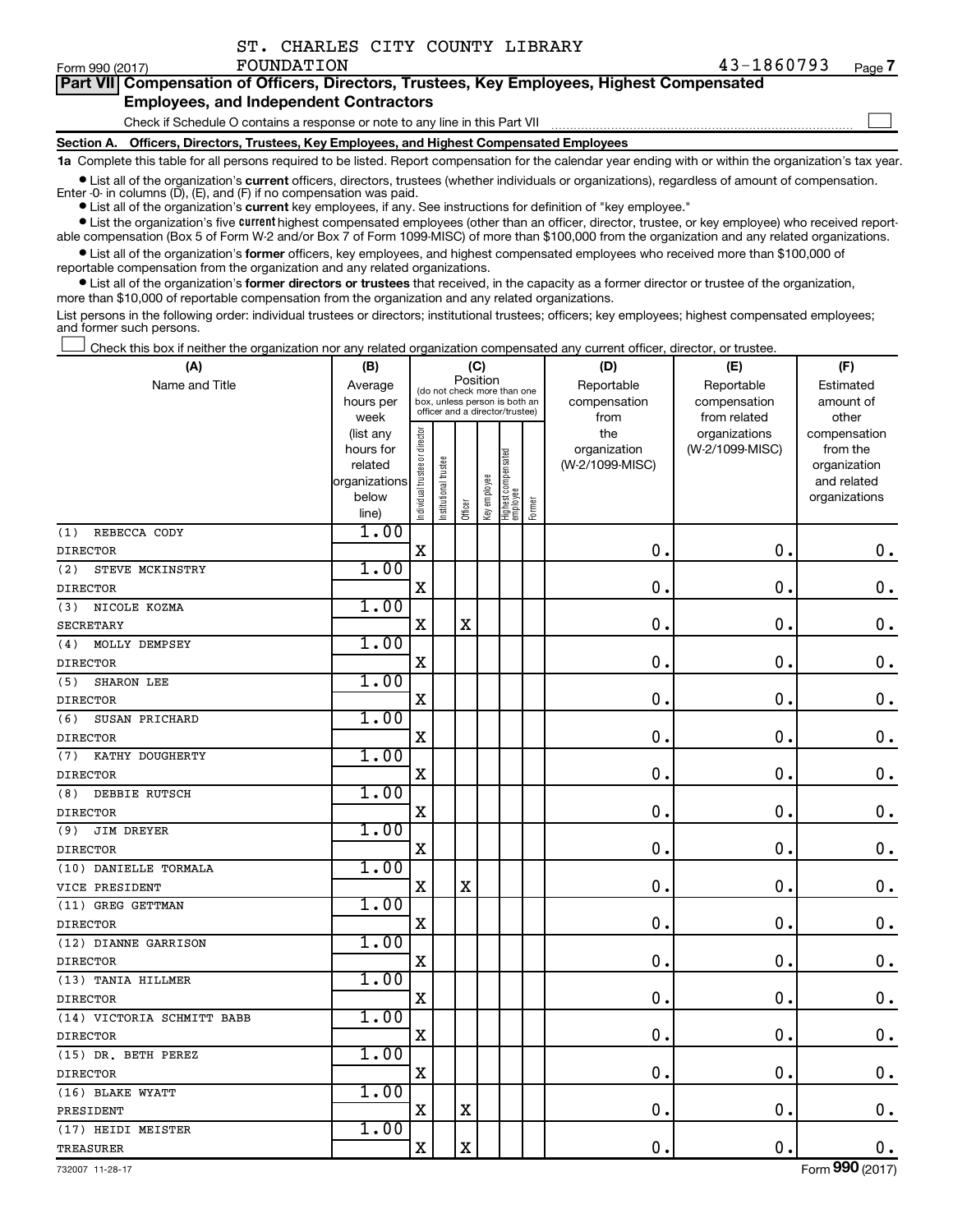| ST. CHARLES CITY COUNTY LIBRARY                                                                                                                                                                                                                             |                                                               |                                |                       |          |              |                                                                                                 |        |                                                  |                                                                                       |                  |                     |                                                          |
|-------------------------------------------------------------------------------------------------------------------------------------------------------------------------------------------------------------------------------------------------------------|---------------------------------------------------------------|--------------------------------|-----------------------|----------|--------------|-------------------------------------------------------------------------------------------------|--------|--------------------------------------------------|---------------------------------------------------------------------------------------|------------------|---------------------|----------------------------------------------------------|
| <b>FOUNDATION</b><br>Form 990 (2017)                                                                                                                                                                                                                        |                                                               |                                |                       |          |              |                                                                                                 |        |                                                  | 43-1860793                                                                            |                  |                     | Page 8                                                   |
| Part VII Section A. Officers, Directors, Trustees, Key Employees, and Highest Compensated Employees (continued)                                                                                                                                             |                                                               |                                |                       |          |              |                                                                                                 |        |                                                  |                                                                                       |                  |                     |                                                          |
| (A)<br>Name and title                                                                                                                                                                                                                                       | (B)<br>Average<br>hours per<br>week<br>(list any<br>hours for |                                |                       | Position | (C)          | (do not check more than one<br>box, unless person is both an<br>officer and a director/trustee) |        | (D)<br>Reportable<br>compensation<br>from<br>the | (E)<br>Reportable<br>compensation<br>from related<br>organizations<br>(W-2/1099-MISC) |                  |                     | (F)<br>Estimated<br>amount of<br>other<br>compensation   |
|                                                                                                                                                                                                                                                             | related<br>organizations<br>below<br>line)                    | Individual trustee or director | Institutional trustee | Officer  | Key employee | Highest compensated<br>employee                                                                 | Former | organization<br>(W-2/1099-MISC)                  |                                                                                       |                  |                     | from the<br>organization<br>and related<br>organizations |
| (18) LIZ MACDONALD<br><b>DIRECTOR</b>                                                                                                                                                                                                                       | 1.00                                                          | X                              |                       |          |              |                                                                                                 |        | $\mathbf 0$ .                                    |                                                                                       | 0.               |                     | 0.                                                       |
| (19) MARY REESE                                                                                                                                                                                                                                             | 1.00                                                          |                                |                       |          |              |                                                                                                 |        |                                                  |                                                                                       |                  |                     |                                                          |
| <b>DIRECTOR</b>                                                                                                                                                                                                                                             |                                                               | X                              |                       |          |              |                                                                                                 |        | $\mathbf 0$ .                                    |                                                                                       | О.               |                     | $0$ .                                                    |
| (20) JAN BARDON                                                                                                                                                                                                                                             | 1.00                                                          |                                |                       |          |              |                                                                                                 |        |                                                  |                                                                                       |                  |                     |                                                          |
| <b>DIRECTOR</b>                                                                                                                                                                                                                                             |                                                               | X                              |                       |          |              |                                                                                                 |        | $\mathbf 0$ .                                    |                                                                                       | 0.               |                     | $\mathbf 0$ .                                            |
| (21) ERICA LAND                                                                                                                                                                                                                                             | 40.00                                                         |                                |                       |          |              |                                                                                                 |        |                                                  |                                                                                       |                  |                     |                                                          |
| EXECUTIVE DIRECTOR                                                                                                                                                                                                                                          |                                                               |                                |                       | X        |              |                                                                                                 |        | $\mathbf 0$ .                                    | 75,554.                                                                               |                  |                     | 8,547.                                                   |
|                                                                                                                                                                                                                                                             |                                                               |                                |                       |          |              |                                                                                                 |        |                                                  |                                                                                       |                  |                     |                                                          |
|                                                                                                                                                                                                                                                             |                                                               |                                |                       |          |              |                                                                                                 |        |                                                  |                                                                                       |                  |                     |                                                          |
|                                                                                                                                                                                                                                                             |                                                               |                                |                       |          |              |                                                                                                 |        |                                                  |                                                                                       |                  |                     |                                                          |
|                                                                                                                                                                                                                                                             |                                                               |                                |                       |          |              |                                                                                                 |        |                                                  |                                                                                       |                  |                     |                                                          |
| 1b Sub-total                                                                                                                                                                                                                                                |                                                               |                                |                       |          |              |                                                                                                 |        | $\overline{0}$ .                                 | 75,554.                                                                               |                  |                     | 8,547.                                                   |
|                                                                                                                                                                                                                                                             |                                                               |                                |                       |          |              |                                                                                                 |        | σ.                                               |                                                                                       | $\overline{0}$ . |                     | $\overline{0}$ .                                         |
|                                                                                                                                                                                                                                                             |                                                               |                                |                       |          |              |                                                                                                 |        | σ.                                               | 75,554.                                                                               |                  |                     | 8,547.                                                   |
| Total number of individuals (including but not limited to those listed above) who received more than \$100,000 of reportable<br>$\mathbf{2}$<br>compensation from the organization $\blacktriangleright$                                                    |                                                               |                                |                       |          |              |                                                                                                 |        |                                                  |                                                                                       |                  |                     | 0                                                        |
|                                                                                                                                                                                                                                                             |                                                               |                                |                       |          |              |                                                                                                 |        |                                                  |                                                                                       |                  |                     | Yes<br>No                                                |
| Did the organization list any former officer, director, or trustee, key employee, or highest compensated employee on<br>з                                                                                                                                   |                                                               |                                |                       |          |              |                                                                                                 |        |                                                  |                                                                                       |                  |                     |                                                          |
| line 1a? If "Yes," complete Schedule J for such individual material content content content for the content of                                                                                                                                              |                                                               |                                |                       |          |              |                                                                                                 |        |                                                  |                                                                                       |                  | 3                   | $\mathbf X$                                              |
| For any individual listed on line 1a, is the sum of reportable compensation and other compensation from the organization<br>4                                                                                                                               |                                                               |                                |                       |          |              |                                                                                                 |        |                                                  |                                                                                       |                  | 4                   | х                                                        |
| Did any person listed on line 1a receive or accrue compensation from any unrelated organization or individual for services<br>5                                                                                                                             |                                                               |                                |                       |          |              |                                                                                                 |        |                                                  |                                                                                       |                  |                     | x                                                        |
| <b>Section B. Independent Contractors</b>                                                                                                                                                                                                                   |                                                               |                                |                       |          |              |                                                                                                 |        |                                                  |                                                                                       |                  | 5                   |                                                          |
| Complete this table for your five highest compensated independent contractors that received more than \$100,000 of compensation from<br>1<br>the organization. Report compensation for the calendar year ending with or within the organization's tax year. |                                                               |                                |                       |          |              |                                                                                                 |        |                                                  |                                                                                       |                  |                     |                                                          |
| (A)<br>Name and business address                                                                                                                                                                                                                            |                                                               |                                | <b>NONE</b>           |          |              |                                                                                                 |        | (B)<br>Description of services                   |                                                                                       |                  | (C)<br>Compensation |                                                          |
|                                                                                                                                                                                                                                                             |                                                               |                                |                       |          |              |                                                                                                 |        |                                                  |                                                                                       |                  |                     |                                                          |
|                                                                                                                                                                                                                                                             |                                                               |                                |                       |          |              |                                                                                                 |        |                                                  |                                                                                       |                  |                     |                                                          |
|                                                                                                                                                                                                                                                             |                                                               |                                |                       |          |              |                                                                                                 |        |                                                  |                                                                                       |                  |                     |                                                          |
|                                                                                                                                                                                                                                                             |                                                               |                                |                       |          |              |                                                                                                 |        |                                                  |                                                                                       |                  |                     |                                                          |
|                                                                                                                                                                                                                                                             |                                                               |                                |                       |          |              |                                                                                                 |        |                                                  |                                                                                       |                  |                     |                                                          |
| Total number of independent contractors (including but not limited to those listed above) who received more than<br>2                                                                                                                                       |                                                               |                                |                       |          |              |                                                                                                 |        |                                                  |                                                                                       |                  |                     |                                                          |
| \$100,000 of compensation from the organization                                                                                                                                                                                                             |                                                               |                                |                       |          |              | 0                                                                                               |        |                                                  |                                                                                       |                  |                     |                                                          |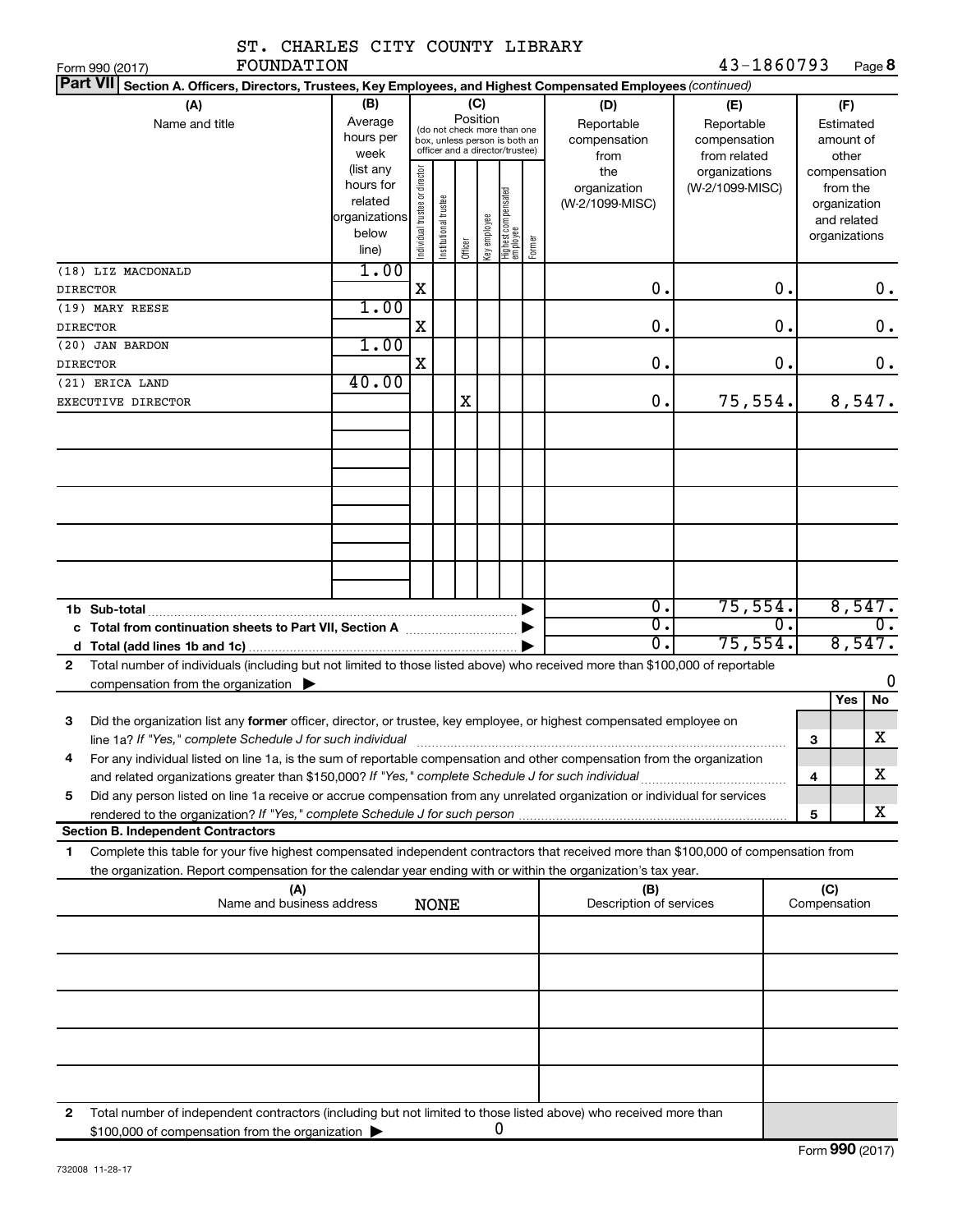| ST. CHARLES CITY COUNTY LIBRARY |  |            |
|---------------------------------|--|------------|
| FOUNDATION                      |  | 43-1860793 |

|                                                                                         | <b>Part VIII</b>                               |                                             | <b>Statement of Revenue</b>                                                                                                                                                                                                                                                                                                                                                                                                                                                                                                                                                                                       |                                                          |                                                 |                      |                                                 |                                                    |                                                                    |
|-----------------------------------------------------------------------------------------|------------------------------------------------|---------------------------------------------|-------------------------------------------------------------------------------------------------------------------------------------------------------------------------------------------------------------------------------------------------------------------------------------------------------------------------------------------------------------------------------------------------------------------------------------------------------------------------------------------------------------------------------------------------------------------------------------------------------------------|----------------------------------------------------------|-------------------------------------------------|----------------------|-------------------------------------------------|----------------------------------------------------|--------------------------------------------------------------------|
|                                                                                         |                                                |                                             |                                                                                                                                                                                                                                                                                                                                                                                                                                                                                                                                                                                                                   |                                                          |                                                 |                      |                                                 |                                                    |                                                                    |
|                                                                                         |                                                |                                             |                                                                                                                                                                                                                                                                                                                                                                                                                                                                                                                                                                                                                   |                                                          |                                                 | (A)<br>Total revenue | (B)<br>Related or<br>exempt function<br>revenue | $\overline{C}$<br>Unrelated<br>business<br>revenue | (D)<br>Revenue excluded<br>from tax under<br>sections<br>512 - 514 |
| Contributions, Gifts, Grants<br>and Other Similar Amounts<br>Program Service<br>Revenue | 2 a<br>b<br>c<br>d                             |                                             | 1 a Federated campaigns<br><b>b</b> Membership dues<br>c Fundraising events<br>d Related organizations<br>$\overline{\phantom{a}}$<br>e Government grants (contributions)<br>f All other contributions, gifts, grants, and<br>similar amounts not included above<br>g Noncash contributions included in lines 1a-1f: \$<br>the contract of the contract of the contract of the contract of the contract of<br><u> 1989 - Johann Stein, markin film ar yn y brenin y brenin y brenin y brenin y brenin y brenin y brenin y breni</u><br>the control of the control of the control of the control of the control of | 1a<br>1b<br>1 <sub>c</sub><br>1 <sub>d</sub><br>1e<br>1f | 74,063.<br>47,991.<br><b>Business Code</b><br>▶ | 122,054.             |                                                 |                                                    |                                                                    |
|                                                                                         | 3<br>4<br>5                                    |                                             | Investment income (including dividends, interest, and<br>Income from investment of tax-exempt bond proceeds                                                                                                                                                                                                                                                                                                                                                                                                                                                                                                       |                                                          |                                                 | 17,950.              |                                                 |                                                    | 17,950.                                                            |
|                                                                                         | 6а                                             |                                             | Gross rents<br><b>b</b> Less: rental expenses<br>c Rental income or (loss)                                                                                                                                                                                                                                                                                                                                                                                                                                                                                                                                        | (i) Real                                                 | (ii) Personal                                   |                      |                                                 |                                                    |                                                                    |
|                                                                                         |                                                |                                             | 7 a Gross amount from sales of<br>assets other than inventory<br><b>b</b> Less: cost or other basis                                                                                                                                                                                                                                                                                                                                                                                                                                                                                                               | (i) Securities                                           | (ii) Other                                      |                      |                                                 |                                                    |                                                                    |
|                                                                                         |                                                |                                             | and sales expenses                                                                                                                                                                                                                                                                                                                                                                                                                                                                                                                                                                                                |                                                          |                                                 |                      |                                                 |                                                    |                                                                    |
| <b>Other Revenue</b>                                                                    |                                                |                                             | 8 a Gross income from fundraising events (not<br>$74$ ,063. $_{\rm of}$<br>including \$<br>contributions reported on line 1c). See<br><b>b</b> Less: direct expenses                                                                                                                                                                                                                                                                                                                                                                                                                                              | a <br>$\mathbf b$                                        | $87,414$ .<br>65,281.                           |                      |                                                 |                                                    |                                                                    |
|                                                                                         |                                                |                                             | c Net income or (loss) from fundraising events<br>9 a Gross income from gaming activities. See                                                                                                                                                                                                                                                                                                                                                                                                                                                                                                                    |                                                          |                                                 | 22,133.              |                                                 |                                                    | 22, 133.                                                           |
|                                                                                         |                                                |                                             | c Net income or (loss) from gaming activities                                                                                                                                                                                                                                                                                                                                                                                                                                                                                                                                                                     | b                                                        |                                                 |                      |                                                 |                                                    |                                                                    |
|                                                                                         |                                                | 10 a Gross sales of inventory, less returns |                                                                                                                                                                                                                                                                                                                                                                                                                                                                                                                                                                                                                   |                                                          |                                                 |                      |                                                 |                                                    |                                                                    |
|                                                                                         | c Net income or (loss) from sales of inventory |                                             |                                                                                                                                                                                                                                                                                                                                                                                                                                                                                                                                                                                                                   |                                                          |                                                 |                      |                                                 |                                                    |                                                                    |
|                                                                                         |                                                |                                             | Miscellaneous Revenue                                                                                                                                                                                                                                                                                                                                                                                                                                                                                                                                                                                             |                                                          | <b>Business Code</b>                            |                      |                                                 |                                                    |                                                                    |
|                                                                                         |                                                | 11 a MISCELLANEOUS<br>900099                |                                                                                                                                                                                                                                                                                                                                                                                                                                                                                                                                                                                                                   |                                                          |                                                 | 1,003.               |                                                 |                                                    | 1,003.                                                             |
|                                                                                         | b                                              |                                             | <u> 1980 - Johann Barbara, martxa alemaniar a</u>                                                                                                                                                                                                                                                                                                                                                                                                                                                                                                                                                                 |                                                          |                                                 |                      |                                                 |                                                    |                                                                    |
|                                                                                         | с                                              |                                             |                                                                                                                                                                                                                                                                                                                                                                                                                                                                                                                                                                                                                   | the control of the control of the control of the         |                                                 |                      |                                                 |                                                    |                                                                    |
|                                                                                         |                                                |                                             |                                                                                                                                                                                                                                                                                                                                                                                                                                                                                                                                                                                                                   |                                                          |                                                 | 1,003.               |                                                 |                                                    |                                                                    |
|                                                                                         |                                                |                                             |                                                                                                                                                                                                                                                                                                                                                                                                                                                                                                                                                                                                                   |                                                          |                                                 | 163, 140.            | 0.                                              | 0.1                                                | 41,086.                                                            |
|                                                                                         | 12                                             |                                             |                                                                                                                                                                                                                                                                                                                                                                                                                                                                                                                                                                                                                   |                                                          |                                                 |                      |                                                 |                                                    |                                                                    |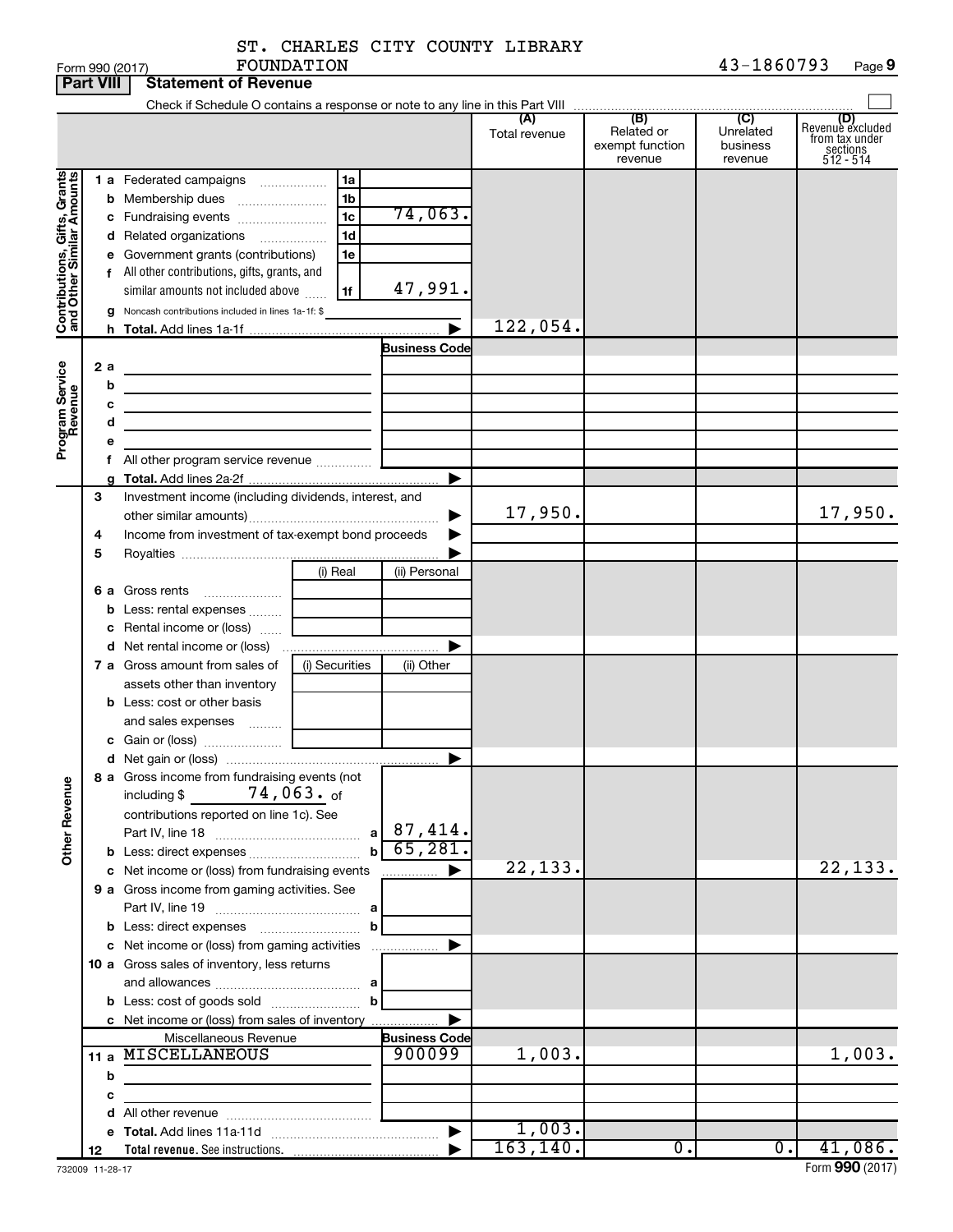# ST. CHARLES CITY COUNTY LIBRARY<br>FOUNDATION

|              | FOUNDATION<br>Form 990 (2017)                                                                                                                               |                       |                                    |                                           | 43-1860793<br>Page 10          |
|--------------|-------------------------------------------------------------------------------------------------------------------------------------------------------------|-----------------------|------------------------------------|-------------------------------------------|--------------------------------|
|              | <b>Part IX Statement of Functional Expenses</b>                                                                                                             |                       |                                    |                                           |                                |
|              | Section 501(c)(3) and 501(c)(4) organizations must complete all columns. All other organizations must complete column (A).                                  |                       |                                    |                                           |                                |
|              |                                                                                                                                                             |                       |                                    |                                           | $\overline{\mathbf{x}}$        |
|              | Do not include amounts reported on lines 6b,<br>7b, 8b, 9b, and 10b of Part VIII.                                                                           | (A)<br>Total expenses | (B)<br>Program service<br>expenses | (C)<br>Management and<br>general expenses | (D)<br>Fundraising<br>expenses |
| 1.           | Grants and other assistance to domestic organizations<br>and domestic governments. See Part IV, line 21                                                     | 6,425.                | 6,425.                             |                                           |                                |
| 2            | Grants and other assistance to domestic                                                                                                                     |                       |                                    |                                           |                                |
|              | individuals. See Part IV, line 22                                                                                                                           |                       |                                    |                                           |                                |
| 3            | Grants and other assistance to foreign                                                                                                                      |                       |                                    |                                           |                                |
|              | organizations, foreign governments, and foreign                                                                                                             |                       |                                    |                                           |                                |
|              | individuals. See Part IV, lines 15 and 16                                                                                                                   |                       |                                    |                                           |                                |
| 4            | Benefits paid to or for members                                                                                                                             |                       |                                    |                                           |                                |
| 5            | Compensation of current officers, directors,                                                                                                                |                       |                                    |                                           |                                |
|              | trustees, and key employees                                                                                                                                 |                       |                                    |                                           |                                |
| 6            | Compensation not included above, to disqualified                                                                                                            |                       |                                    |                                           |                                |
|              | persons (as defined under section 4958(f)(1)) and                                                                                                           |                       |                                    |                                           |                                |
|              | persons described in section 4958(c)(3)(B)                                                                                                                  |                       |                                    |                                           |                                |
| 7<br>8       | Other salaries and wages<br>Pension plan accruals and contributions (include                                                                                |                       |                                    |                                           |                                |
|              | section 401(k) and 403(b) employer contributions)                                                                                                           |                       |                                    |                                           |                                |
| 9            |                                                                                                                                                             |                       |                                    |                                           |                                |
| 10           |                                                                                                                                                             |                       |                                    |                                           |                                |
| 11           | Fees for services (non-employees):                                                                                                                          |                       |                                    |                                           |                                |
| a            |                                                                                                                                                             |                       |                                    |                                           |                                |
| b            |                                                                                                                                                             |                       |                                    |                                           |                                |
| c            |                                                                                                                                                             | 5,348.                |                                    | 5,348.                                    |                                |
| d            |                                                                                                                                                             |                       |                                    |                                           |                                |
| e            | Professional fundraising services. See Part IV, line 17                                                                                                     |                       |                                    |                                           |                                |
| f            | Investment management fees                                                                                                                                  | 5,507.                |                                    | 5,507.                                    |                                |
| $\mathbf{q}$ | Other. (If line 11g amount exceeds 10% of line 25,                                                                                                          |                       |                                    |                                           |                                |
|              | column (A) amount, list line 11g expenses on Sch O.)                                                                                                        | 4,718.                |                                    | 4,718.                                    |                                |
| 12           |                                                                                                                                                             | 15,524.               | 4,840.                             | 10,684.                                   |                                |
| 13           |                                                                                                                                                             | 3,776.                | 2,855.                             | 921.                                      |                                |
| 14           |                                                                                                                                                             |                       |                                    |                                           |                                |
| 15           |                                                                                                                                                             |                       |                                    |                                           |                                |
| 16           |                                                                                                                                                             |                       |                                    |                                           |                                |
| 17           | Travel                                                                                                                                                      |                       |                                    |                                           |                                |
| 18           | Payments of travel or entertainment expenses                                                                                                                |                       |                                    |                                           |                                |
|              | for any federal, state, or local public officials                                                                                                           |                       |                                    |                                           |                                |
| 19           | Conferences, conventions, and meetings                                                                                                                      |                       |                                    |                                           |                                |
| 20           | Interest                                                                                                                                                    |                       |                                    |                                           |                                |
| 21<br>22     | Depreciation, depletion, and amortization                                                                                                                   |                       |                                    |                                           |                                |
| 23           | Insurance                                                                                                                                                   | 531.                  |                                    | 531.                                      |                                |
| 24           | Other expenses. Itemize expenses not covered                                                                                                                |                       |                                    |                                           |                                |
|              | above. (List miscellaneous expenses in line 24e. If line<br>24e amount exceeds 10% of line 25, column (A)<br>amount, list line 24e expenses on Schedule O.) |                       |                                    |                                           |                                |
| a            | EARLY LITERACY OUTREACH                                                                                                                                     | 80,634.               | 80,634.                            |                                           |                                |
| b            | SUPPLIES AND EQUIPMENT                                                                                                                                      | 11,286.               | 10,397.                            | 889.                                      |                                |
| C            | <b>BUSINESS FEES</b>                                                                                                                                        | 7,417.                |                                    | 7,417.                                    |                                |
| d            | <b>ANNUAL CAMPAIGN/OTHER F</b>                                                                                                                              | 6, 290.               |                                    |                                           | 6,290.                         |
| е            | SEE SCH O<br>All other expenses                                                                                                                             | 5,878.                | 5,878.                             |                                           |                                |
| 25           | Total functional expenses. Add lines 1 through 24e                                                                                                          | 153, 334.             | 111,029.                           | 36,015.                                   | 6,290.                         |
| 26           | Joint costs. Complete this line only if the organization                                                                                                    |                       |                                    |                                           |                                |
|              | reported in column (B) joint costs from a combined                                                                                                          |                       |                                    |                                           |                                |
|              | educational campaign and fundraising solicitation.<br>Check here $\blacktriangleright$<br>if following SOP 98-2 (ASC 958-720)                               |                       |                                    |                                           |                                |
|              |                                                                                                                                                             |                       |                                    |                                           |                                |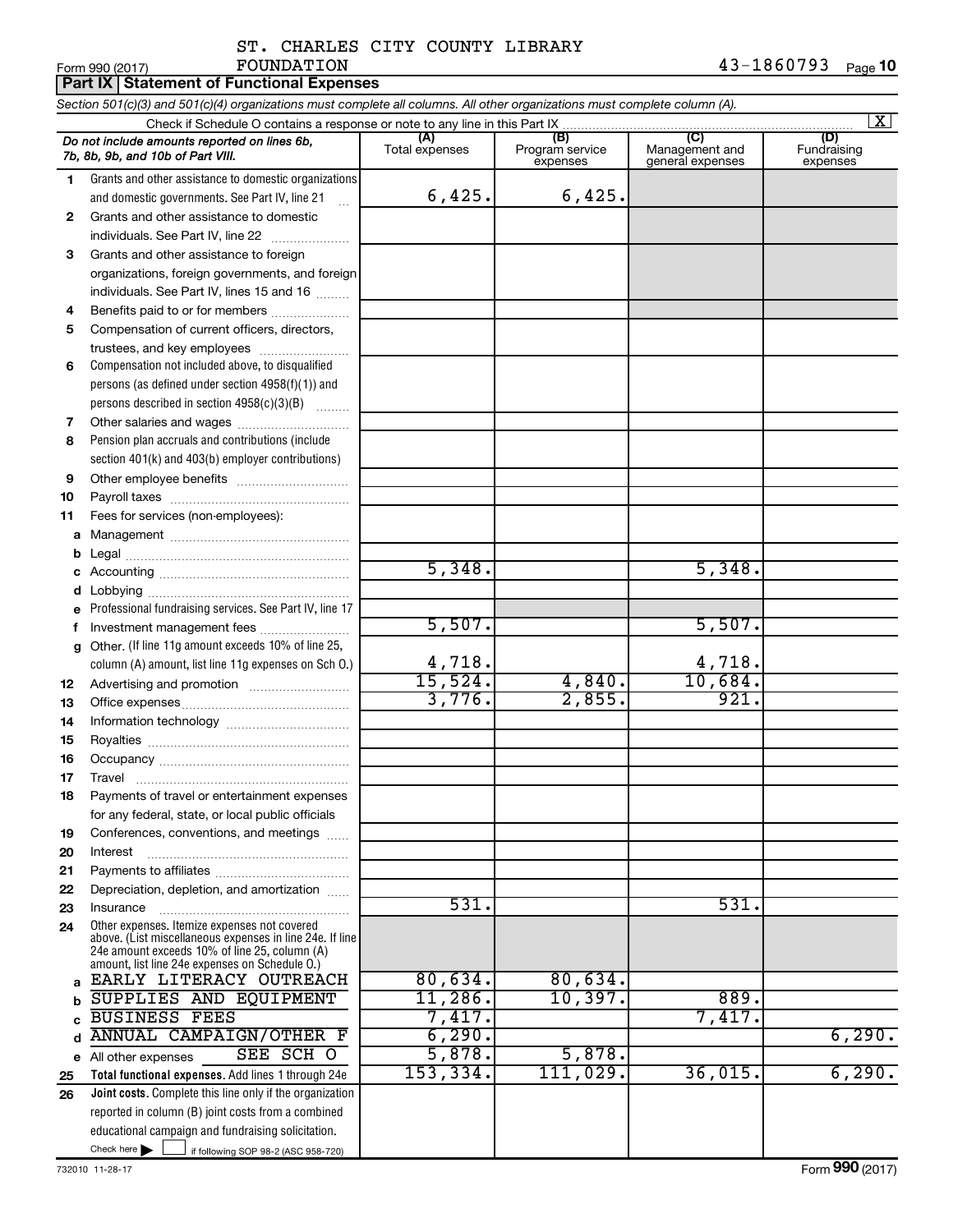| ST. CHARLES CITY COUNTY LIBRARY |  |  |
|---------------------------------|--|--|
|                                 |  |  |

Form 990 (2017) Page **11** FOUNDATION 43-1860793

|                             | Part X   | <b>Balance Sheet</b>                                                                                                                                                                                                           |     |                          |                          |                    |
|-----------------------------|----------|--------------------------------------------------------------------------------------------------------------------------------------------------------------------------------------------------------------------------------|-----|--------------------------|--------------------------|--------------------|
|                             |          |                                                                                                                                                                                                                                |     |                          |                          |                    |
|                             |          |                                                                                                                                                                                                                                |     | (A)<br>Beginning of year |                          | (B)<br>End of year |
|                             | 1        |                                                                                                                                                                                                                                |     | 142,699.                 | $\mathbf{1}$             | 170, 385.          |
|                             | 2        |                                                                                                                                                                                                                                |     |                          | $\mathbf{2}$             |                    |
|                             | 3        |                                                                                                                                                                                                                                |     |                          | 3                        |                    |
|                             | 4        |                                                                                                                                                                                                                                |     |                          | 4                        |                    |
|                             | 5        | Loans and other receivables from current and former officers, directors,                                                                                                                                                       |     |                          |                          |                    |
|                             |          | trustees, key employees, and highest compensated employees. Complete                                                                                                                                                           |     |                          |                          |                    |
|                             |          | Part II of Schedule L                                                                                                                                                                                                          |     |                          | 5                        |                    |
|                             | 6        | Loans and other receivables from other disqualified persons (as defined under                                                                                                                                                  |     |                          |                          |                    |
|                             |          | section 4958(f)(1)), persons described in section 4958(c)(3)(B), and contributing                                                                                                                                              |     |                          |                          |                    |
|                             |          | employers and sponsoring organizations of section 501(c)(9) voluntary                                                                                                                                                          |     |                          |                          |                    |
|                             |          | employees' beneficiary organizations (see instr). Complete Part II of Sch L                                                                                                                                                    |     |                          | 6                        |                    |
| Assets                      | 7        |                                                                                                                                                                                                                                |     |                          | $\overline{\phantom{a}}$ |                    |
|                             | 8        |                                                                                                                                                                                                                                |     |                          | 8                        |                    |
|                             | 9        | Prepaid expenses and deferred charges [11] matter continuum matter and referred charges [11] matter continuum matter continuum matter and continuum matter continuum matter continuum matter continuum matter continuum matter |     | 14,834.                  | 9                        | 7,364.             |
|                             |          | 10a Land, buildings, and equipment: cost or other                                                                                                                                                                              |     |                          |                          |                    |
|                             |          | basis. Complete Part VI of Schedule D                                                                                                                                                                                          | 10a |                          |                          |                    |
|                             |          |                                                                                                                                                                                                                                |     |                          | 10c                      |                    |
|                             | 11       |                                                                                                                                                                                                                                |     | 698,098.                 | 11                       | 737,938.           |
|                             | 12       |                                                                                                                                                                                                                                |     |                          | 12                       |                    |
|                             | 13       |                                                                                                                                                                                                                                |     |                          | 13                       |                    |
|                             | 14       |                                                                                                                                                                                                                                |     |                          | 14                       |                    |
|                             | 15       |                                                                                                                                                                                                                                |     |                          | 15                       |                    |
|                             | 16       |                                                                                                                                                                                                                                |     | 855,631.                 | 16                       | 915,687.           |
|                             | 17       |                                                                                                                                                                                                                                |     | $\overline{215}$ .       | 17                       | 10, 268.           |
|                             | 18       |                                                                                                                                                                                                                                |     |                          | 18                       |                    |
|                             | 19       |                                                                                                                                                                                                                                |     | 15,250.                  | 19                       | 21,300.            |
|                             | 20       |                                                                                                                                                                                                                                |     |                          | 20                       |                    |
|                             | 21       | Escrow or custodial account liability. Complete Part IV of Schedule D                                                                                                                                                          |     |                          | 21                       |                    |
|                             | 22       | Loans and other payables to current and former officers, directors, trustees,                                                                                                                                                  |     |                          |                          |                    |
| Liabilities                 |          | key employees, highest compensated employees, and disqualified persons.                                                                                                                                                        |     |                          |                          |                    |
|                             |          |                                                                                                                                                                                                                                |     |                          | 22                       |                    |
|                             | 23       | Secured mortgages and notes payable to unrelated third parties                                                                                                                                                                 |     |                          | 23                       |                    |
|                             | 24       |                                                                                                                                                                                                                                |     |                          | 24                       |                    |
|                             | 25       | Other liabilities (including federal income tax, payables to related third                                                                                                                                                     |     |                          |                          |                    |
|                             |          | parties, and other liabilities not included on lines 17-24). Complete Part X of                                                                                                                                                |     |                          |                          |                    |
|                             |          | Schedule D                                                                                                                                                                                                                     |     |                          | 25                       |                    |
|                             | 26       | Total liabilities. Add lines 17 through 25                                                                                                                                                                                     |     | 15,465.                  | 26                       | 31,568.            |
|                             |          | Organizations that follow SFAS 117 (ASC 958), check here $\blacktriangleright \begin{array}{c} \boxed{X} \\ \end{array}$ and                                                                                                   |     |                          |                          |                    |
|                             |          | complete lines 27 through 29, and lines 33 and 34.                                                                                                                                                                             |     | 840,166.                 |                          | 881,801.           |
|                             | 27       |                                                                                                                                                                                                                                |     |                          | 27                       | 2,318.             |
|                             | 28       |                                                                                                                                                                                                                                |     |                          | 28                       |                    |
|                             | 29       | Permanently restricted net assets                                                                                                                                                                                              |     |                          | 29                       |                    |
|                             |          | Organizations that do not follow SFAS 117 (ASC 958), check here $\blacktriangleright$                                                                                                                                          |     |                          |                          |                    |
|                             |          | and complete lines 30 through 34.                                                                                                                                                                                              |     |                          |                          |                    |
| Net Assets or Fund Balances | 30       |                                                                                                                                                                                                                                |     |                          | 30                       |                    |
|                             | 31       | Paid-in or capital surplus, or land, building, or equipment fund                                                                                                                                                               |     |                          | 31                       |                    |
|                             | 32       | Retained earnings, endowment, accumulated income, or other funds                                                                                                                                                               |     | 840, 166.                | 32<br>33                 | 884,119.           |
|                             | 33<br>34 |                                                                                                                                                                                                                                |     | 855,631                  | 34                       | 915,687.           |
|                             |          |                                                                                                                                                                                                                                |     |                          |                          | Form 990 (2017)    |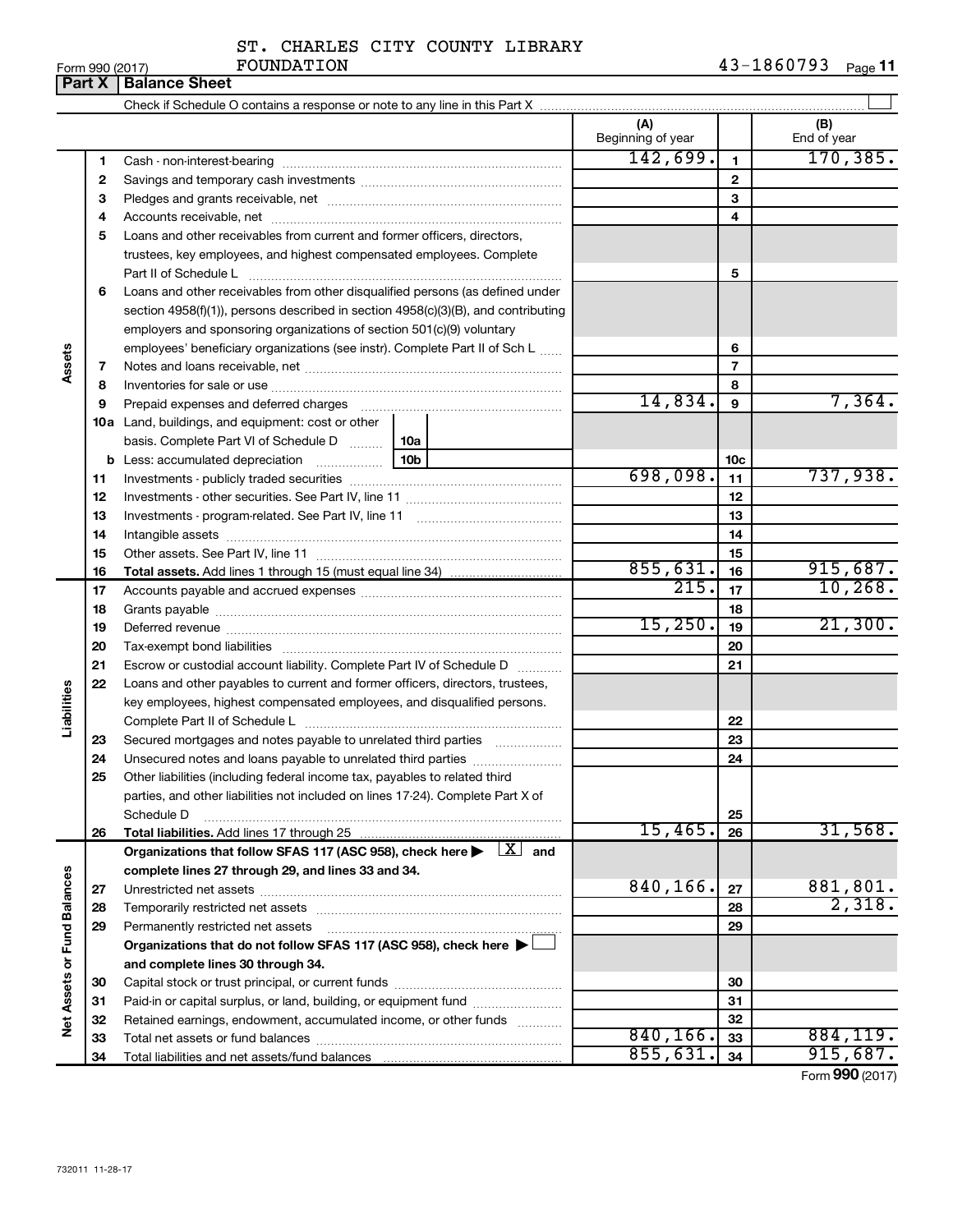| ST. CHARLES CITY COUNTY LIBRARY |  |  |  |  |  |
|---------------------------------|--|--|--|--|--|
|---------------------------------|--|--|--|--|--|

|    | FOUNDATION<br>Form 990 (2017)                                                                                                                                                                                                  | 43-1860793              |                |            | Page 12                 |
|----|--------------------------------------------------------------------------------------------------------------------------------------------------------------------------------------------------------------------------------|-------------------------|----------------|------------|-------------------------|
|    | <b>Reconciliation of Net Assets</b><br>Part XI I                                                                                                                                                                               |                         |                |            |                         |
|    |                                                                                                                                                                                                                                |                         |                |            |                         |
|    |                                                                                                                                                                                                                                |                         |                |            |                         |
| 1  |                                                                                                                                                                                                                                | $\mathbf{1}$            |                |            | 163, 140.               |
| 2  |                                                                                                                                                                                                                                | $\mathbf{2}$            | 153,334.       |            |                         |
| з  | Revenue less expenses. Subtract line 2 from line 1                                                                                                                                                                             | 3                       |                |            | 9,806.                  |
| 4  |                                                                                                                                                                                                                                | $\overline{\mathbf{4}}$ | 840, 166.      |            |                         |
| 5  | Net unrealized gains (losses) on investments [11] matter contracts and the state of the state of the state of the state of the state of the state of the state of the state of the state of the state of the state of the stat | 5                       |                |            | 34,147.                 |
| 6  | Donated services and use of facilities                                                                                                                                                                                         | 6                       |                |            |                         |
| 7  | Investment expenses                                                                                                                                                                                                            | $\overline{7}$          |                |            |                         |
| 8  | Prior period adjustments                                                                                                                                                                                                       | 8                       |                |            |                         |
| 9  |                                                                                                                                                                                                                                | 9                       |                |            | $\overline{0}$ .        |
| 10 | Net assets or fund balances at end of year. Combine lines 3 through 9 (must equal Part X, line 33,                                                                                                                             |                         |                |            |                         |
|    | column (B))                                                                                                                                                                                                                    | 10                      |                |            | 884,119.                |
|    | Part XII Financial Statements and Reporting                                                                                                                                                                                    |                         |                |            |                         |
|    |                                                                                                                                                                                                                                |                         |                |            | $\overline{\mathbf{X}}$ |
|    |                                                                                                                                                                                                                                |                         |                | <b>Yes</b> | <b>No</b>               |
| 1  | $\boxed{\text{X}}$ Accrual<br>Accounting method used to prepare the Form 990: [130] Cash<br>Other                                                                                                                              |                         |                |            |                         |
|    | If the organization changed its method of accounting from a prior year or checked "Other," explain in Schedule O.                                                                                                              |                         |                |            |                         |
| 2a |                                                                                                                                                                                                                                |                         | 2a             |            | х                       |
|    | If "Yes," check a box below to indicate whether the financial statements for the year were compiled or reviewed on a                                                                                                           |                         |                |            |                         |
|    | separate basis, consolidated basis, or both:                                                                                                                                                                                   |                         |                |            |                         |
|    | Both consolidated and separate basis<br>Separate basis<br>Consolidated basis                                                                                                                                                   |                         |                |            |                         |
|    |                                                                                                                                                                                                                                |                         | 2 <sub>b</sub> | X          |                         |
|    | If "Yes," check a box below to indicate whether the financial statements for the year were audited on a separate basis,                                                                                                        |                         |                |            |                         |
|    | consolidated basis, or both:                                                                                                                                                                                                   |                         |                |            |                         |
|    | $\lfloor x \rfloor$ Separate basis<br>Consolidated basis<br>Both consolidated and separate basis                                                                                                                               |                         |                |            |                         |
|    | c If "Yes" to line 2a or 2b, does the organization have a committee that assumes responsibility for oversight of the audit,                                                                                                    |                         |                |            |                         |
|    |                                                                                                                                                                                                                                |                         | 2c             | x          |                         |
|    | If the organization changed either its oversight process or selection process during the tax year, explain in Schedule O.                                                                                                      |                         |                |            |                         |
|    | 3a As a result of a federal award, was the organization required to undergo an audit or audits as set forth in the Single Audit                                                                                                |                         |                |            |                         |
|    |                                                                                                                                                                                                                                |                         | За             |            | X                       |
|    | b If "Yes," did the organization undergo the required audit or audits? If the organization did not undergo the required audit                                                                                                  |                         |                |            |                         |
|    |                                                                                                                                                                                                                                |                         | 3b             |            |                         |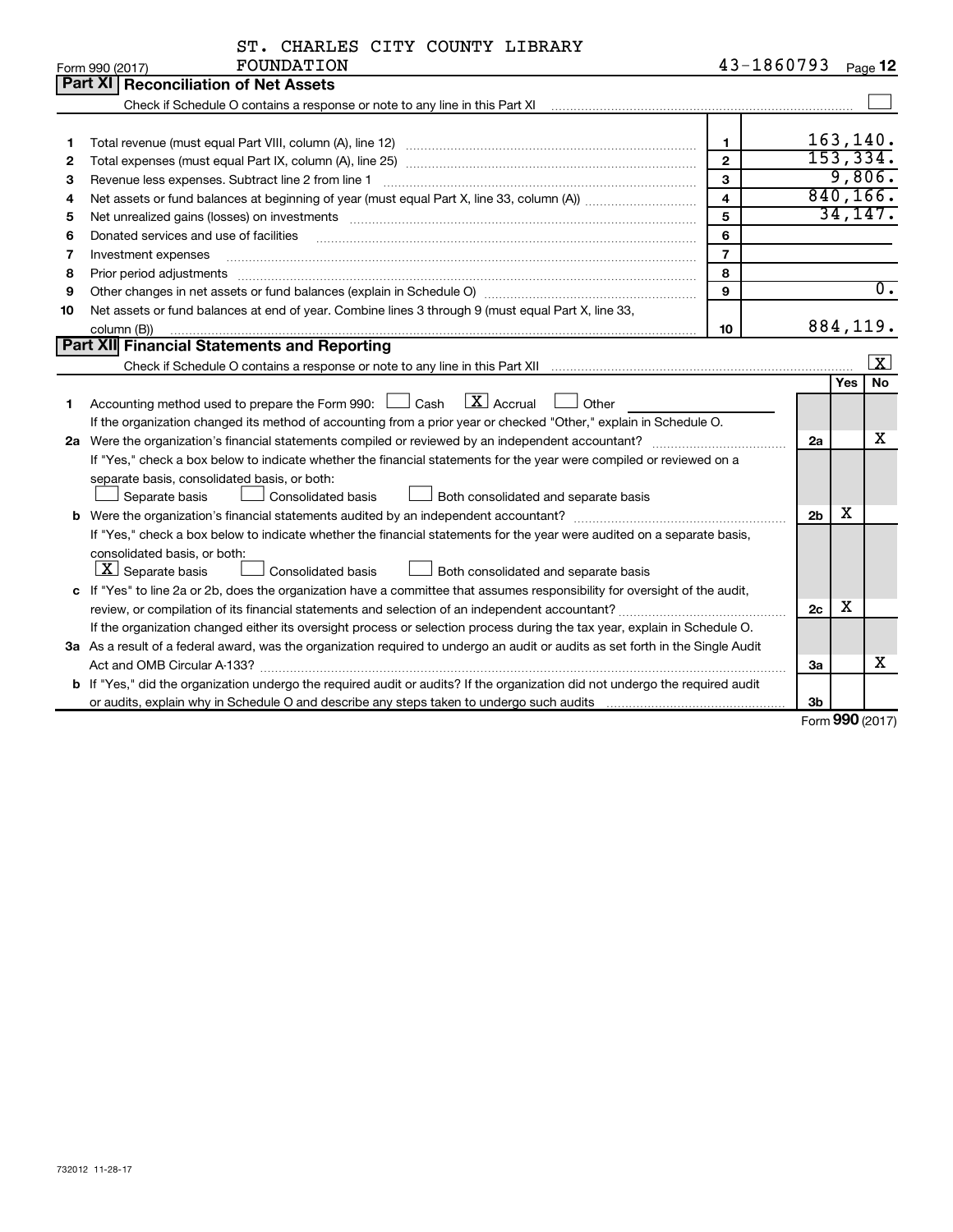| <b>SCHEDULE A</b>                                                                                                                                                      |                                                                                                   |                                                                                                                                               |                                                                |    |                            |  | OMB No. 1545-0047                                   |  |  |  |  |  |
|------------------------------------------------------------------------------------------------------------------------------------------------------------------------|---------------------------------------------------------------------------------------------------|-----------------------------------------------------------------------------------------------------------------------------------------------|----------------------------------------------------------------|----|----------------------------|--|-----------------------------------------------------|--|--|--|--|--|
| (Form 990 or 990-EZ)                                                                                                                                                   |                                                                                                   | <b>Public Charity Status and Public Support</b><br>Complete if the organization is a section 501(c)(3) organization or a section              |                                                                |    |                            |  |                                                     |  |  |  |  |  |
|                                                                                                                                                                        |                                                                                                   | 4947(a)(1) nonexempt charitable trust.                                                                                                        |                                                                |    |                            |  |                                                     |  |  |  |  |  |
| Department of the Treasury<br>Internal Revenue Service                                                                                                                 |                                                                                                   | Attach to Form 990 or Form 990-EZ.                                                                                                            |                                                                |    |                            |  | Open to Public                                      |  |  |  |  |  |
|                                                                                                                                                                        |                                                                                                   | Go to www.irs.gov/Form990 for instructions and the latest information.                                                                        |                                                                |    |                            |  | Inspection                                          |  |  |  |  |  |
| Name of the organization                                                                                                                                               | FOUNDATION                                                                                        | ST. CHARLES CITY COUNTY LIBRARY                                                                                                               |                                                                |    |                            |  | <b>Employer identification number</b><br>43-1860793 |  |  |  |  |  |
| Part I                                                                                                                                                                 |                                                                                                   | Reason for Public Charity Status (All organizations must complete this part.) See instructions.                                               |                                                                |    |                            |  |                                                     |  |  |  |  |  |
| The organization is not a private foundation because it is: (For lines 1 through 12, check only one box.)                                                              |                                                                                                   |                                                                                                                                               |                                                                |    |                            |  |                                                     |  |  |  |  |  |
| 1                                                                                                                                                                      |                                                                                                   | A church, convention of churches, or association of churches described in section 170(b)(1)(A)(i).                                            |                                                                |    |                            |  |                                                     |  |  |  |  |  |
| 2<br>A school described in section 170(b)(1)(A)(ii). (Attach Schedule E (Form 990 or 990-EZ).)                                                                         |                                                                                                   |                                                                                                                                               |                                                                |    |                            |  |                                                     |  |  |  |  |  |
| 3                                                                                                                                                                      | A hospital or a cooperative hospital service organization described in section 170(b)(1)(A)(iii). |                                                                                                                                               |                                                                |    |                            |  |                                                     |  |  |  |  |  |
| A medical research organization operated in conjunction with a hospital described in section 170(b)(1)(A)(iii). Enter the hospital's name,<br>4                        |                                                                                                   |                                                                                                                                               |                                                                |    |                            |  |                                                     |  |  |  |  |  |
| city, and state:                                                                                                                                                       |                                                                                                   |                                                                                                                                               |                                                                |    |                            |  |                                                     |  |  |  |  |  |
| 5                                                                                                                                                                      |                                                                                                   | An organization operated for the benefit of a college or university owned or operated by a governmental unit described in                     |                                                                |    |                            |  |                                                     |  |  |  |  |  |
| section 170(b)(1)(A)(iv). (Complete Part II.)                                                                                                                          |                                                                                                   |                                                                                                                                               |                                                                |    |                            |  |                                                     |  |  |  |  |  |
| 6<br>7                                                                                                                                                                 |                                                                                                   | A federal, state, or local government or governmental unit described in section 170(b)(1)(A)(v).                                              |                                                                |    |                            |  |                                                     |  |  |  |  |  |
| section 170(b)(1)(A)(vi). (Complete Part II.)                                                                                                                          |                                                                                                   | An organization that normally receives a substantial part of its support from a governmental unit or from the general public described in     |                                                                |    |                            |  |                                                     |  |  |  |  |  |
| 8                                                                                                                                                                      |                                                                                                   | A community trust described in section 170(b)(1)(A)(vi). (Complete Part II.)                                                                  |                                                                |    |                            |  |                                                     |  |  |  |  |  |
| 9                                                                                                                                                                      |                                                                                                   | An agricultural research organization described in section 170(b)(1)(A)(ix) operated in conjunction with a land-grant college                 |                                                                |    |                            |  |                                                     |  |  |  |  |  |
|                                                                                                                                                                        |                                                                                                   | or university or a non-land-grant college of agriculture (see instructions). Enter the name, city, and state of the college or                |                                                                |    |                            |  |                                                     |  |  |  |  |  |
| university:                                                                                                                                                            |                                                                                                   |                                                                                                                                               |                                                                |    |                            |  |                                                     |  |  |  |  |  |
| $\lfloor x \rfloor$<br>10<br>An organization that normally receives: (1) more than 33 1/3% of its support from contributions, membership fees, and gross receipts from |                                                                                                   |                                                                                                                                               |                                                                |    |                            |  |                                                     |  |  |  |  |  |
|                                                                                                                                                                        |                                                                                                   | activities related to its exempt functions - subject to certain exceptions, and (2) no more than 33 1/3% of its support from gross investment |                                                                |    |                            |  |                                                     |  |  |  |  |  |
|                                                                                                                                                                        |                                                                                                   | income and unrelated business taxable income (less section 511 tax) from businesses acquired by the organization after June 30, 1975.         |                                                                |    |                            |  |                                                     |  |  |  |  |  |
| See section 509(a)(2). (Complete Part III.)<br>11                                                                                                                      |                                                                                                   | An organization organized and operated exclusively to test for public safety. See section 509(a)(4).                                          |                                                                |    |                            |  |                                                     |  |  |  |  |  |
| 12                                                                                                                                                                     |                                                                                                   | An organization organized and operated exclusively for the benefit of, to perform the functions of, or to carry out the purposes of one or    |                                                                |    |                            |  |                                                     |  |  |  |  |  |
|                                                                                                                                                                        |                                                                                                   | more publicly supported organizations described in section 509(a)(1) or section 509(a)(2). See section 509(a)(3). Check the box in            |                                                                |    |                            |  |                                                     |  |  |  |  |  |
|                                                                                                                                                                        |                                                                                                   | lines 12a through 12d that describes the type of supporting organization and complete lines 12e, 12f, and 12g.                                |                                                                |    |                            |  |                                                     |  |  |  |  |  |
| a                                                                                                                                                                      |                                                                                                   | Type I. A supporting organization operated, supervised, or controlled by its supported organization(s), typically by giving                   |                                                                |    |                            |  |                                                     |  |  |  |  |  |
|                                                                                                                                                                        |                                                                                                   | the supported organization(s) the power to regularly appoint or elect a majority of the directors or trustees of the supporting               |                                                                |    |                            |  |                                                     |  |  |  |  |  |
| organization. You must complete Part IV, Sections A and B.                                                                                                             |                                                                                                   |                                                                                                                                               |                                                                |    |                            |  |                                                     |  |  |  |  |  |
| b                                                                                                                                                                      |                                                                                                   | Type II. A supporting organization supervised or controlled in connection with its supported organization(s), by having                       |                                                                |    |                            |  |                                                     |  |  |  |  |  |
| organization(s). You must complete Part IV, Sections A and C.                                                                                                          |                                                                                                   | control or management of the supporting organization vested in the same persons that control or manage the supported                          |                                                                |    |                            |  |                                                     |  |  |  |  |  |
| с                                                                                                                                                                      |                                                                                                   | Type III functionally integrated. A supporting organization operated in connection with, and functionally integrated with,                    |                                                                |    |                            |  |                                                     |  |  |  |  |  |
|                                                                                                                                                                        |                                                                                                   | its supported organization(s) (see instructions). You must complete Part IV, Sections A, D, and E.                                            |                                                                |    |                            |  |                                                     |  |  |  |  |  |
| d                                                                                                                                                                      |                                                                                                   | Type III non-functionally integrated. A supporting organization operated in connection with its supported organization(s)                     |                                                                |    |                            |  |                                                     |  |  |  |  |  |
|                                                                                                                                                                        |                                                                                                   | that is not functionally integrated. The organization generally must satisfy a distribution requirement and an attentiveness                  |                                                                |    |                            |  |                                                     |  |  |  |  |  |
|                                                                                                                                                                        |                                                                                                   | requirement (see instructions). You must complete Part IV, Sections A and D, and Part V.                                                      |                                                                |    |                            |  |                                                     |  |  |  |  |  |
| e                                                                                                                                                                      |                                                                                                   | Check this box if the organization received a written determination from the IRS that it is a Type I, Type II, Type III                       |                                                                |    |                            |  |                                                     |  |  |  |  |  |
|                                                                                                                                                                        |                                                                                                   | functionally integrated, or Type III non-functionally integrated supporting organization.                                                     |                                                                |    |                            |  |                                                     |  |  |  |  |  |
| g Provide the following information about the supported organization(s).                                                                                               |                                                                                                   |                                                                                                                                               |                                                                |    |                            |  |                                                     |  |  |  |  |  |
| (i) Name of supported                                                                                                                                                  | (ii) EIN                                                                                          | (iii) Type of organization                                                                                                                    | (iv) Is the organization listed<br>in your governing document? |    | (v) Amount of monetary     |  | (vi) Amount of other                                |  |  |  |  |  |
| organization                                                                                                                                                           |                                                                                                   | (described on lines 1-10<br>above (see instructions))                                                                                         | Yes                                                            | No | support (see instructions) |  | support (see instructions)                          |  |  |  |  |  |
|                                                                                                                                                                        |                                                                                                   |                                                                                                                                               |                                                                |    |                            |  |                                                     |  |  |  |  |  |
|                                                                                                                                                                        |                                                                                                   |                                                                                                                                               |                                                                |    |                            |  |                                                     |  |  |  |  |  |
|                                                                                                                                                                        |                                                                                                   |                                                                                                                                               |                                                                |    |                            |  |                                                     |  |  |  |  |  |
|                                                                                                                                                                        |                                                                                                   |                                                                                                                                               |                                                                |    |                            |  |                                                     |  |  |  |  |  |
|                                                                                                                                                                        |                                                                                                   |                                                                                                                                               |                                                                |    |                            |  |                                                     |  |  |  |  |  |
|                                                                                                                                                                        |                                                                                                   |                                                                                                                                               |                                                                |    |                            |  |                                                     |  |  |  |  |  |
|                                                                                                                                                                        |                                                                                                   |                                                                                                                                               |                                                                |    |                            |  |                                                     |  |  |  |  |  |
| Total                                                                                                                                                                  |                                                                                                   |                                                                                                                                               |                                                                |    |                            |  |                                                     |  |  |  |  |  |
|                                                                                                                                                                        |                                                                                                   |                                                                                                                                               |                                                                |    |                            |  |                                                     |  |  |  |  |  |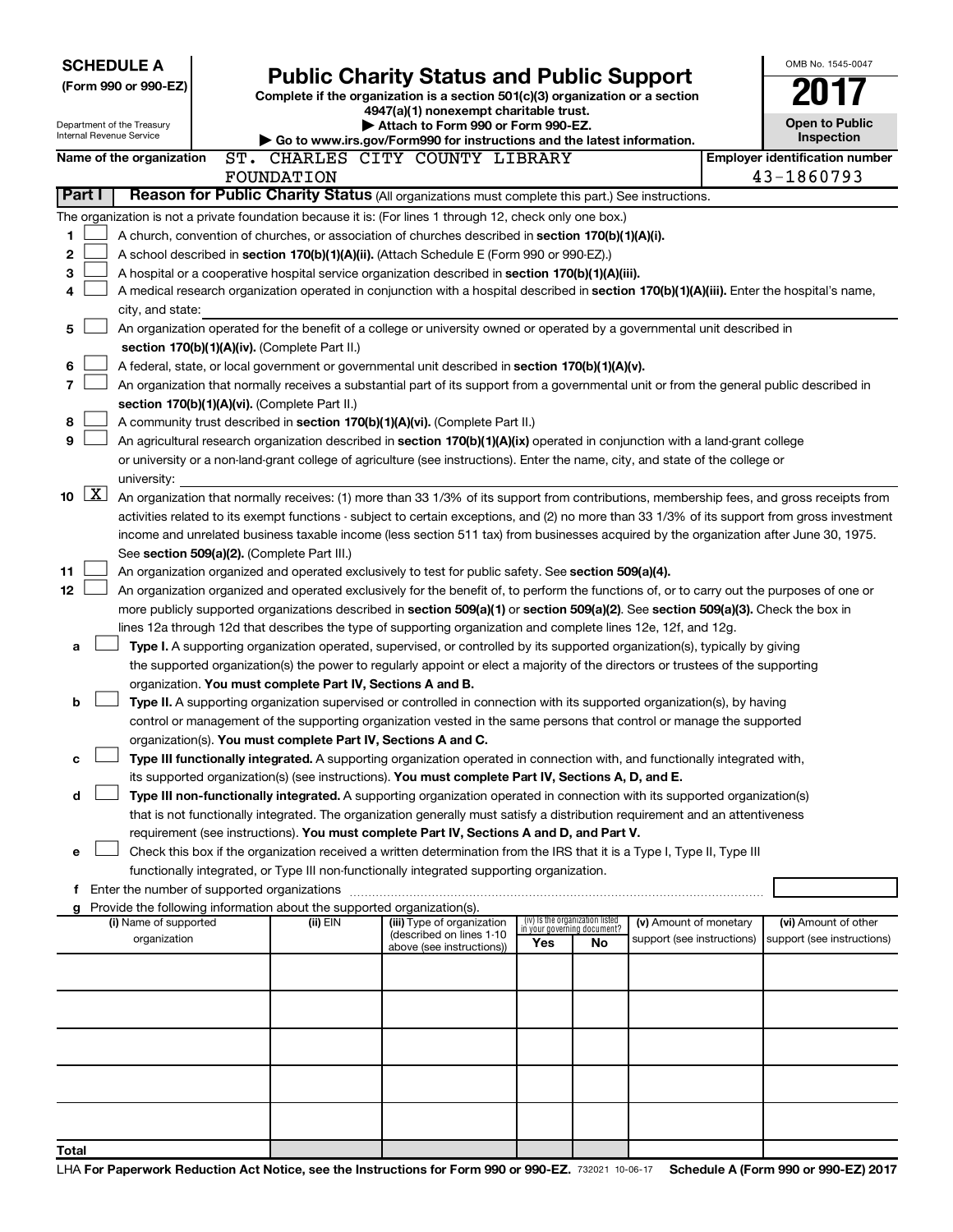# Schedule A (Form 990 or 990-EZ) 2017  ${\rm \bf FOUNDATION} \hspace{2cm} 43-1860793$  Page

43-1860793 Page 2

(Complete only if you checked the box on line 5, 7, or 8 of Part I or if the organization failed to qualify under Part III. If the organization fails to qualify under the tests listed below, please complete Part III.) **Part II Support Schedule for Organizations Described in Sections 170(b)(1)(A)(iv) and 170(b)(1)(A)(vi)**

|   | <b>Section A. Public Support</b>                                                                                                                                                                                                                                                      |          |          |            |            |          |           |  |  |  |  |
|---|---------------------------------------------------------------------------------------------------------------------------------------------------------------------------------------------------------------------------------------------------------------------------------------|----------|----------|------------|------------|----------|-----------|--|--|--|--|
|   | Calendar year (or fiscal year beginning in)                                                                                                                                                                                                                                           | (a) 2013 | (b) 2014 | $(c)$ 2015 | $(d)$ 2016 | (e) 2017 | (f) Total |  |  |  |  |
|   | 1 Gifts, grants, contributions, and                                                                                                                                                                                                                                                   |          |          |            |            |          |           |  |  |  |  |
|   | membership fees received. (Do not                                                                                                                                                                                                                                                     |          |          |            |            |          |           |  |  |  |  |
|   | include any "unusual grants.")                                                                                                                                                                                                                                                        |          |          |            |            |          |           |  |  |  |  |
|   | 2 Tax revenues levied for the organ-                                                                                                                                                                                                                                                  |          |          |            |            |          |           |  |  |  |  |
|   | ization's benefit and either paid to                                                                                                                                                                                                                                                  |          |          |            |            |          |           |  |  |  |  |
|   | or expended on its behalf                                                                                                                                                                                                                                                             |          |          |            |            |          |           |  |  |  |  |
|   | 3 The value of services or facilities                                                                                                                                                                                                                                                 |          |          |            |            |          |           |  |  |  |  |
|   | furnished by a governmental unit to                                                                                                                                                                                                                                                   |          |          |            |            |          |           |  |  |  |  |
|   | the organization without charge                                                                                                                                                                                                                                                       |          |          |            |            |          |           |  |  |  |  |
|   | 4 Total. Add lines 1 through 3                                                                                                                                                                                                                                                        |          |          |            |            |          |           |  |  |  |  |
|   | 5 The portion of total contributions                                                                                                                                                                                                                                                  |          |          |            |            |          |           |  |  |  |  |
|   | by each person (other than a                                                                                                                                                                                                                                                          |          |          |            |            |          |           |  |  |  |  |
|   | governmental unit or publicly                                                                                                                                                                                                                                                         |          |          |            |            |          |           |  |  |  |  |
|   | supported organization) included                                                                                                                                                                                                                                                      |          |          |            |            |          |           |  |  |  |  |
|   | on line 1 that exceeds 2% of the                                                                                                                                                                                                                                                      |          |          |            |            |          |           |  |  |  |  |
|   | amount shown on line 11,                                                                                                                                                                                                                                                              |          |          |            |            |          |           |  |  |  |  |
|   | column (f)                                                                                                                                                                                                                                                                            |          |          |            |            |          |           |  |  |  |  |
|   | 6 Public support. Subtract line 5 from line 4.                                                                                                                                                                                                                                        |          |          |            |            |          |           |  |  |  |  |
|   | <b>Section B. Total Support</b>                                                                                                                                                                                                                                                       |          |          |            |            |          |           |  |  |  |  |
|   | Calendar year (or fiscal year beginning in)                                                                                                                                                                                                                                           | (a) 2013 | (b) 2014 | $(c)$ 2015 | $(d)$ 2016 | (e) 2017 | (f) Total |  |  |  |  |
|   | 7 Amounts from line 4                                                                                                                                                                                                                                                                 |          |          |            |            |          |           |  |  |  |  |
|   | 8 Gross income from interest.                                                                                                                                                                                                                                                         |          |          |            |            |          |           |  |  |  |  |
|   | dividends, payments received on                                                                                                                                                                                                                                                       |          |          |            |            |          |           |  |  |  |  |
|   | securities loans, rents, royalties,                                                                                                                                                                                                                                                   |          |          |            |            |          |           |  |  |  |  |
|   | and income from similar sources                                                                                                                                                                                                                                                       |          |          |            |            |          |           |  |  |  |  |
| 9 | Net income from unrelated business                                                                                                                                                                                                                                                    |          |          |            |            |          |           |  |  |  |  |
|   | activities, whether or not the                                                                                                                                                                                                                                                        |          |          |            |            |          |           |  |  |  |  |
|   | business is regularly carried on                                                                                                                                                                                                                                                      |          |          |            |            |          |           |  |  |  |  |
|   | 10 Other income. Do not include gain                                                                                                                                                                                                                                                  |          |          |            |            |          |           |  |  |  |  |
|   | or loss from the sale of capital                                                                                                                                                                                                                                                      |          |          |            |            |          |           |  |  |  |  |
|   | assets (Explain in Part VI.)                                                                                                                                                                                                                                                          |          |          |            |            |          |           |  |  |  |  |
|   | 11 Total support. Add lines 7 through 10                                                                                                                                                                                                                                              |          |          |            |            |          |           |  |  |  |  |
|   | <b>12</b> Gross receipts from related activities, etc. (see instructions)                                                                                                                                                                                                             |          |          |            |            | 12       |           |  |  |  |  |
|   | 13 First five years. If the Form 990 is for the organization's first, second, third, fourth, or fifth tax year as a section 501(c)(3)                                                                                                                                                 |          |          |            |            |          |           |  |  |  |  |
|   | organization, check this box and stop here                                                                                                                                                                                                                                            |          |          |            |            |          |           |  |  |  |  |
|   | Section C. Computation of Public Support Percentage                                                                                                                                                                                                                                   |          |          |            |            |          |           |  |  |  |  |
|   |                                                                                                                                                                                                                                                                                       |          |          |            |            | 14       | %         |  |  |  |  |
|   |                                                                                                                                                                                                                                                                                       |          |          |            |            | 15       | %         |  |  |  |  |
|   | 16a 33 1/3% support test - 2017. If the organization did not check the box on line 13, and line 14 is 33 1/3% or more, check this box and                                                                                                                                             |          |          |            |            |          |           |  |  |  |  |
|   | stop here. The organization qualifies as a publicly supported organization [11] manuscription [11] manuscription [11] manuscription [11] manuscription [11] manuscription [11] manuscription [11] manuscription [11] manuscrip                                                        |          |          |            |            |          |           |  |  |  |  |
|   | b 33 1/3% support test - 2016. If the organization did not check a box on line 13 or 16a, and line 15 is 33 1/3% or more, check this box                                                                                                                                              |          |          |            |            |          |           |  |  |  |  |
|   |                                                                                                                                                                                                                                                                                       |          |          |            |            |          |           |  |  |  |  |
|   |                                                                                                                                                                                                                                                                                       |          |          |            |            |          |           |  |  |  |  |
|   | 17a 10% -facts-and-circumstances test - 2017. If the organization did not check a box on line 13, 16a, or 16b, and line 14 is 10% or more,<br>and if the organization meets the "facts-and-circumstances" test, check this box and stop here. Explain in Part VI how the organization |          |          |            |            |          |           |  |  |  |  |
|   |                                                                                                                                                                                                                                                                                       |          |          |            |            |          |           |  |  |  |  |
|   | b 10% -facts-and-circumstances test - 2016. If the organization did not check a box on line 13, 16a, 16b, or 17a, and line 15 is 10% or                                                                                                                                               |          |          |            |            |          |           |  |  |  |  |
|   | more, and if the organization meets the "facts-and-circumstances" test, check this box and stop here. Explain in Part VI how the                                                                                                                                                      |          |          |            |            |          |           |  |  |  |  |
|   | organization meets the "facts-and-circumstances" test. The organization qualifies as a publicly supported organization                                                                                                                                                                |          |          |            |            |          |           |  |  |  |  |
|   | 18 Private foundation. If the organization did not check a box on line 13, 16a, 16b, 17a, or 17b, check this box and see instructions                                                                                                                                                 |          |          |            |            |          |           |  |  |  |  |
|   |                                                                                                                                                                                                                                                                                       |          |          |            |            |          |           |  |  |  |  |

**Schedule A (Form 990 or 990-EZ) 2017**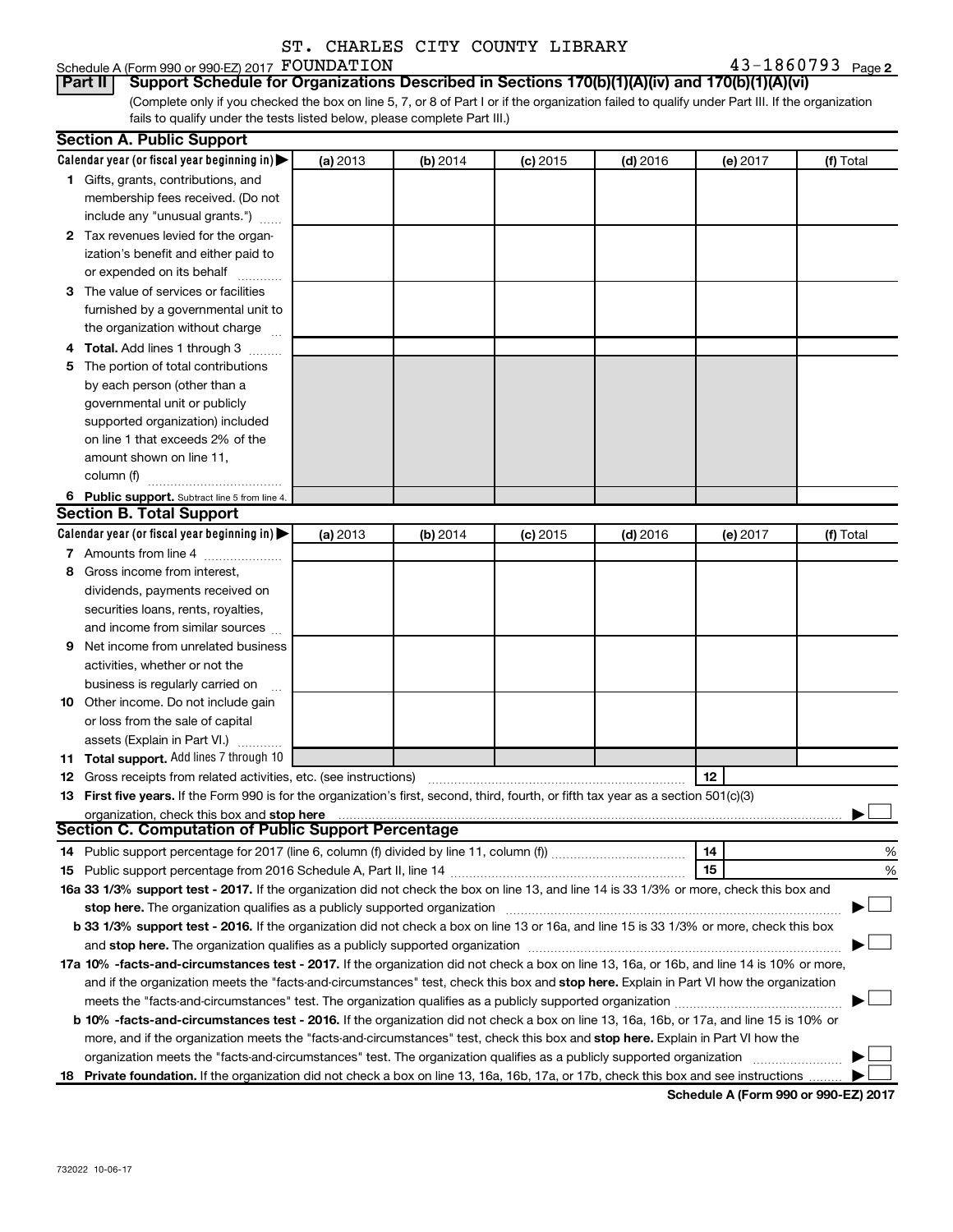# Schedule A (Form 990 or 990-EZ) 2017 FOUNDATION

# **Part III Support Schedule for Organizations Described in Section 509(a)(2)**

(Complete only if you checked the box on line 10 of Part I or if the organization failed to qualify under Part II. If the organization fails to qualify under the tests listed below, please complete Part II.)

| <b>Section A. Public Support</b>                                                                                                                                                                                                                                 |                      |                           |                                       |                                     |                      |                                    |
|------------------------------------------------------------------------------------------------------------------------------------------------------------------------------------------------------------------------------------------------------------------|----------------------|---------------------------|---------------------------------------|-------------------------------------|----------------------|------------------------------------|
| Calendar year (or fiscal year beginning in)                                                                                                                                                                                                                      | (a) 2013             | (b) 2014                  | $(c)$ 2015                            | $(d)$ 2016                          | (e) 2017             | (f) Total                          |
| 1 Gifts, grants, contributions, and                                                                                                                                                                                                                              |                      |                           |                                       |                                     |                      |                                    |
| membership fees received. (Do not                                                                                                                                                                                                                                |                      |                           |                                       |                                     |                      |                                    |
| include any "unusual grants.")                                                                                                                                                                                                                                   | 84,511.              | 180,301.                  | 220, 130.                             | 72,821.                             | 122,054.             | 679,817.                           |
| 2 Gross receipts from admissions,<br>merchandise sold or services per-<br>formed, or facilities furnished in<br>any activity that is related to the<br>organization's tax-exempt purpose                                                                         |                      |                           |                                       |                                     |                      |                                    |
| 3 Gross receipts from activities that                                                                                                                                                                                                                            |                      |                           |                                       |                                     |                      |                                    |
| are not an unrelated trade or bus-<br>iness under section 513                                                                                                                                                                                                    | 96,883.              | 31,692.                   | 39,401.                               | 8,568.                              | 87,414.              | 263,958.                           |
| 4 Tax revenues levied for the organ-                                                                                                                                                                                                                             |                      |                           |                                       |                                     |                      |                                    |
| ization's benefit and either paid to                                                                                                                                                                                                                             |                      |                           |                                       |                                     |                      |                                    |
| or expended on its behalf                                                                                                                                                                                                                                        |                      |                           |                                       |                                     |                      |                                    |
| 5 The value of services or facilities                                                                                                                                                                                                                            |                      |                           |                                       |                                     |                      |                                    |
| furnished by a governmental unit to<br>the organization without charge                                                                                                                                                                                           |                      |                           |                                       |                                     |                      |                                    |
| <b>6 Total.</b> Add lines 1 through 5                                                                                                                                                                                                                            | 181, 394.            | 211,993.                  | 259,531.                              | 81,389.                             | 209, 468.            | 943,775.                           |
| 7a Amounts included on lines 1, 2, and                                                                                                                                                                                                                           |                      |                           |                                       |                                     |                      |                                    |
| 3 received from disqualified persons                                                                                                                                                                                                                             |                      |                           |                                       |                                     |                      | 0.                                 |
| <b>b</b> Amounts included on lines 2 and 3 received<br>from other than disqualified persons that<br>exceed the greater of \$5,000 or 1% of the                                                                                                                   |                      |                           |                                       |                                     |                      | 0.                                 |
| amount on line 13 for the year                                                                                                                                                                                                                                   |                      |                           |                                       |                                     |                      | σ.                                 |
|                                                                                                                                                                                                                                                                  |                      |                           |                                       |                                     |                      | 943,775.                           |
| 8 Public support. (Subtract line 7c from line 6.)<br><b>Section B. Total Support</b>                                                                                                                                                                             |                      |                           |                                       |                                     |                      |                                    |
|                                                                                                                                                                                                                                                                  |                      |                           |                                       |                                     |                      |                                    |
| Calendar year (or fiscal year beginning in)                                                                                                                                                                                                                      | (a) 2013<br>181,394. | (b) $2014$<br>$211, 993.$ | $(c)$ 2015<br>$\overline{259}$ , 531. | $(d)$ 2016<br>$\overline{81,389}$ . | (e) 2017<br>209,468. | (f) Total<br>943,775.              |
| <b>9</b> Amounts from line 6<br><b>10a</b> Gross income from interest,                                                                                                                                                                                           |                      |                           |                                       |                                     |                      |                                    |
| dividends, payments received on<br>securities loans, rents, royalties,<br>and income from similar sources                                                                                                                                                        | 13,576.              | 17,409.                   | 18,487.                               | 15,731.                             | 17,950.              | 83, 153.                           |
| <b>b</b> Unrelated business taxable income                                                                                                                                                                                                                       |                      |                           |                                       |                                     |                      |                                    |
| (less section 511 taxes) from businesses                                                                                                                                                                                                                         |                      |                           |                                       |                                     |                      |                                    |
| acquired after June 30, 1975                                                                                                                                                                                                                                     |                      |                           |                                       |                                     |                      |                                    |
| c Add lines 10a and 10b                                                                                                                                                                                                                                          | 13,576.              | 17,409.                   | 18,487.                               | 15,731.                             | 17,950.              | 83, 153.                           |
| <b>11</b> Net income from unrelated business<br>activities not included in line 10b,<br>whether or not the business is<br>regularly carried on                                                                                                                   |                      |                           |                                       |                                     |                      |                                    |
| <b>12</b> Other income. Do not include gain                                                                                                                                                                                                                      |                      |                           |                                       |                                     |                      |                                    |
| or loss from the sale of capital<br>assets (Explain in Part VI.)                                                                                                                                                                                                 | 221.                 | 560.                      | 802.                                  | 531.                                | 1,003.               | 3,117.                             |
| <b>13</b> Total support. (Add lines 9, 10c, 11, and 12.)                                                                                                                                                                                                         | 195, 191.            | 229,962.                  | 278,820.                              | 97,651.                             | 228,421              | 1030045.                           |
| 14 First five years. If the Form 990 is for the organization's first, second, third, fourth, or fifth tax year as a section 501(c)(3) organization,                                                                                                              |                      |                           |                                       |                                     |                      |                                    |
| check this box and stop here                                                                                                                                                                                                                                     |                      |                           |                                       |                                     |                      |                                    |
| <b>Section C. Computation of Public Support Percentage</b>                                                                                                                                                                                                       |                      |                           |                                       |                                     |                      |                                    |
|                                                                                                                                                                                                                                                                  |                      |                           |                                       |                                     | 15                   | 91.62<br>%                         |
| 16 Public support percentage from 2016 Schedule A, Part III, line 15                                                                                                                                                                                             |                      |                           |                                       |                                     | 16                   | 90.71<br>$\%$                      |
| Section D. Computation of Investment Income Percentage                                                                                                                                                                                                           |                      |                           |                                       |                                     |                      |                                    |
| 17 Investment income percentage for 2017 (line 10c, column (f) divided by line 13, column (f))                                                                                                                                                                   |                      |                           |                                       |                                     | 17                   | 8.07<br>%                          |
| 18 Investment income percentage from 2016 Schedule A, Part III, line 17                                                                                                                                                                                          |                      |                           |                                       |                                     | 18                   | 9.04<br>%                          |
| 19a 33 1/3% support tests - 2017. If the organization did not check the box on line 14, and line 15 is more than 33 1/3%, and line 17 is not                                                                                                                     |                      |                           |                                       |                                     |                      |                                    |
| more than 33 1/3%, check this box and stop here. The organization qualifies as a publicly supported organization<br><b>b 33 1/3% support tests - 2016.</b> If the organization did not check a box on line 14 or line 19a, and line 16 is more than 33 1/3%, and |                      |                           |                                       |                                     |                      | $\blacktriangleright$ $\mathbf{X}$ |
|                                                                                                                                                                                                                                                                  |                      |                           |                                       |                                     |                      |                                    |
| line 18 is not more than 33 1/3%, check this box and stop here. The organization qualifies as a publicly supported organization                                                                                                                                  |                      |                           |                                       |                                     |                      |                                    |
|                                                                                                                                                                                                                                                                  |                      |                           |                                       |                                     |                      |                                    |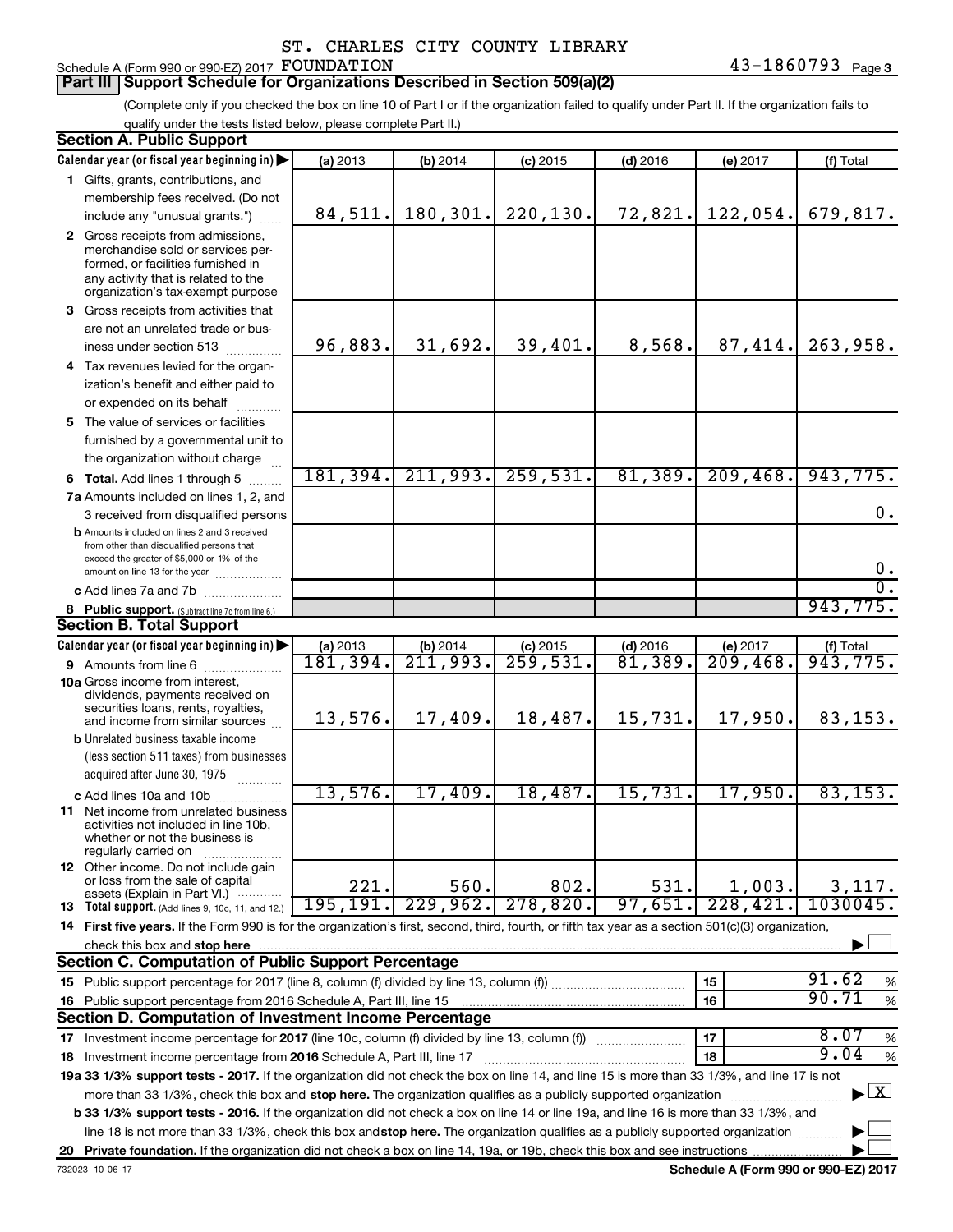# Schedule A (Form 990 or 990-EZ) 2017  ${\rm \bf FOUNDATION} \hspace{2cm} 43-1860793$  Page **Part IV Supporting Organizations**

(Complete only if you checked a box in line 12 on Part I. If you checked 12a of Part I, complete Sections A and B. If you checked 12b of Part I, complete Sections A and C. If you checked 12c of Part I, complete Sections A, D, and E. If you checked 12d of Part I, complete Sections A and D, and complete Part V.)

# **Section A. All Supporting Organizations**

- **1** Are all of the organization's supported organizations listed by name in the organization's governing documents? If "No," describe in Part VI how the supported organizations are designated. If designated by *class or purpose, describe the designation. If historic and continuing relationship, explain.*
- **2** Did the organization have any supported organization that does not have an IRS determination of status under section 509(a)(1) or (2)? If "Yes," explain in Part **VI** how the organization determined that the supported *organization was described in section 509(a)(1) or (2).*
- **3a** Did the organization have a supported organization described in section 501(c)(4), (5), or (6)? If "Yes," answer *(b) and (c) below.*
- **b** Did the organization confirm that each supported organization qualified under section 501(c)(4), (5), or (6) and satisfied the public support tests under section 509(a)(2)? If "Yes," describe in Part VI when and how the *organization made the determination.*
- **c** Did the organization ensure that all support to such organizations was used exclusively for section 170(c)(2)(B) purposes? If "Yes," explain in Part VI what controls the organization put in place to ensure such use.
- **4 a** *If* Was any supported organization not organized in the United States ("foreign supported organization")? *"Yes," and if you checked 12a or 12b in Part I, answer (b) and (c) below.*
- **b** Did the organization have ultimate control and discretion in deciding whether to make grants to the foreign supported organization? If "Yes," describe in Part VI how the organization had such control and discretion *despite being controlled or supervised by or in connection with its supported organizations.*
- **c** Did the organization support any foreign supported organization that does not have an IRS determination under sections 501(c)(3) and 509(a)(1) or (2)? If "Yes," explain in Part VI what controls the organization used *to ensure that all support to the foreign supported organization was used exclusively for section 170(c)(2)(B) purposes.*
- **5a** Did the organization add, substitute, or remove any supported organizations during the tax year? If "Yes," answer (b) and (c) below (if applicable). Also, provide detail in **Part VI,** including (i) the names and EIN *numbers of the supported organizations added, substituted, or removed; (ii) the reasons for each such action; (iii) the authority under the organization's organizing document authorizing such action; and (iv) how the action was accomplished (such as by amendment to the organizing document).*
- **b Type I or Type II only.** Was any added or substituted supported organization part of a class already designated in the organization's organizing document?
- **c Substitutions only.**  Was the substitution the result of an event beyond the organization's control?
- **6** Did the organization provide support (whether in the form of grants or the provision of services or facilities) to **Part VI.** support or benefit one or more of the filing organization's supported organizations? If "Yes," provide detail in anyone other than (i) its supported organizations, (ii) individuals that are part of the charitable class benefited by one or more of its supported organizations, or (iii) other supporting organizations that also
- **7** Did the organization provide a grant, loan, compensation, or other similar payment to a substantial contributor regard to a substantial contributor? If "Yes," complete Part I of Schedule L (Form 990 or 990-EZ). (defined in section 4958(c)(3)(C)), a family member of a substantial contributor, or a 35% controlled entity with
- **8** Did the organization make a loan to a disqualified person (as defined in section 4958) not described in line 7? *If "Yes," complete Part I of Schedule L (Form 990 or 990-EZ).*
- **9 a** Was the organization controlled directly or indirectly at any time during the tax year by one or more in section 509(a)(1) or (2))? If "Yes," provide detail in **Part VI.** disqualified persons as defined in section 4946 (other than foundation managers and organizations described
- **b** Did one or more disqualified persons (as defined in line 9a) hold a controlling interest in any entity in which the supporting organization had an interest? If "Yes," provide detail in Part VI.
- **c** Did a disqualified person (as defined in line 9a) have an ownership interest in, or derive any personal benefit from, assets in which the supporting organization also had an interest? If "Yes," provide detail in Part VI.
- **10 a** Was the organization subject to the excess business holdings rules of section 4943 because of section supporting organizations)? If "Yes," answer 10b below. 4943(f) (regarding certain Type II supporting organizations, and all Type III non-functionally integrated
- **b** Did the organization have any excess business holdings in the tax year? (Use Schedule C, Form 4720, to *determine whether the organization had excess business holdings.)*

**Yes No 1 2 3a 3b 3c 4a 4b 4c 5a 5b 5c 6 7 8 9a 9b 9c 10a**

**10b**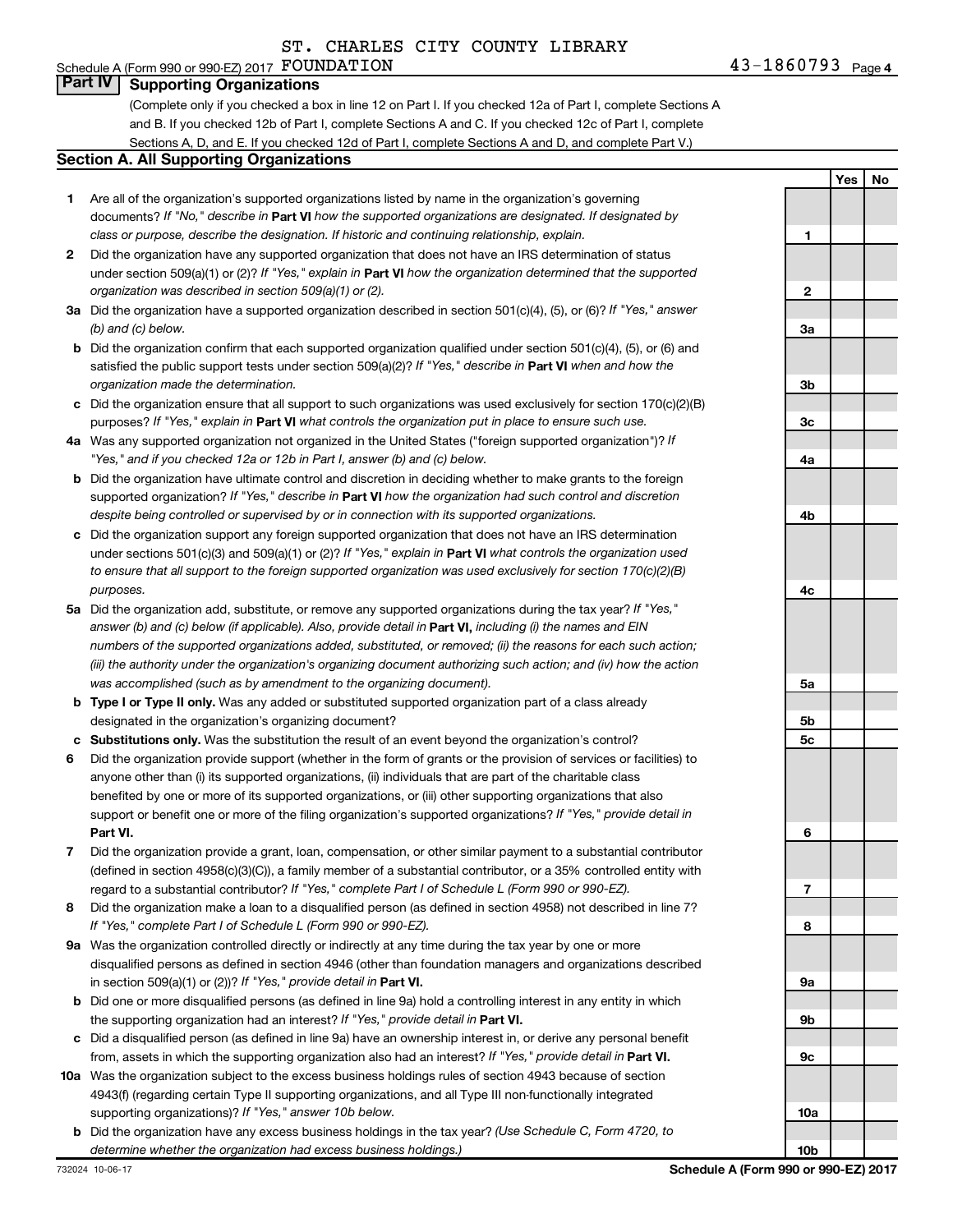43-1860793 Page 5 Schedule A (Form 990 or 990-EZ) 2017 PUUNDATILON North Schedule A (Form 990 or 990-EZ) 2017 Page FOUNDATION 43-1860793

|    | <b>Part IV</b><br><b>Supporting Organizations (continued)</b>                                                                   |                 |            |    |
|----|---------------------------------------------------------------------------------------------------------------------------------|-----------------|------------|----|
|    |                                                                                                                                 |                 | Yes        | No |
| 11 | Has the organization accepted a gift or contribution from any of the following persons?                                         |                 |            |    |
|    | a A person who directly or indirectly controls, either alone or together with persons described in (b) and (c)                  |                 |            |    |
|    | below, the governing body of a supported organization?                                                                          | 11a             |            |    |
|    | <b>b</b> A family member of a person described in (a) above?                                                                    | 11 <sub>b</sub> |            |    |
|    | c A 35% controlled entity of a person described in (a) or (b) above? If "Yes" to a, b, or c, provide detail in Part VI.         | 11c             |            |    |
|    | <b>Section B. Type I Supporting Organizations</b>                                                                               |                 |            |    |
|    |                                                                                                                                 |                 | Yes        | No |
| 1  | Did the directors, trustees, or membership of one or more supported organizations have the power to                             |                 |            |    |
|    | regularly appoint or elect at least a majority of the organization's directors or trustees at all times during the              |                 |            |    |
|    | tax year? If "No," describe in Part VI how the supported organization(s) effectively operated, supervised, or                   |                 |            |    |
|    | controlled the organization's activities. If the organization had more than one supported organization,                         |                 |            |    |
|    | describe how the powers to appoint and/or remove directors or trustees were allocated among the supported                       |                 |            |    |
|    | organizations and what conditions or restrictions, if any, applied to such powers during the tax year.                          | 1               |            |    |
| 2  | Did the organization operate for the benefit of any supported organization other than the supported                             |                 |            |    |
|    | organization(s) that operated, supervised, or controlled the supporting organization? If "Yes," explain in                      |                 |            |    |
|    | Part VI how providing such benefit carried out the purposes of the supported organization(s) that operated,                     |                 |            |    |
|    |                                                                                                                                 | $\mathbf{2}$    |            |    |
|    | supervised, or controlled the supporting organization.<br><b>Section C. Type II Supporting Organizations</b>                    |                 |            |    |
|    |                                                                                                                                 |                 | Yes        |    |
|    |                                                                                                                                 |                 |            | No |
| 1. | Were a majority of the organization's directors or trustees during the tax year also a majority of the directors                |                 |            |    |
|    | or trustees of each of the organization's supported organization(s)? If "No," describe in Part VI how control                   |                 |            |    |
|    | or management of the supporting organization was vested in the same persons that controlled or managed                          |                 |            |    |
|    | the supported organization(s).<br><b>Section D. All Type III Supporting Organizations</b>                                       | 1               |            |    |
|    |                                                                                                                                 |                 | Yes        |    |
|    |                                                                                                                                 |                 |            | No |
| 1  | Did the organization provide to each of its supported organizations, by the last day of the fifth month of the                  |                 |            |    |
|    | organization's tax year, (i) a written notice describing the type and amount of support provided during the prior tax           |                 |            |    |
|    | year, (ii) a copy of the Form 990 that was most recently filed as of the date of notification, and (iii) copies of the          |                 |            |    |
|    | organization's governing documents in effect on the date of notification, to the extent not previously provided?                | 1               |            |    |
| 2  | Were any of the organization's officers, directors, or trustees either (i) appointed or elected by the supported                |                 |            |    |
|    | organization(s) or (ii) serving on the governing body of a supported organization? If "No," explain in Part VI how              |                 |            |    |
|    | the organization maintained a close and continuous working relationship with the supported organization(s).                     | 2               |            |    |
| 3  | By reason of the relationship described in (2), did the organization's supported organizations have a                           |                 |            |    |
|    | significant voice in the organization's investment policies and in directing the use of the organization's                      |                 |            |    |
|    | income or assets at all times during the tax year? If "Yes," describe in Part VI the role the organization's                    |                 |            |    |
|    | supported organizations played in this regard.                                                                                  | з               |            |    |
|    | Section E. Type III Functionally Integrated Supporting Organizations                                                            |                 |            |    |
| 1  | Check the box next to the method that the organization used to satisfy the Integral Part Test during the yealsee instructions). |                 |            |    |
| a  | The organization satisfied the Activities Test. Complete line 2 below.                                                          |                 |            |    |
| b  | The organization is the parent of each of its supported organizations. Complete line 3 below.                                   |                 |            |    |
| с  | The organization supported a governmental entity. Describe in Part VI how you supported a government entity (see instructions). |                 |            |    |
| 2  | Activities Test. Answer (a) and (b) below.                                                                                      |                 | <b>Yes</b> | No |
| а  | Did substantially all of the organization's activities during the tax year directly further the exempt purposes of              |                 |            |    |
|    | the supported organization(s) to which the organization was responsive? If "Yes," then in Part VI identify                      |                 |            |    |
|    | those supported organizations and explain how these activities directly furthered their exempt purposes,                        |                 |            |    |
|    | how the organization was responsive to those supported organizations, and how the organization determined                       |                 |            |    |
|    | that these activities constituted substantially all of its activities.                                                          | 2a              |            |    |
| b  | Did the activities described in (a) constitute activities that, but for the organization's involvement, one or more             |                 |            |    |
|    | of the organization's supported organization(s) would have been engaged in? If "Yes," explain in Part VI the                    |                 |            |    |
|    | reasons for the organization's position that its supported organization(s) would have engaged in these                          |                 |            |    |
|    | activities but for the organization's involvement.                                                                              | 2b              |            |    |
| з  | Parent of Supported Organizations. Answer (a) and (b) below.                                                                    |                 |            |    |
| а  | Did the organization have the power to regularly appoint or elect a majority of the officers, directors, or                     |                 |            |    |
|    | trustees of each of the supported organizations? Provide details in Part VI.                                                    | За              |            |    |
|    | <b>b</b> Did the organization exercise a substantial degree of direction over the policies, programs, and activities of each    |                 |            |    |
|    | of its supported organizations? If "Yes," describe in Part VI the role played by the organization in this regard.               | 3b              |            |    |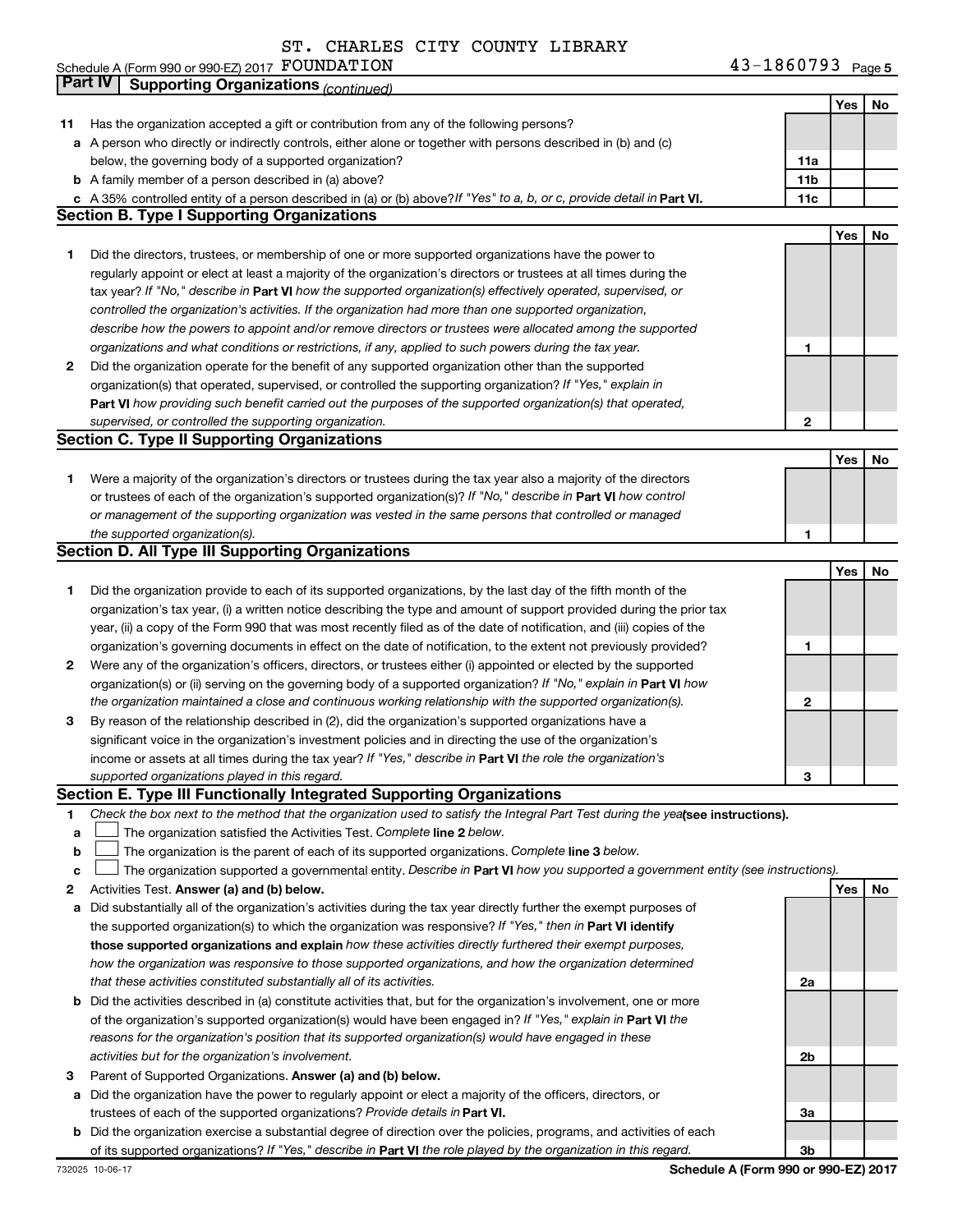#### **1 Letter or if the organization satisfied the Integral Part Test as a qualifying trust on Nov. 20, 1970 (explain in Part VI.) See instructions. All Section A - Adjusted Net Income 1 2 3 4 5 6 7 8 1 2 3 4 5 6 7 Adjusted Net Income** (subtract lines 5, 6, and 7 from line 4) **8 8 Section B - Minimum Asset Amount 1 a 1a** Schedule A (Form 990 or 990-EZ) 2017  ${\rm \bf FOUNDATION} \hspace{2cm} 43-1860793$  Page other Type III non-functionally integrated supporting organizations must complete Sections A through E. (B) Current Year (A) Prior Year Net short-term capital gain Recoveries of prior-year distributions Other gross income (see instructions) Add lines 1 through 3 Depreciation and depletion Portion of operating expenses paid or incurred for production or collection of gross income or for management, conservation, or maintenance of property held for production of income (see instructions) Other expenses (see instructions) (B) Current Year (A) Prior Year  $(0, 0)$  Oditeit i Aggregate fair market value of all non-exempt-use assets (see instructions for short tax year or assets held for part of year): Average monthly value of securities **Part V Type III Non-Functionally Integrated 509(a)(3) Supporting Organizations**   $\Box$

|   | $\frac{1}{2}$ abelief to the case $\frac{1}{2}$ out of abbotts from for part of $\frac{1}{2}$ out fit |                |                     |
|---|-------------------------------------------------------------------------------------------------------|----------------|---------------------|
|   | a Average monthly value of securities                                                                 | 1a             |                     |
|   | <b>b</b> Average monthly cash balances                                                                | 1 <sub>b</sub> |                     |
|   | c Fair market value of other non-exempt-use assets                                                    | 1c             |                     |
|   | <b>d</b> Total (add lines 1a, 1b, and 1c)                                                             | 1d             |                     |
|   | e Discount claimed for blockage or other                                                              |                |                     |
|   | factors (explain in detail in Part VI):                                                               |                |                     |
| 2 | Acquisition indebtedness applicable to non-exempt-use assets                                          | $\mathbf{2}$   |                     |
| 3 | Subtract line 2 from line 1d                                                                          | 3              |                     |
| 4 | Cash deemed held for exempt use. Enter 1-1/2% of line 3 (for greater amount,                          |                |                     |
|   | see instructions)                                                                                     | 4              |                     |
| 5 | Net value of non-exempt-use assets (subtract line 4 from line 3)                                      | 5              |                     |
| 6 | Multiply line 5 by .035                                                                               | 6              |                     |
|   | Recoveries of prior-year distributions                                                                |                |                     |
| 8 | Minimum Asset Amount (add line 7 to line 6)                                                           | 8              |                     |
|   | <b>Section C - Distributable Amount</b>                                                               |                | <b>Current Year</b> |
|   | Adjusted net income for prior year (from Section A, line 8, Column A)                                 |                |                     |
| 2 | Enter 85% of line 1                                                                                   | $\mathbf{2}$   |                     |
| 3 | Minimum asset amount for prior year (from Section B, line 8, Column A)                                | 3              |                     |
| 4 | Enter greater of line 2 or line 3                                                                     | 4              |                     |
| 5 | Income tax imposed in prior year                                                                      | 5              |                     |
| 6 | <b>Distributable Amount.</b> Subtract line 5 from line 4, unless subject to                           |                |                     |
|   | emergency temporary reduction (see instructions)                                                      | 6              |                     |
|   | المتموي والمستحمل                                                                                     |                |                     |

**7** Check here if the current year is the organization's first as a non-functionally integrated Type III supporting organization (see † instructions).

**Schedule A (Form 990 or 990-EZ) 2017**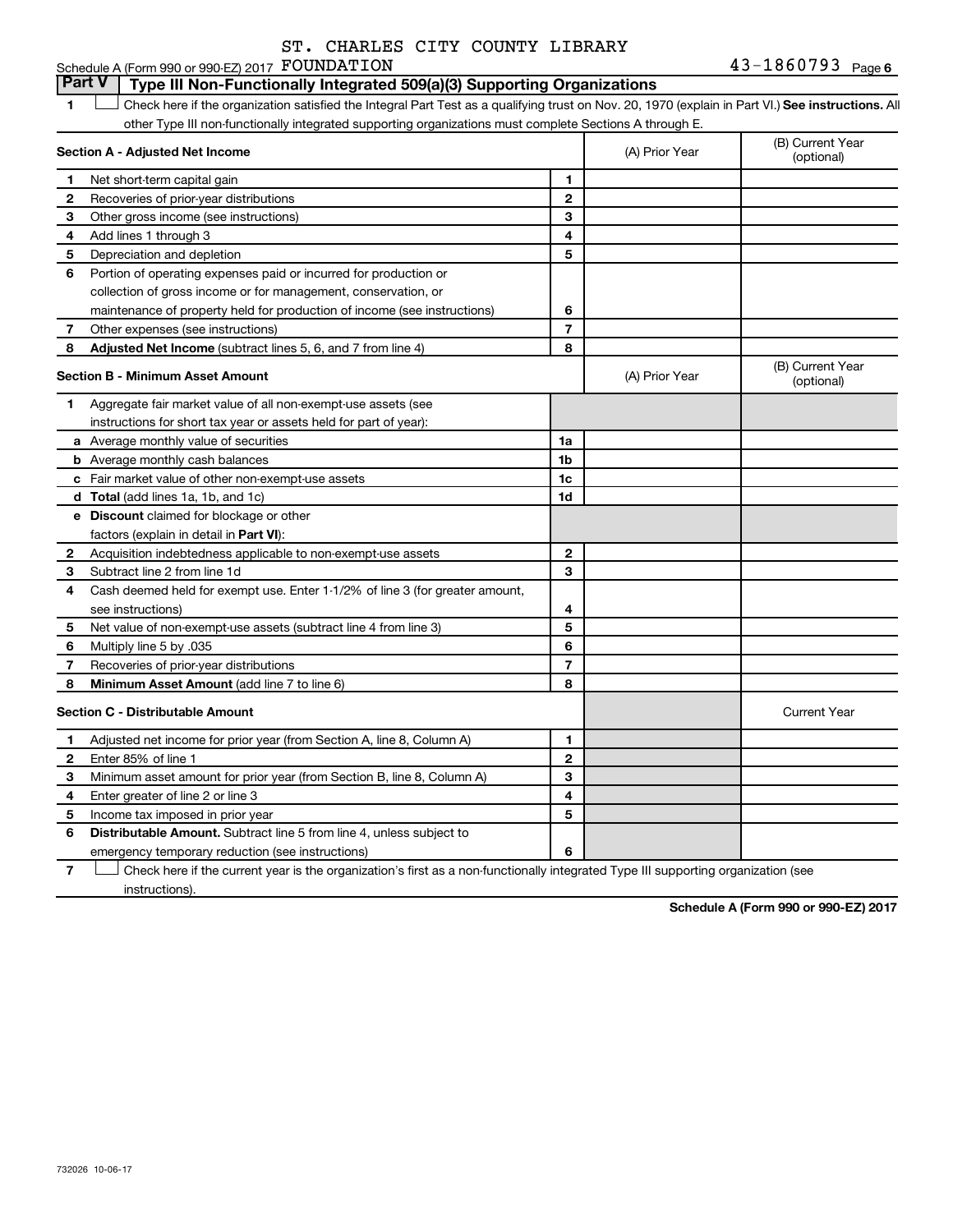|  | pi. Chando Cill Cognit Bibhani |  |                       |  |
|--|--------------------------------|--|-----------------------|--|
|  | EZ) 2017 FOUNDATION            |  | $43 - 1860793$ Page 7 |  |

|               | Schedule A (Form 990 or 990-EZ) 2017 FOUNDATION                                            |                                    |                                               | 43-1860793 <sub>Page 7</sub>                     |
|---------------|--------------------------------------------------------------------------------------------|------------------------------------|-----------------------------------------------|--------------------------------------------------|
| <b>Part V</b> | Type III Non-Functionally Integrated 509(a)(3) Supporting Organizations (continued)        |                                    |                                               |                                                  |
|               | <b>Section D - Distributions</b>                                                           |                                    |                                               | <b>Current Year</b>                              |
| 1             | Amounts paid to supported organizations to accomplish exempt purposes                      |                                    |                                               |                                                  |
| 2             | Amounts paid to perform activity that directly furthers exempt purposes of supported       |                                    |                                               |                                                  |
|               | organizations, in excess of income from activity                                           |                                    |                                               |                                                  |
| З             | Administrative expenses paid to accomplish exempt purposes of supported organizations      |                                    |                                               |                                                  |
| 4             | Amounts paid to acquire exempt-use assets                                                  |                                    |                                               |                                                  |
| 5             | Qualified set-aside amounts (prior IRS approval required)                                  |                                    |                                               |                                                  |
| 6             | Other distributions (describe in Part VI). See instructions.                               |                                    |                                               |                                                  |
| 7             | Total annual distributions. Add lines 1 through 6.                                         |                                    |                                               |                                                  |
| 8             | Distributions to attentive supported organizations to which the organization is responsive |                                    |                                               |                                                  |
|               | (provide details in Part VI). See instructions.                                            |                                    |                                               |                                                  |
| 9             | Distributable amount for 2017 from Section C, line 6                                       |                                    |                                               |                                                  |
| 10            | Line 8 amount divided by line 9 amount                                                     |                                    |                                               |                                                  |
|               | Section E - Distribution Allocations (see instructions)                                    | (i)<br><b>Excess Distributions</b> | (ii)<br><b>Underdistributions</b><br>Pre-2017 | (iii)<br><b>Distributable</b><br>Amount for 2017 |
| 1             | Distributable amount for 2017 from Section C, line 6                                       |                                    |                                               |                                                  |
| 2             | Underdistributions, if any, for years prior to 2017 (reason-                               |                                    |                                               |                                                  |
|               | able cause required-explain in Part VI). See instructions.                                 |                                    |                                               |                                                  |
| З             | Excess distributions carryover, if any, to 2017                                            |                                    |                                               |                                                  |
| а             |                                                                                            |                                    |                                               |                                                  |
|               | $b$ From 2013                                                                              |                                    |                                               |                                                  |
|               | c From 2014                                                                                |                                    |                                               |                                                  |
|               | d From 2015                                                                                |                                    |                                               |                                                  |
|               | e From 2016                                                                                |                                    |                                               |                                                  |
|               | f Total of lines 3a through e                                                              |                                    |                                               |                                                  |
|               | g Applied to underdistributions of prior years                                             |                                    |                                               |                                                  |
|               | h Applied to 2017 distributable amount                                                     |                                    |                                               |                                                  |
| j.            | Carryover from 2012 not applied (see instructions)                                         |                                    |                                               |                                                  |
|               | Remainder. Subtract lines 3g, 3h, and 3i from 3f.                                          |                                    |                                               |                                                  |
| 4             | Distributions for 2017 from Section D.                                                     |                                    |                                               |                                                  |
|               | line $7:$                                                                                  |                                    |                                               |                                                  |
|               | a Applied to underdistributions of prior years                                             |                                    |                                               |                                                  |
|               | <b>b</b> Applied to 2017 distributable amount                                              |                                    |                                               |                                                  |
|               | c Remainder. Subtract lines 4a and 4b from 4.                                              |                                    |                                               |                                                  |
|               | Remaining underdistributions for years prior to 2017, if                                   |                                    |                                               |                                                  |
|               | any. Subtract lines 3g and 4a from line 2. For result greater                              |                                    |                                               |                                                  |
|               | than zero, explain in Part VI. See instructions.                                           |                                    |                                               |                                                  |
| 6             | Remaining underdistributions for 2017. Subtract lines 3h                                   |                                    |                                               |                                                  |
|               | and 4b from line 1. For result greater than zero, explain in                               |                                    |                                               |                                                  |
|               | <b>Part VI.</b> See instructions.                                                          |                                    |                                               |                                                  |
| 7             | Excess distributions carryover to 2018. Add lines 3j                                       |                                    |                                               |                                                  |
|               | and 4c.                                                                                    |                                    |                                               |                                                  |
| 8             | Breakdown of line 7:                                                                       |                                    |                                               |                                                  |
|               | a Excess from 2013                                                                         |                                    |                                               |                                                  |
|               | <b>b</b> Excess from 2014                                                                  |                                    |                                               |                                                  |
|               | c Excess from 2015                                                                         |                                    |                                               |                                                  |
|               | d Excess from 2016                                                                         |                                    |                                               |                                                  |
|               | e Excess from 2017                                                                         |                                    |                                               |                                                  |

**Schedule A (Form 990 or 990-EZ) 2017**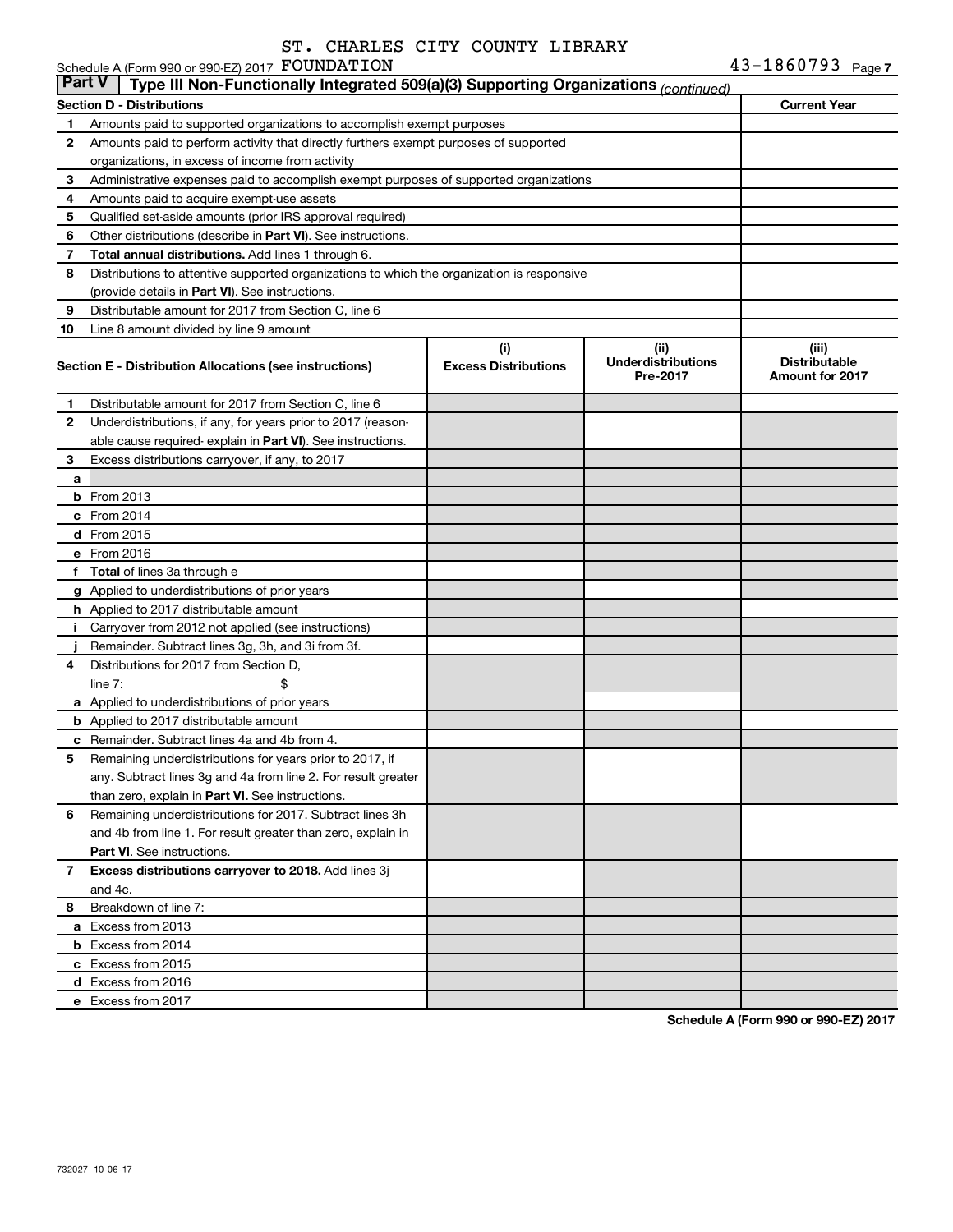|                |                                                 | ST. CHARLES CITY COUNTY LIBRARY |                                                                                                                                                                                                                                                                                                                                                                                                                                                                                                                                                                      |                   |
|----------------|-------------------------------------------------|---------------------------------|----------------------------------------------------------------------------------------------------------------------------------------------------------------------------------------------------------------------------------------------------------------------------------------------------------------------------------------------------------------------------------------------------------------------------------------------------------------------------------------------------------------------------------------------------------------------|-------------------|
|                | Schedule A (Form 990 or 990-EZ) 2017 FOUNDATION |                                 |                                                                                                                                                                                                                                                                                                                                                                                                                                                                                                                                                                      | 43-1860793 Page 8 |
| <b>Part VI</b> | (See instructions.)                             |                                 | Supplemental Information. Provide the explanations required by Part II, line 10; Part II, line 17a or 17b; Part III, line 12;<br>Part IV, Section A, lines 1, 2, 3b, 3c, 4b, 4c, 5a, 6, 9a, 9b, 9c, 11a, 11b, and 11c; Part IV, Section B, lines 1 and 2; Part IV, Section C,<br>line 1; Part IV, Section D, lines 2 and 3; Part IV, Section E, lines 1c, 2a, 2b, 3a, and 3b; Part V, line 1; Part V, Section B, line 1e; Part V,<br>Section D, lines 5, 6, and 8; and Part V, Section E, lines 2, 5, and 6. Also complete this part for any additional information. |                   |
|                |                                                 |                                 |                                                                                                                                                                                                                                                                                                                                                                                                                                                                                                                                                                      |                   |
|                |                                                 |                                 |                                                                                                                                                                                                                                                                                                                                                                                                                                                                                                                                                                      |                   |
|                |                                                 |                                 |                                                                                                                                                                                                                                                                                                                                                                                                                                                                                                                                                                      |                   |
|                |                                                 |                                 |                                                                                                                                                                                                                                                                                                                                                                                                                                                                                                                                                                      |                   |
|                |                                                 |                                 |                                                                                                                                                                                                                                                                                                                                                                                                                                                                                                                                                                      |                   |
|                |                                                 |                                 |                                                                                                                                                                                                                                                                                                                                                                                                                                                                                                                                                                      |                   |
|                |                                                 |                                 |                                                                                                                                                                                                                                                                                                                                                                                                                                                                                                                                                                      |                   |
|                |                                                 |                                 |                                                                                                                                                                                                                                                                                                                                                                                                                                                                                                                                                                      |                   |
|                |                                                 |                                 |                                                                                                                                                                                                                                                                                                                                                                                                                                                                                                                                                                      |                   |
|                |                                                 |                                 |                                                                                                                                                                                                                                                                                                                                                                                                                                                                                                                                                                      |                   |
|                |                                                 |                                 |                                                                                                                                                                                                                                                                                                                                                                                                                                                                                                                                                                      |                   |
|                |                                                 |                                 |                                                                                                                                                                                                                                                                                                                                                                                                                                                                                                                                                                      |                   |
|                |                                                 |                                 |                                                                                                                                                                                                                                                                                                                                                                                                                                                                                                                                                                      |                   |
|                |                                                 |                                 |                                                                                                                                                                                                                                                                                                                                                                                                                                                                                                                                                                      |                   |
|                |                                                 |                                 |                                                                                                                                                                                                                                                                                                                                                                                                                                                                                                                                                                      |                   |
|                |                                                 |                                 |                                                                                                                                                                                                                                                                                                                                                                                                                                                                                                                                                                      |                   |
|                |                                                 |                                 |                                                                                                                                                                                                                                                                                                                                                                                                                                                                                                                                                                      |                   |
|                |                                                 |                                 |                                                                                                                                                                                                                                                                                                                                                                                                                                                                                                                                                                      |                   |
|                |                                                 |                                 |                                                                                                                                                                                                                                                                                                                                                                                                                                                                                                                                                                      |                   |
|                |                                                 |                                 |                                                                                                                                                                                                                                                                                                                                                                                                                                                                                                                                                                      |                   |
|                |                                                 |                                 |                                                                                                                                                                                                                                                                                                                                                                                                                                                                                                                                                                      |                   |
|                |                                                 |                                 |                                                                                                                                                                                                                                                                                                                                                                                                                                                                                                                                                                      |                   |
|                |                                                 |                                 |                                                                                                                                                                                                                                                                                                                                                                                                                                                                                                                                                                      |                   |
|                |                                                 |                                 |                                                                                                                                                                                                                                                                                                                                                                                                                                                                                                                                                                      |                   |
|                |                                                 |                                 |                                                                                                                                                                                                                                                                                                                                                                                                                                                                                                                                                                      |                   |
|                |                                                 |                                 |                                                                                                                                                                                                                                                                                                                                                                                                                                                                                                                                                                      |                   |
|                |                                                 |                                 |                                                                                                                                                                                                                                                                                                                                                                                                                                                                                                                                                                      |                   |
|                |                                                 |                                 |                                                                                                                                                                                                                                                                                                                                                                                                                                                                                                                                                                      |                   |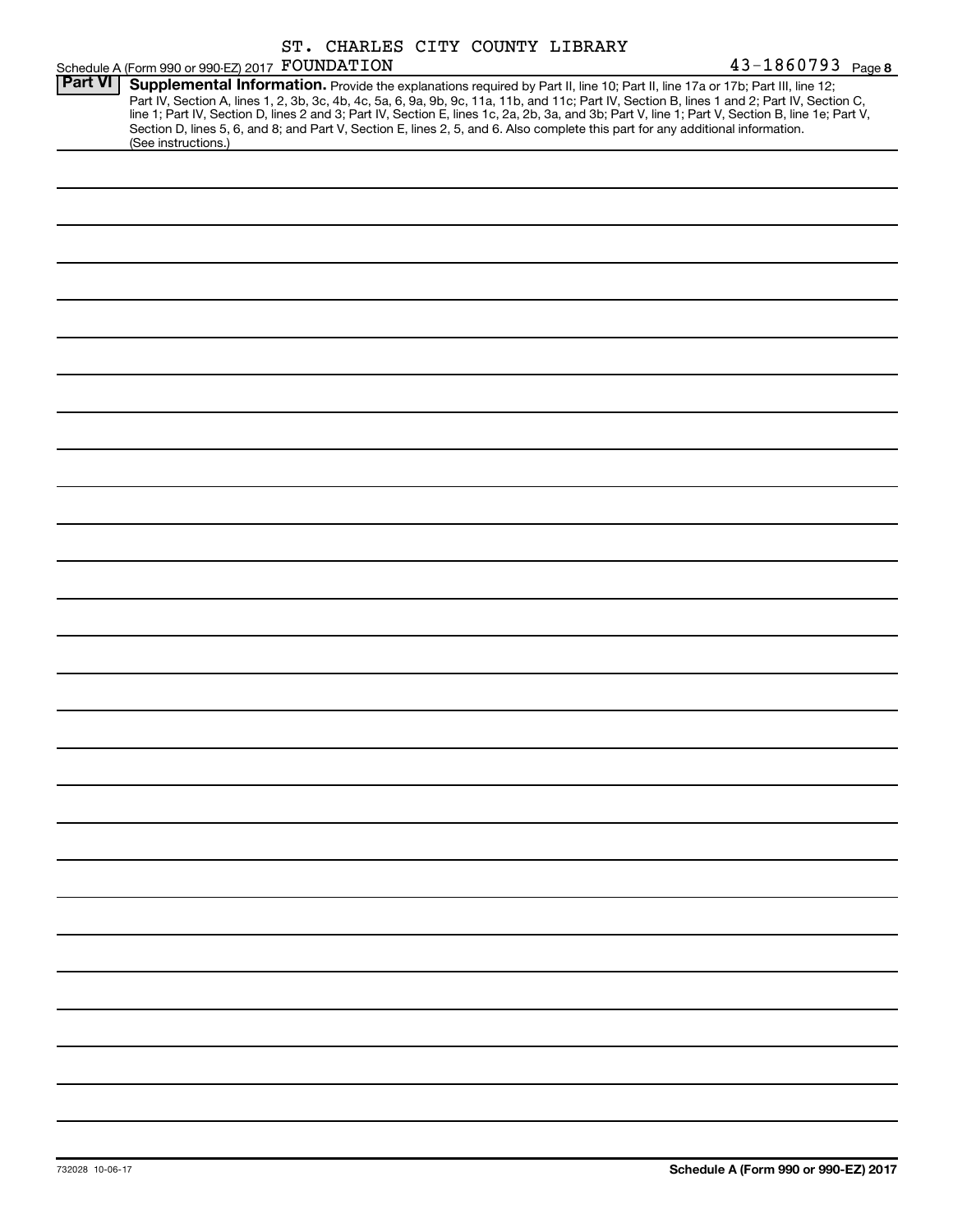| <b>Schedule B</b>  |  |
|--------------------|--|
| (Form 990, 990-EZ, |  |

Department of the Treasury Internal Revenue Service

# **Schedule of Contributors**

**or 990-PF) | Attach to Form 990, Form 990-EZ, or Form 990-PF. | Go to www.irs.gov/Form990 for the latest information.** OMB No. 1545-0047

**2017**

**Employer identification number** 

| CHARLES CITY COUNTY LIBRARY |  |            |
|-----------------------------|--|------------|
| FOUNDATION                  |  | 43-1860793 |

| Filers of:         | Section:                                                                           |
|--------------------|------------------------------------------------------------------------------------|
| Form 990 or 990-EZ | $ \mathbf{X} $ 501(c)( 3) (enter number) organization                              |
|                    | $4947(a)(1)$ nonexempt charitable trust <b>not</b> treated as a private foundation |
|                    | 527 political organization                                                         |
| Form 990-PF        | 501(c)(3) exempt private foundation                                                |
|                    | 4947(a)(1) nonexempt charitable trust treated as a private foundation              |
|                    | 501(c)(3) taxable private foundation                                               |

Check if your organization is covered by the General Rule or a Special Rule.

**Note:**  Only a section 501(c)(7), (8), or (10) organization can check boxes for both the General Rule and a Special Rule. See instructions.

## **General Rule**

**K** For an organization filing Form 990, 990-EZ, or 990-PF that received, during the year, contributions totaling \$5,000 or more (in money or property) from any one contributor. Complete Parts I and II. See instructions for determining a contributor's total contributions.

### **Special Rules**

 $\Box$ 

any one contributor, during the year, total contributions of the greater of (1) \$5,000; or (2) 2% of the amount on (i) Form 990, Part VIII, line 1h; For an organization described in section 501(c)(3) filing Form 990 or 990-EZ that met the 33 1/3% support test of the regulations under sections 509(a)(1) and 170(b)(1)(A)(vi), that checked Schedule A (Form 990 or 990-EZ), Part II, line 13, 16a, or 16b, and that received from or (ii) Form 990-EZ, line 1. Complete Parts I and II.  $\Box$ 

year, total contributions of more than \$1,000 *exclusively* for religious, charitable, scientific, literary, or educational purposes, or for For an organization described in section 501(c)(7), (8), or (10) filing Form 990 or 990-EZ that received from any one contributor, during the the prevention of cruelty to children or animals. Complete Parts I, II, and III.  $\Box$ 

purpose. Don't complete any of the parts unless the General Rule applies to this organization because it received nonexclusively year, contributions exclusively for religious, charitable, etc., purposes, but no such contributions totaled more than \$1,000. If this box is checked, enter here the total contributions that were received during the year for an exclusively religious, charitable, etc., For an organization described in section 501(c)(7), (8), or (10) filing Form 990 or 990-EZ that received from any one contributor, during the religious, charitable, etc., contributions totaling \$5,000 or more during the year  $\ldots$  $\ldots$  $\ldots$  $\ldots$  $\ldots$  $\ldots$ 

**Caution:**  An organization that isn't covered by the General Rule and/or the Special Rules doesn't file Schedule B (Form 990, 990-EZ, or 990-PF),  **must** but it answer "No" on Part IV, line 2, of its Form 990; or check the box on line H of its Form 990-EZ or on its Form 990-PF, Part I, line 2, to certify that it doesn't meet the filing requirements of Schedule B (Form 990, 990-EZ, or 990-PF).

LHA For Paperwork Reduction Act Notice, see the instructions for Form 990, 990-EZ, or 990-PF. Schedule B (Form 990, 990-EZ, or 990-PF) (2017)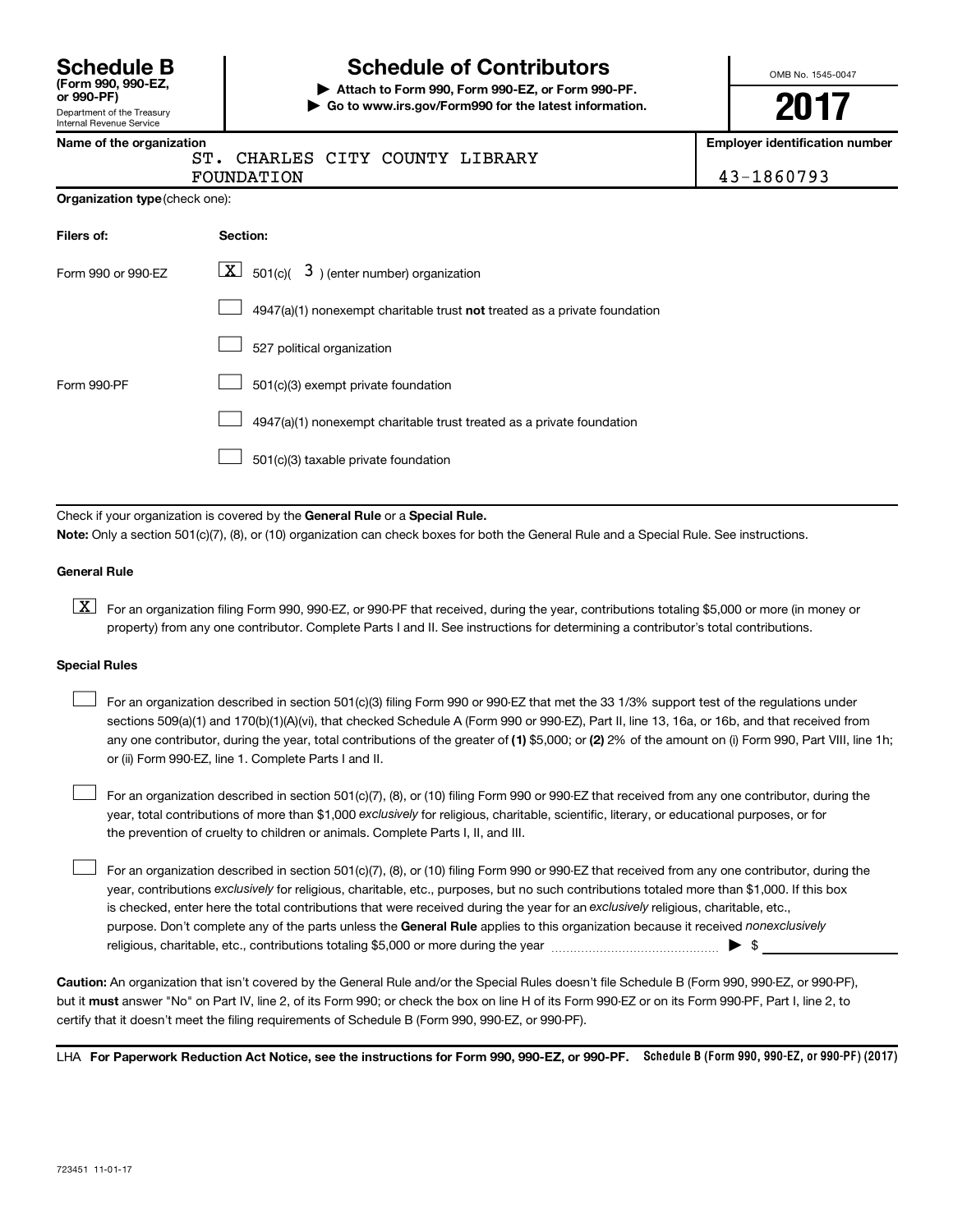# Schedule B (Form 990, 990-EZ, or 990-PF) (2017)

**Name of organization Employer identification number** ST. CHARLES CITY COUNTY LIBRARY FOUNDATION 43-1860793

| Part I           | <b>Contributors</b> (see instructions). Use duplicate copies of Part I if additional space is needed.              |                                             |                                                                                                                                          |  |  |  |
|------------------|--------------------------------------------------------------------------------------------------------------------|---------------------------------------------|------------------------------------------------------------------------------------------------------------------------------------------|--|--|--|
| (a)              | (b)                                                                                                                | (c)                                         | (d)                                                                                                                                      |  |  |  |
| No.              | Name, address, and ZIP + 4                                                                                         | <b>Total contributions</b>                  | Type of contribution                                                                                                                     |  |  |  |
| 1                | MERCY KIDS<br>300 WINDING WOODS DRIVE, SUITE 210<br>O'FALLON, MO 63368                                             | 15,000.<br>\$                               | $\overline{\mathbf{X}}$<br>Person<br>Payroll<br>Noncash<br>(Complete Part II for<br>noncash contributions.)                              |  |  |  |
| (a)<br>No.       | (b)<br>Name, address, and ZIP + 4                                                                                  | (c)<br><b>Total contributions</b>           | (d)<br>Type of contribution                                                                                                              |  |  |  |
| $\boldsymbol{2}$ | CHARTER COMMUNICATIONS<br>12405 POWERSCOURT DRIVE                                                                  | 5,000.<br>\$                                | $\mathbf{X}$<br>Person<br>Payroll<br>Noncash<br>(Complete Part II for                                                                    |  |  |  |
| (a)              | ST. LOUIS, MO 63131<br>(b)                                                                                         | (c)                                         | noncash contributions.)<br>(d)                                                                                                           |  |  |  |
| No.              | Name, address, and ZIP + 4                                                                                         | <b>Total contributions</b>                  | Type of contribution                                                                                                                     |  |  |  |
| 3                | LAURIE ST. LAURENT<br>1742 OSAGE RIDGE ROAD<br>AUGUSTA, MO 63332                                                   | 5,805.<br>\$                                | $\overline{\mathbf{X}}$<br>Person<br>Payroll<br>Noncash<br>(Complete Part II for<br>noncash contributions.)                              |  |  |  |
| (a)              | (b)                                                                                                                | (c)                                         | (d)                                                                                                                                      |  |  |  |
| No.<br>4         | Name, address, and ZIP + 4<br>EMPLOYEES COMMUNITY FUND OF BOEING ST.<br>LOUIS<br>PO BOX 516<br>ST. LOUIS, MO 63166 | <b>Total contributions</b><br>8,787.<br>\$  | Type of contribution<br>$\overline{\mathbf{X}}$<br>Person<br>Payroll<br>Noncash<br>(Complete Part II for<br>noncash contributions.)      |  |  |  |
| (a)              | (b)                                                                                                                | (c)                                         | (d)                                                                                                                                      |  |  |  |
| No.<br>5         | Name, address, and ZIP + 4<br>LOUIS RUSSO<br>15201 OLIVE BLVD, APT. 126<br>CHESTERFIELD, MO 63017                  | <b>Total contributions</b><br>21,893.<br>\$ | Type of contribution<br>$\overline{\text{X}}$<br>Person<br>Payroll<br><b>Noncash</b><br>(Complete Part II for<br>noncash contributions.) |  |  |  |
| (a)<br>No.       | (b)<br>Name, address, and ZIP + 4                                                                                  | (c)<br><b>Total contributions</b>           | (d)<br>Type of contribution                                                                                                              |  |  |  |
| 6                | CHARLES ROTARY CLUB<br>ST.<br>PO BOX 473<br>ST. CHARLES, MO 63302                                                  | 5,000.<br>\$                                | x<br>Person<br>Payroll<br><b>Noncash</b><br>(Complete Part II for<br>noncash contributions.)                                             |  |  |  |

**Schedule B (Form 990, 990-EZ, or 990-PF) (2017)**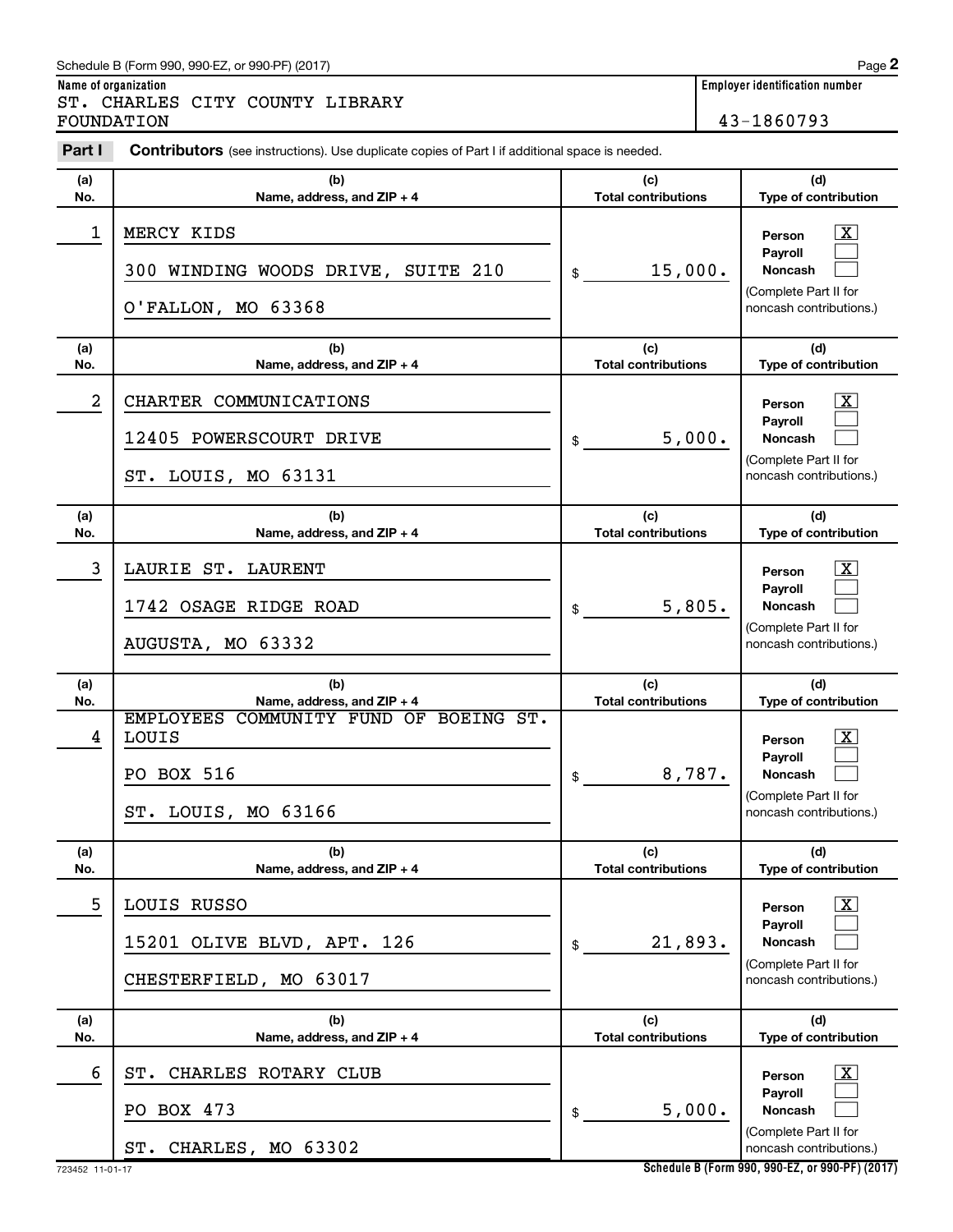# Schedule B (Form 990, 990-EZ, or 990-PF) (2017)

**Name of organization Employer identification number** ST. CHARLES CITY COUNTY LIBRARY FOUNDATION 43-1860793

| Part I     | <b>Contributors</b> (see instructions). Use duplicate copies of Part I if additional space is needed. |                                   |                                                                                                           |
|------------|-------------------------------------------------------------------------------------------------------|-----------------------------------|-----------------------------------------------------------------------------------------------------------|
| (a)<br>No. | (b)<br>Name, address, and ZIP + 4                                                                     | (c)<br><b>Total contributions</b> | (d)<br>Type of contribution                                                                               |
| 7          | <b>SSM HEALTH CARE</b><br>300 FIRST CAPITOL DRIVE<br>CHARLES, MO 63301<br>ST.                         | 10,650.<br>\$                     | $\overline{\text{X}}$<br>Person<br>Payroll<br>Noncash<br>(Complete Part II for<br>noncash contributions.) |
| (a)<br>No. | (b)<br>Name, address, and ZIP + 4                                                                     | (c)<br><b>Total contributions</b> | (d)<br>Type of contribution                                                                               |
| 8          | BARNES-JEWISH ST. PETERS HOSPITAL<br>10 HOSPITAL DRIVE<br>ST. PETERS, MO 63376                        | 8,500.<br>\$                      | $\mathbf{X}$<br>Person<br>Payroll<br>Noncash<br>(Complete Part II for<br>noncash contributions.)          |
| (a)<br>No. | (b)<br>Name, address, and ZIP + 4                                                                     | (c)<br><b>Total contributions</b> | (d)<br>Type of contribution                                                                               |
|            |                                                                                                       | \$                                | Person<br>Payroll<br>Noncash<br>(Complete Part II for<br>noncash contributions.)                          |
| (a)        | (b)                                                                                                   | (c)                               | (d)                                                                                                       |
| No.        | Name, address, and ZIP + 4                                                                            | <b>Total contributions</b><br>\$  | Type of contribution<br>Person<br>Payroll<br>Noncash<br>(Complete Part II for<br>noncash contributions.)  |
| (a)<br>No. | (b)<br>Name, address, and ZIP + 4                                                                     | (c)<br><b>Total contributions</b> | (d)<br>Type of contribution                                                                               |
|            |                                                                                                       | \$                                | Person<br>Payroll<br><b>Noncash</b><br>(Complete Part II for<br>noncash contributions.)                   |
| (a)<br>No. | (b)<br>Name, address, and ZIP + 4                                                                     | (c)<br><b>Total contributions</b> | (d)<br>Type of contribution                                                                               |
|            |                                                                                                       | \$                                | Person<br>Payroll<br><b>Noncash</b><br>(Complete Part II for<br>noncash contributions.)                   |

**Schedule B (Form 990, 990-EZ, or 990-PF) (2017)**

**2**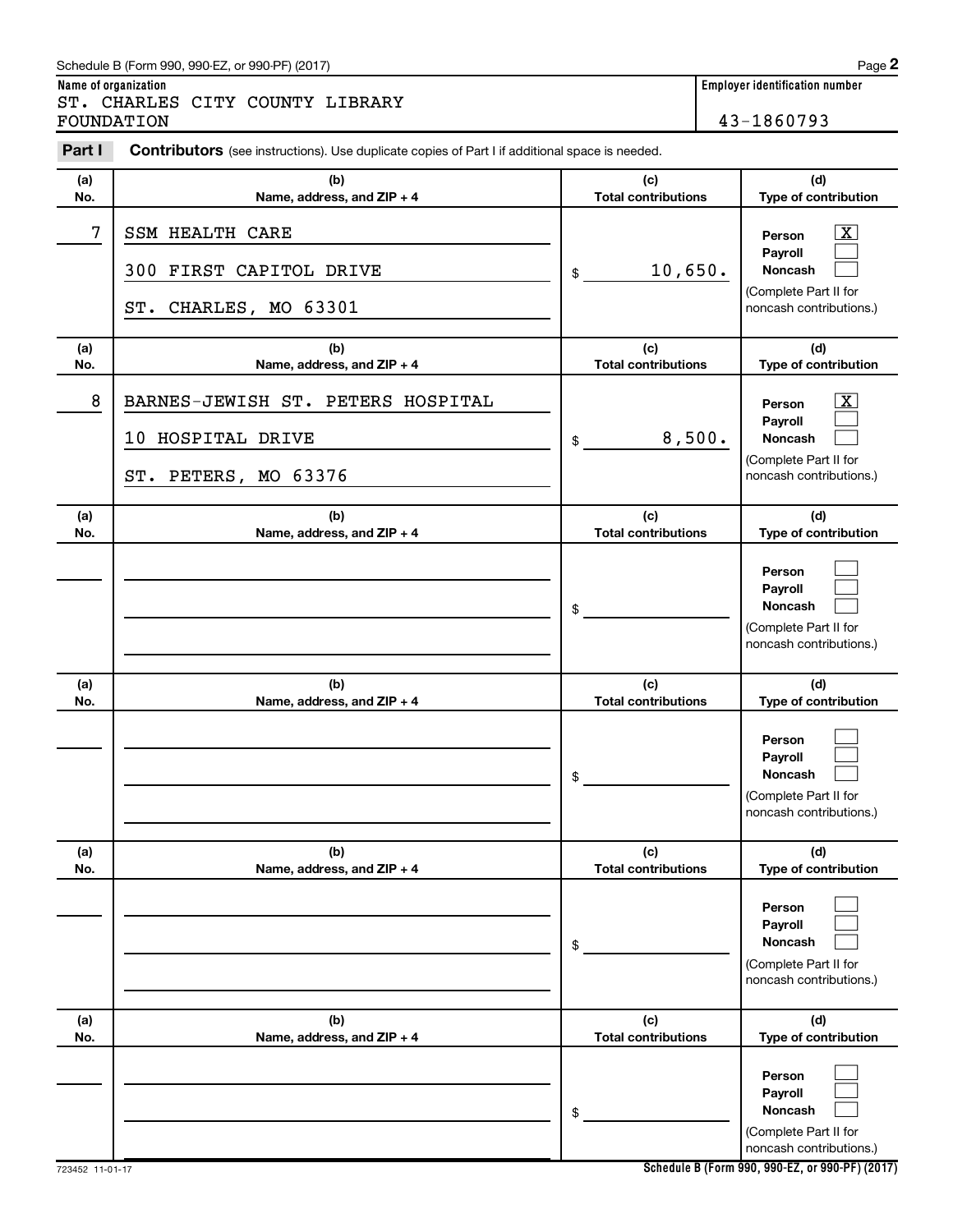| Part II                      | Noncash Property (see instructions). Use duplicate copies of Part II if additional space is needed. |                                                 |                      |
|------------------------------|-----------------------------------------------------------------------------------------------------|-------------------------------------------------|----------------------|
| (a)<br>No.<br>from<br>Part I | (b)<br>Description of noncash property given                                                        | (c)<br>FMV (or estimate)<br>(See instructions.) | (d)<br>Date received |
|                              |                                                                                                     | \$                                              |                      |
| (a)<br>No.<br>from<br>Part I | (b)<br>Description of noncash property given                                                        | (c)<br>FMV (or estimate)<br>(See instructions.) | (d)<br>Date received |
|                              |                                                                                                     | \$                                              |                      |
| (a)<br>No.<br>from<br>Part I | (b)<br>Description of noncash property given                                                        | (c)<br>FMV (or estimate)<br>(See instructions.) | (d)<br>Date received |
|                              |                                                                                                     | \$                                              |                      |
| (a)<br>No.<br>from<br>Part I | (b)<br>Description of noncash property given                                                        | (c)<br>FMV (or estimate)<br>(See instructions.) | (d)<br>Date received |
|                              |                                                                                                     | \$                                              |                      |
| (a)<br>No.<br>from<br>Part I | (b)<br>Description of noncash property given                                                        | (c)<br>FMV (or estimate)<br>(See instructions.) | (d)<br>Date received |
|                              |                                                                                                     | \$                                              |                      |
| (a)<br>No.<br>from<br>Part I | (b)<br>Description of noncash property given                                                        | (c)<br>FMV (or estimate)<br>(See instructions.) | (d)<br>Date received |
|                              |                                                                                                     | \$                                              |                      |

# Schedule B (Form 990, 990-EZ, or 990-PF) (2017)

ST. CHARLES CITY COUNTY LIBRARY FOUNDATION 43-1860793

**Name of organization Employer identification number**

**3**

**Schedule B (Form 990, 990-EZ, or 990-PF) (2017)**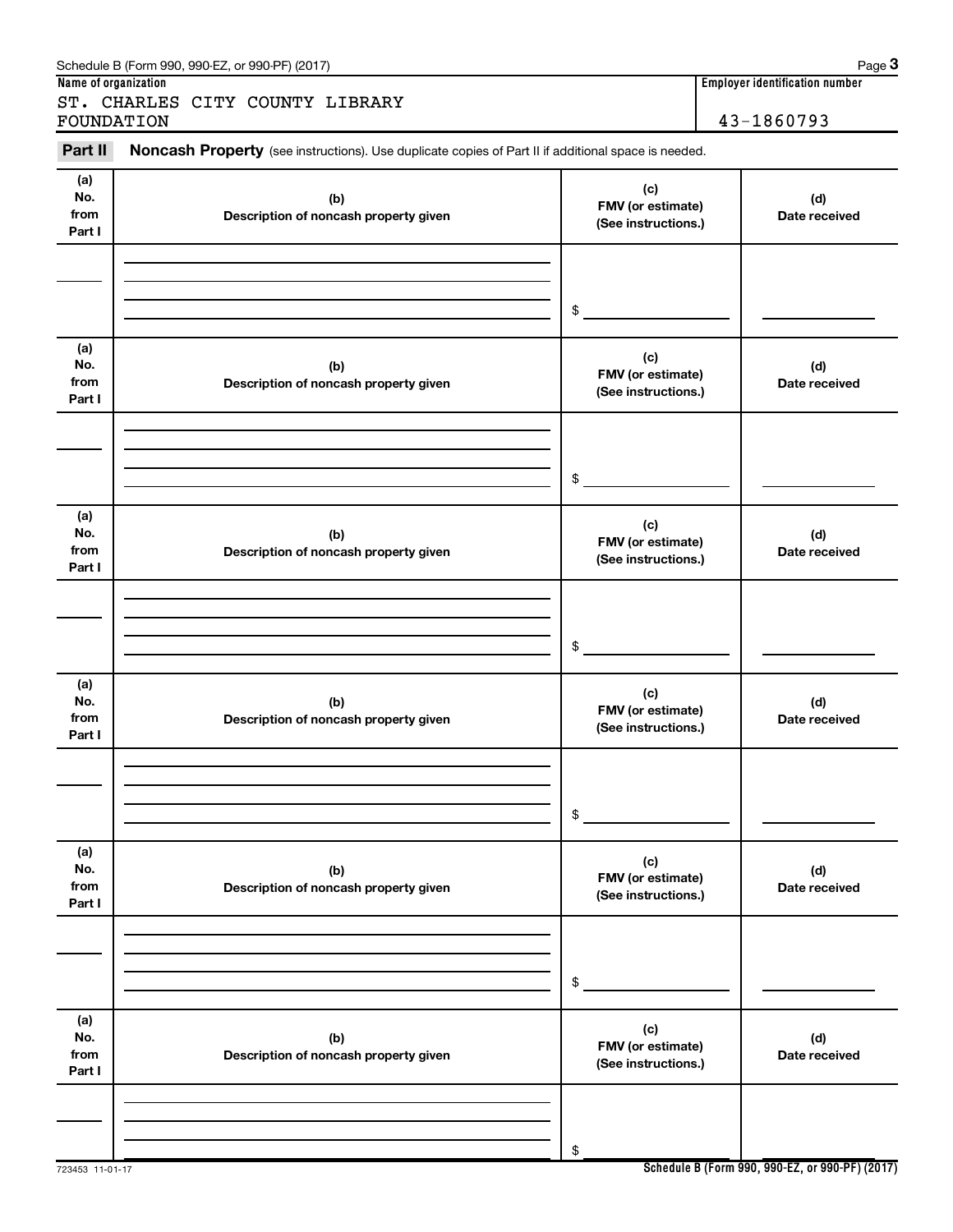|                        | Schedule B (Form 990, 990-EZ, or 990-PF) (2017)                                                                                                                                                                             |                      | Page 4                                                                                                                                                              |  |  |  |  |  |
|------------------------|-----------------------------------------------------------------------------------------------------------------------------------------------------------------------------------------------------------------------------|----------------------|---------------------------------------------------------------------------------------------------------------------------------------------------------------------|--|--|--|--|--|
| Name of organization   |                                                                                                                                                                                                                             |                      | <b>Employer identification number</b>                                                                                                                               |  |  |  |  |  |
|                        | ST. CHARLES CITY COUNTY LIBRARY                                                                                                                                                                                             |                      |                                                                                                                                                                     |  |  |  |  |  |
| FOUNDATION<br>Part III | the year from any one contributor. Complete columns (a) through (e) and the following line entry. For organizations                                                                                                         |                      | 43-1860793<br>Exclusively religious, charitable, etc., contributions to organizations described in section 501(c)(7), (8), or (10) that total more than \$1,000 for |  |  |  |  |  |
|                        | completing Part III, enter the total of exclusively religious, charitable, etc., contributions of \$1,000 or less for the year. (Enter this info. once.)<br>Use duplicate copies of Part III if additional space is needed. |                      | $\blacktriangleright$ \$                                                                                                                                            |  |  |  |  |  |
| (a) No.                |                                                                                                                                                                                                                             |                      |                                                                                                                                                                     |  |  |  |  |  |
| from<br>Part I         | (b) Purpose of gift                                                                                                                                                                                                         | (c) Use of gift      | (d) Description of how gift is held                                                                                                                                 |  |  |  |  |  |
|                        |                                                                                                                                                                                                                             |                      |                                                                                                                                                                     |  |  |  |  |  |
|                        |                                                                                                                                                                                                                             |                      |                                                                                                                                                                     |  |  |  |  |  |
|                        |                                                                                                                                                                                                                             |                      |                                                                                                                                                                     |  |  |  |  |  |
|                        |                                                                                                                                                                                                                             | (e) Transfer of gift |                                                                                                                                                                     |  |  |  |  |  |
|                        | Transferee's name, address, and ZIP + 4                                                                                                                                                                                     |                      | Relationship of transferor to transferee                                                                                                                            |  |  |  |  |  |
|                        |                                                                                                                                                                                                                             |                      |                                                                                                                                                                     |  |  |  |  |  |
| (a) No.                |                                                                                                                                                                                                                             |                      |                                                                                                                                                                     |  |  |  |  |  |
| from<br>Part I         | (b) Purpose of gift                                                                                                                                                                                                         | (c) Use of gift      | (d) Description of how gift is held                                                                                                                                 |  |  |  |  |  |
|                        |                                                                                                                                                                                                                             |                      |                                                                                                                                                                     |  |  |  |  |  |
|                        |                                                                                                                                                                                                                             |                      |                                                                                                                                                                     |  |  |  |  |  |
|                        |                                                                                                                                                                                                                             | (e) Transfer of gift |                                                                                                                                                                     |  |  |  |  |  |
|                        |                                                                                                                                                                                                                             |                      |                                                                                                                                                                     |  |  |  |  |  |
|                        | Transferee's name, address, and ZIP + 4                                                                                                                                                                                     |                      | Relationship of transferor to transferee                                                                                                                            |  |  |  |  |  |
|                        |                                                                                                                                                                                                                             |                      |                                                                                                                                                                     |  |  |  |  |  |
|                        |                                                                                                                                                                                                                             |                      |                                                                                                                                                                     |  |  |  |  |  |
| (a) No.<br>from        | (b) Purpose of gift                                                                                                                                                                                                         |                      | (d) Description of how gift is held                                                                                                                                 |  |  |  |  |  |
| Part I                 |                                                                                                                                                                                                                             | (c) Use of gift      |                                                                                                                                                                     |  |  |  |  |  |
|                        |                                                                                                                                                                                                                             |                      |                                                                                                                                                                     |  |  |  |  |  |
|                        |                                                                                                                                                                                                                             |                      |                                                                                                                                                                     |  |  |  |  |  |
|                        |                                                                                                                                                                                                                             |                      |                                                                                                                                                                     |  |  |  |  |  |
|                        |                                                                                                                                                                                                                             | (e) Transfer of gift |                                                                                                                                                                     |  |  |  |  |  |
|                        | Transferee's name, address, and ZIP + 4                                                                                                                                                                                     |                      | Relationship of transferor to transferee                                                                                                                            |  |  |  |  |  |
|                        |                                                                                                                                                                                                                             |                      |                                                                                                                                                                     |  |  |  |  |  |
|                        |                                                                                                                                                                                                                             |                      |                                                                                                                                                                     |  |  |  |  |  |
|                        |                                                                                                                                                                                                                             |                      |                                                                                                                                                                     |  |  |  |  |  |
| (a) No.<br>from        |                                                                                                                                                                                                                             |                      |                                                                                                                                                                     |  |  |  |  |  |
| Part I                 | (b) Purpose of gift                                                                                                                                                                                                         | (c) Use of gift      | (d) Description of how gift is held                                                                                                                                 |  |  |  |  |  |
|                        |                                                                                                                                                                                                                             |                      |                                                                                                                                                                     |  |  |  |  |  |
|                        |                                                                                                                                                                                                                             |                      |                                                                                                                                                                     |  |  |  |  |  |
|                        |                                                                                                                                                                                                                             |                      |                                                                                                                                                                     |  |  |  |  |  |
|                        | (e) Transfer of gift                                                                                                                                                                                                        |                      |                                                                                                                                                                     |  |  |  |  |  |
|                        |                                                                                                                                                                                                                             |                      |                                                                                                                                                                     |  |  |  |  |  |
|                        | Transferee's name, address, and ZIP + 4                                                                                                                                                                                     |                      | Relationship of transferor to transferee                                                                                                                            |  |  |  |  |  |
|                        |                                                                                                                                                                                                                             |                      |                                                                                                                                                                     |  |  |  |  |  |
|                        |                                                                                                                                                                                                                             |                      |                                                                                                                                                                     |  |  |  |  |  |
|                        |                                                                                                                                                                                                                             |                      |                                                                                                                                                                     |  |  |  |  |  |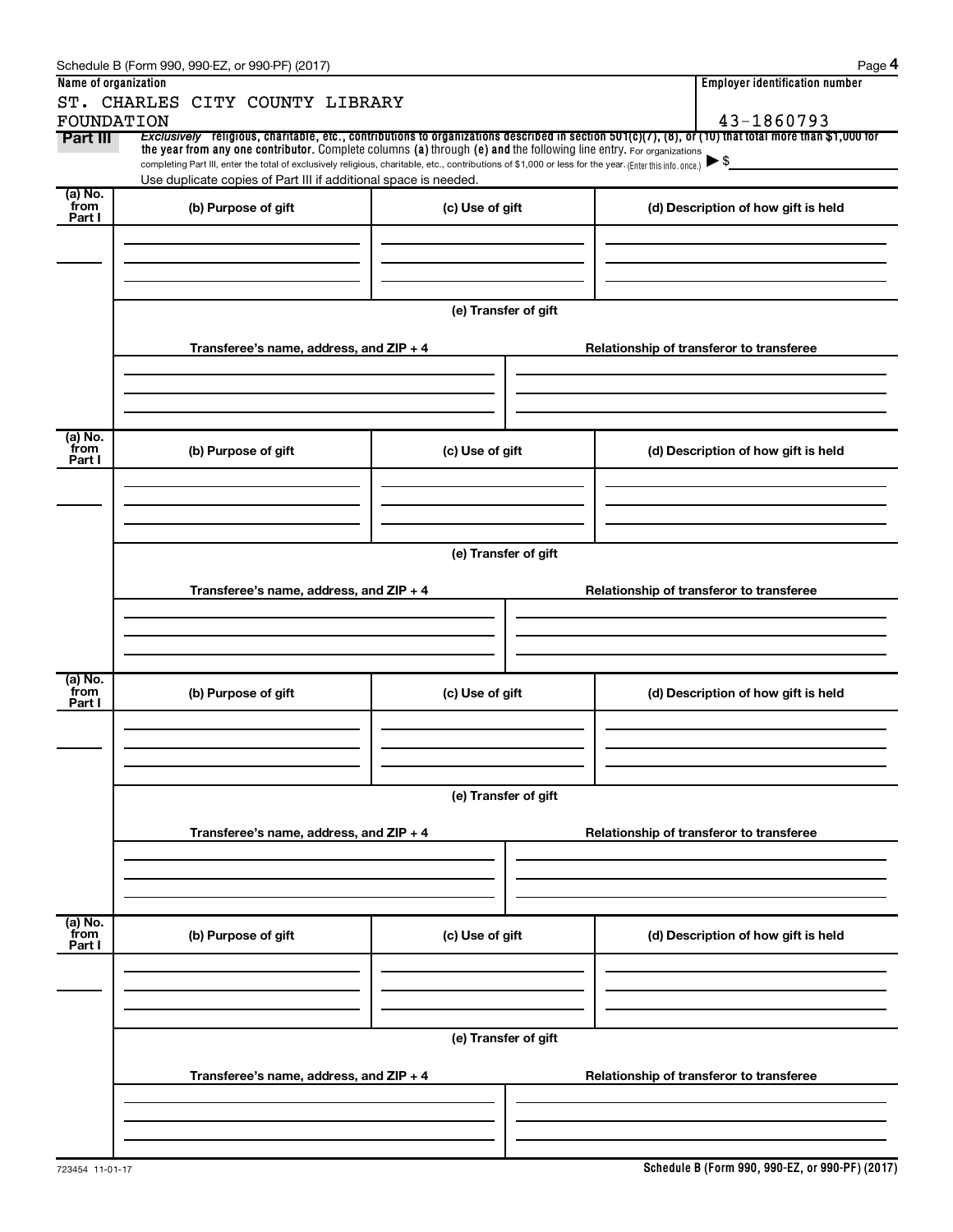|        | <b>SCHEDULE D</b>              |                                                                                                                                                                                                                                       | <b>Supplemental Financial Statements</b>                                                        |    | OMB No. 1545-0047                                   |
|--------|--------------------------------|---------------------------------------------------------------------------------------------------------------------------------------------------------------------------------------------------------------------------------------|-------------------------------------------------------------------------------------------------|----|-----------------------------------------------------|
|        | (Form 990)                     |                                                                                                                                                                                                                                       | Complete if the organization answered "Yes" on Form 990,                                        |    |                                                     |
|        | Department of the Treasury     |                                                                                                                                                                                                                                       | Part IV, line 6, 7, 8, 9, 10, 11a, 11b, 11c, 11d, 11e, 11f, 12a, or 12b.<br>Attach to Form 990. |    | <b>Open to Public</b>                               |
|        | Internal Revenue Service       |                                                                                                                                                                                                                                       | Go to www.irs.gov/Form990 for instructions and the latest information.                          |    | Inspection                                          |
|        | Name of the organization       | ST. CHARLES CITY COUNTY LIBRARY<br>FOUNDATION                                                                                                                                                                                         |                                                                                                 |    | <b>Employer identification number</b><br>43-1860793 |
| Part I |                                | Organizations Maintaining Donor Advised Funds or Other Similar Funds or Accounts. Complete if the                                                                                                                                     |                                                                                                 |    |                                                     |
|        |                                | organization answered "Yes" on Form 990, Part IV, line 6.                                                                                                                                                                             |                                                                                                 |    |                                                     |
|        |                                |                                                                                                                                                                                                                                       | (a) Donor advised funds                                                                         |    | (b) Funds and other accounts                        |
| 1      |                                |                                                                                                                                                                                                                                       |                                                                                                 |    |                                                     |
| 2      |                                | Aggregate value of contributions to (during year)                                                                                                                                                                                     |                                                                                                 |    |                                                     |
| 3      |                                |                                                                                                                                                                                                                                       | <u> 1980 - Johann John Stein, markin santa shekara 1980 - An an tsara</u>                       |    |                                                     |
| 4<br>5 |                                | Did the organization inform all donors and donor advisors in writing that the assets held in donor advised funds                                                                                                                      |                                                                                                 |    |                                                     |
|        |                                |                                                                                                                                                                                                                                       |                                                                                                 |    | Yes<br><b>No</b>                                    |
| 6      |                                | Did the organization inform all grantees, donors, and donor advisors in writing that grant funds can be used only                                                                                                                     |                                                                                                 |    |                                                     |
|        |                                | for charitable purposes and not for the benefit of the donor or donor advisor, or for any other purpose conferring                                                                                                                    |                                                                                                 |    |                                                     |
|        | impermissible private benefit? |                                                                                                                                                                                                                                       |                                                                                                 |    | Yes<br>No                                           |
|        | Part II                        | Conservation Easements. Complete if the organization answered "Yes" on Form 990, Part IV, line 7.                                                                                                                                     |                                                                                                 |    |                                                     |
| 1      |                                | Purpose(s) of conservation easements held by the organization (check all that apply).                                                                                                                                                 |                                                                                                 |    |                                                     |
|        |                                | Preservation of land for public use (e.g., recreation or education)                                                                                                                                                                   | Preservation of a historically important land area                                              |    |                                                     |
|        |                                | Protection of natural habitat                                                                                                                                                                                                         | Preservation of a certified historic structure                                                  |    |                                                     |
|        |                                | Preservation of open space                                                                                                                                                                                                            |                                                                                                 |    |                                                     |
| 2      |                                | Complete lines 2a through 2d if the organization held a qualified conservation contribution in the form of a conservation easement on the last                                                                                        |                                                                                                 |    | Held at the End of the Tax Year                     |
| a      | day of the tax year.           |                                                                                                                                                                                                                                       | 2a                                                                                              |    |                                                     |
| b      |                                | Total acreage restricted by conservation easements                                                                                                                                                                                    | 2 <sub>b</sub>                                                                                  |    |                                                     |
| с      |                                |                                                                                                                                                                                                                                       | 2c                                                                                              |    |                                                     |
|        |                                | d Number of conservation easements included in (c) acquired after 7/25/06, and not on a historic structure                                                                                                                            |                                                                                                 |    |                                                     |
|        |                                |                                                                                                                                                                                                                                       |                                                                                                 | 2d |                                                     |
| 3      |                                | Number of conservation easements modified, transferred, released, extinguished, or terminated by the organization during the tax                                                                                                      |                                                                                                 |    |                                                     |
|        | $year \triangleright$          |                                                                                                                                                                                                                                       |                                                                                                 |    |                                                     |
| 4      |                                | Number of states where property subject to conservation easement is located $\blacktriangleright$                                                                                                                                     |                                                                                                 |    |                                                     |
| 5      |                                | Does the organization have a written policy regarding the periodic monitoring, inspection, handling of                                                                                                                                |                                                                                                 |    |                                                     |
|        |                                | violations, and enforcement of the conservation easements it holds?                                                                                                                                                                   |                                                                                                 |    | Yes<br>No                                           |
| 6      |                                | Staff and volunteer hours devoted to monitoring, inspecting, handling of violations, and enforcing conservation easements during the year                                                                                             |                                                                                                 |    |                                                     |
| 7      |                                | Amount of expenses incurred in monitoring, inspecting, handling of violations, and enforcing conservation easements during the year                                                                                                   |                                                                                                 |    |                                                     |
|        | $\blacktriangleright$ \$       |                                                                                                                                                                                                                                       |                                                                                                 |    |                                                     |
| 8      |                                | Does each conservation easement reported on line 2(d) above satisfy the requirements of section 170(h)(4)(B)(i)                                                                                                                       |                                                                                                 |    |                                                     |
|        |                                |                                                                                                                                                                                                                                       |                                                                                                 |    | Yes<br>No                                           |
| 9      |                                | In Part XIII, describe how the organization reports conservation easements in its revenue and expense statement, and balance sheet, and                                                                                               |                                                                                                 |    |                                                     |
|        |                                | include, if applicable, the text of the footnote to the organization's financial statements that describes the organization's accounting for                                                                                          |                                                                                                 |    |                                                     |
|        | conservation easements.        |                                                                                                                                                                                                                                       |                                                                                                 |    |                                                     |
|        | Part III                       | Organizations Maintaining Collections of Art, Historical Treasures, or Other Similar Assets.                                                                                                                                          |                                                                                                 |    |                                                     |
|        |                                | Complete if the organization answered "Yes" on Form 990, Part IV, line 8.                                                                                                                                                             |                                                                                                 |    |                                                     |
|        |                                | 1a If the organization elected, as permitted under SFAS 116 (ASC 958), not to report in its revenue statement and balance sheet works of art,                                                                                         |                                                                                                 |    |                                                     |
|        |                                | historical treasures, or other similar assets held for public exhibition, education, or research in furtherance of public service, provide, in Part XIII,                                                                             |                                                                                                 |    |                                                     |
|        |                                | the text of the footnote to its financial statements that describes these items.<br>If the organization elected, as permitted under SFAS 116 (ASC 958), to report in its revenue statement and balance sheet works of art, historical |                                                                                                 |    |                                                     |
| b      |                                | treasures, or other similar assets held for public exhibition, education, or research in furtherance of public service, provide the following amounts                                                                                 |                                                                                                 |    |                                                     |
|        | relating to these items:       |                                                                                                                                                                                                                                       |                                                                                                 |    |                                                     |
|        |                                |                                                                                                                                                                                                                                       |                                                                                                 |    |                                                     |
|        |                                | (ii) Assets included in Form 990, Part X                                                                                                                                                                                              |                                                                                                 |    |                                                     |
| 2      |                                | If the organization received or held works of art, historical treasures, or other similar assets for financial gain, provide                                                                                                          |                                                                                                 |    |                                                     |
|        |                                | the following amounts required to be reported under SFAS 116 (ASC 958) relating to these items:                                                                                                                                       |                                                                                                 |    |                                                     |

732051 10-09-17 **b** Assets included in Form 990, Part X **For Paperwork Reduction Act Notice, see the Instructions for Form 990. Schedule D (Form 990) 2017** LHA

**a** Revenue included on Form 990, Part VIII, line 1 ~~~~~~~~~~~~~~~~~~~~~~~~~~~~~~ | \$

4 \$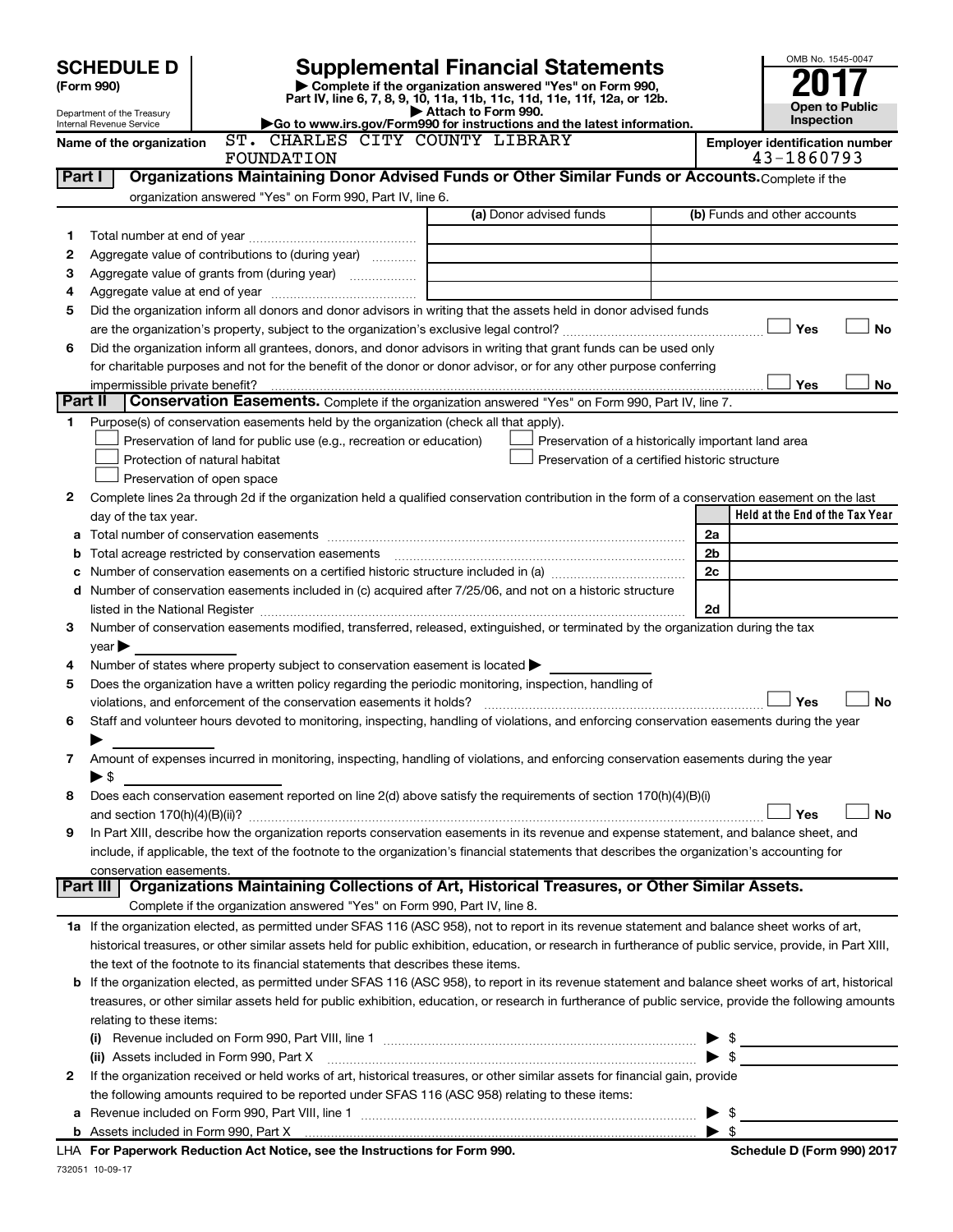|               | ST. CHARLES CITY COUNTY LIBRARY                                                                                                                                                                                                |   |                                         |                |       |                                    |                                 |                       |                     |     |                  |
|---------------|--------------------------------------------------------------------------------------------------------------------------------------------------------------------------------------------------------------------------------|---|-----------------------------------------|----------------|-------|------------------------------------|---------------------------------|-----------------------|---------------------|-----|------------------|
|               | FOUNDATION<br>Schedule D (Form 990) 2017<br>Part III                                                                                                                                                                           |   |                                         |                |       |                                    |                                 | $43 - 1860793$ Page 2 |                     |     |                  |
|               | Organizations Maintaining Collections of Art, Historical Treasures, or Other Similar Assets (continued)                                                                                                                        |   |                                         |                |       |                                    |                                 |                       |                     |     |                  |
| 3             | Using the organization's acquisition, accession, and other records, check any of the following that are a significant use of its collection items                                                                              |   |                                         |                |       |                                    |                                 |                       |                     |     |                  |
|               | (check all that apply):                                                                                                                                                                                                        |   |                                         |                |       |                                    |                                 |                       |                     |     |                  |
| a             | Public exhibition                                                                                                                                                                                                              |   | d                                       |                |       | Loan or exchange programs          |                                 |                       |                     |     |                  |
| b             | Scholarly research                                                                                                                                                                                                             |   |                                         | e              | Other |                                    |                                 |                       |                     |     |                  |
| c             | Preservation for future generations                                                                                                                                                                                            |   |                                         |                |       |                                    |                                 |                       |                     |     |                  |
| 4             | Provide a description of the organization's collections and explain how they further the organization's exempt purpose in Part XIII.                                                                                           |   |                                         |                |       |                                    |                                 |                       |                     |     |                  |
| 5             | During the year, did the organization solicit or receive donations of art, historical treasures, or other similar assets                                                                                                       |   |                                         |                |       |                                    |                                 |                       |                     |     |                  |
|               | Part IV                                                                                                                                                                                                                        |   |                                         |                |       |                                    |                                 |                       | Yes                 |     | No               |
|               | <b>Escrow and Custodial Arrangements.</b> Complete if the organization answered "Yes" on Form 990, Part IV, line 9, or<br>reported an amount on Form 990, Part X, line 21.                                                     |   |                                         |                |       |                                    |                                 |                       |                     |     |                  |
|               | 1a Is the organization an agent, trustee, custodian or other intermediary for contributions or other assets not included                                                                                                       |   |                                         |                |       |                                    |                                 |                       |                     |     |                  |
|               | on Form 990, Part X? [2010] [2010] [2010] [2010] [2010] [2010] [2010] [3010] [3010] [3010] [3010] [3010] [3010                                                                                                                 |   |                                         |                |       |                                    |                                 |                       | Yes                 |     | <b>No</b>        |
|               | b If "Yes," explain the arrangement in Part XIII and complete the following table:                                                                                                                                             |   |                                         |                |       |                                    |                                 |                       |                     |     |                  |
|               |                                                                                                                                                                                                                                |   |                                         |                |       |                                    |                                 |                       |                     |     |                  |
|               |                                                                                                                                                                                                                                |   |                                         |                |       |                                    |                                 |                       | Amount              |     |                  |
|               |                                                                                                                                                                                                                                |   |                                         |                |       |                                    | 1c                              |                       |                     |     |                  |
|               | d Additions during the year manufactured and an intervention of the state of Additions during the year manufactured and a state of the state of Additions during the year manufactured and a state of the state of the state o |   |                                         |                |       |                                    | 1d                              |                       |                     |     |                  |
|               | e Distributions during the year manufactured and an intervention of the year manufactured by the state of the state of the state of the state of the state of the state of the state of the state of the state of the state of |   |                                         |                |       |                                    | 1e                              |                       |                     |     |                  |
| f.            |                                                                                                                                                                                                                                |   |                                         |                |       |                                    | 1f                              |                       |                     |     |                  |
|               | 2a Did the organization include an amount on Form 990, Part X, line 21, for escrow or custodial account liability?                                                                                                             |   |                                         |                |       |                                    |                                 | .                     | Yes                 |     | No               |
| <b>Part V</b> | b If "Yes," explain the arrangement in Part XIII. Check here if the explanation has been provided on Part XIII<br>Endowment Funds. Complete if the organization answered "Yes" on Form 990, Part IV, line 10.                  |   |                                         |                |       |                                    |                                 |                       |                     |     |                  |
|               |                                                                                                                                                                                                                                |   |                                         |                |       | (c) Two years back                 | (d) Three years back            |                       | (e) Four years back |     |                  |
|               |                                                                                                                                                                                                                                |   | (a) Current year                        | (b) Prior year |       |                                    |                                 |                       |                     |     |                  |
|               | 1a Beginning of year balance                                                                                                                                                                                                   |   |                                         |                |       |                                    |                                 |                       |                     |     |                  |
| b             |                                                                                                                                                                                                                                |   |                                         |                |       |                                    |                                 |                       |                     |     |                  |
|               | Net investment earnings, gains, and losses                                                                                                                                                                                     |   |                                         |                |       |                                    |                                 |                       |                     |     |                  |
|               |                                                                                                                                                                                                                                |   |                                         |                |       |                                    |                                 |                       |                     |     |                  |
|               | e Other expenditures for facilities                                                                                                                                                                                            |   |                                         |                |       |                                    |                                 |                       |                     |     |                  |
|               |                                                                                                                                                                                                                                |   |                                         |                |       |                                    |                                 |                       |                     |     |                  |
|               |                                                                                                                                                                                                                                |   |                                         |                |       |                                    |                                 |                       |                     |     |                  |
| g             |                                                                                                                                                                                                                                |   |                                         |                |       |                                    |                                 |                       |                     |     |                  |
| 2             | Provide the estimated percentage of the current year end balance (line 1g, column (a)) held as:                                                                                                                                |   |                                         |                |       |                                    |                                 |                       |                     |     |                  |
|               | <b>a</b> Board designated or quasi-endowment $\blacktriangleright$                                                                                                                                                             |   |                                         | %              |       |                                    |                                 |                       |                     |     |                  |
|               | <b>b</b> Permanent endowment $\blacktriangleright$                                                                                                                                                                             | % |                                         |                |       |                                    |                                 |                       |                     |     |                  |
|               | <b>c</b> Temporarily restricted endowment $\blacktriangleright$                                                                                                                                                                |   | %                                       |                |       |                                    |                                 |                       |                     |     |                  |
|               | The percentages on lines 2a, 2b, and 2c should equal 100%.                                                                                                                                                                     |   |                                         |                |       |                                    |                                 |                       |                     |     |                  |
|               | 3a Are there endowment funds not in the possession of the organization that are held and administered for the organization                                                                                                     |   |                                         |                |       |                                    |                                 |                       |                     |     |                  |
|               | by:                                                                                                                                                                                                                            |   |                                         |                |       |                                    |                                 |                       |                     | Yes | No               |
|               |                                                                                                                                                                                                                                |   |                                         |                |       |                                    |                                 |                       | 3a(i)               |     |                  |
|               |                                                                                                                                                                                                                                |   |                                         |                |       |                                    |                                 |                       | 3a(ii)              |     |                  |
|               |                                                                                                                                                                                                                                |   |                                         |                |       |                                    |                                 |                       | 3b                  |     |                  |
| 4             | Describe in Part XIII the intended uses of the organization's endowment funds.                                                                                                                                                 |   |                                         |                |       |                                    |                                 |                       |                     |     |                  |
|               | Part VI<br>Land, Buildings, and Equipment.                                                                                                                                                                                     |   |                                         |                |       |                                    |                                 |                       |                     |     |                  |
|               | Complete if the organization answered "Yes" on Form 990, Part IV, line 11a. See Form 990, Part X, line 10.                                                                                                                     |   |                                         |                |       |                                    |                                 |                       |                     |     |                  |
|               | Description of property                                                                                                                                                                                                        |   | (a) Cost or other<br>basis (investment) |                |       | (b) Cost or other<br>basis (other) | (c) Accumulated<br>depreciation |                       | (d) Book value      |     |                  |
|               |                                                                                                                                                                                                                                |   |                                         |                |       |                                    |                                 |                       |                     |     |                  |
|               |                                                                                                                                                                                                                                |   |                                         |                |       |                                    |                                 |                       |                     |     |                  |
|               |                                                                                                                                                                                                                                |   |                                         |                |       |                                    |                                 |                       |                     |     |                  |
|               |                                                                                                                                                                                                                                |   |                                         |                |       |                                    |                                 |                       |                     |     |                  |
|               |                                                                                                                                                                                                                                |   |                                         |                |       |                                    |                                 |                       |                     |     |                  |
|               | Total. Add lines 1a through 1e. (Column (d) must equal Form 990, Part X, column (B), line 10c.)                                                                                                                                |   |                                         |                |       |                                    |                                 |                       |                     |     | $\overline{0}$ . |
|               |                                                                                                                                                                                                                                |   |                                         |                |       |                                    |                                 |                       |                     |     |                  |

**Schedule D (Form 990) 2017**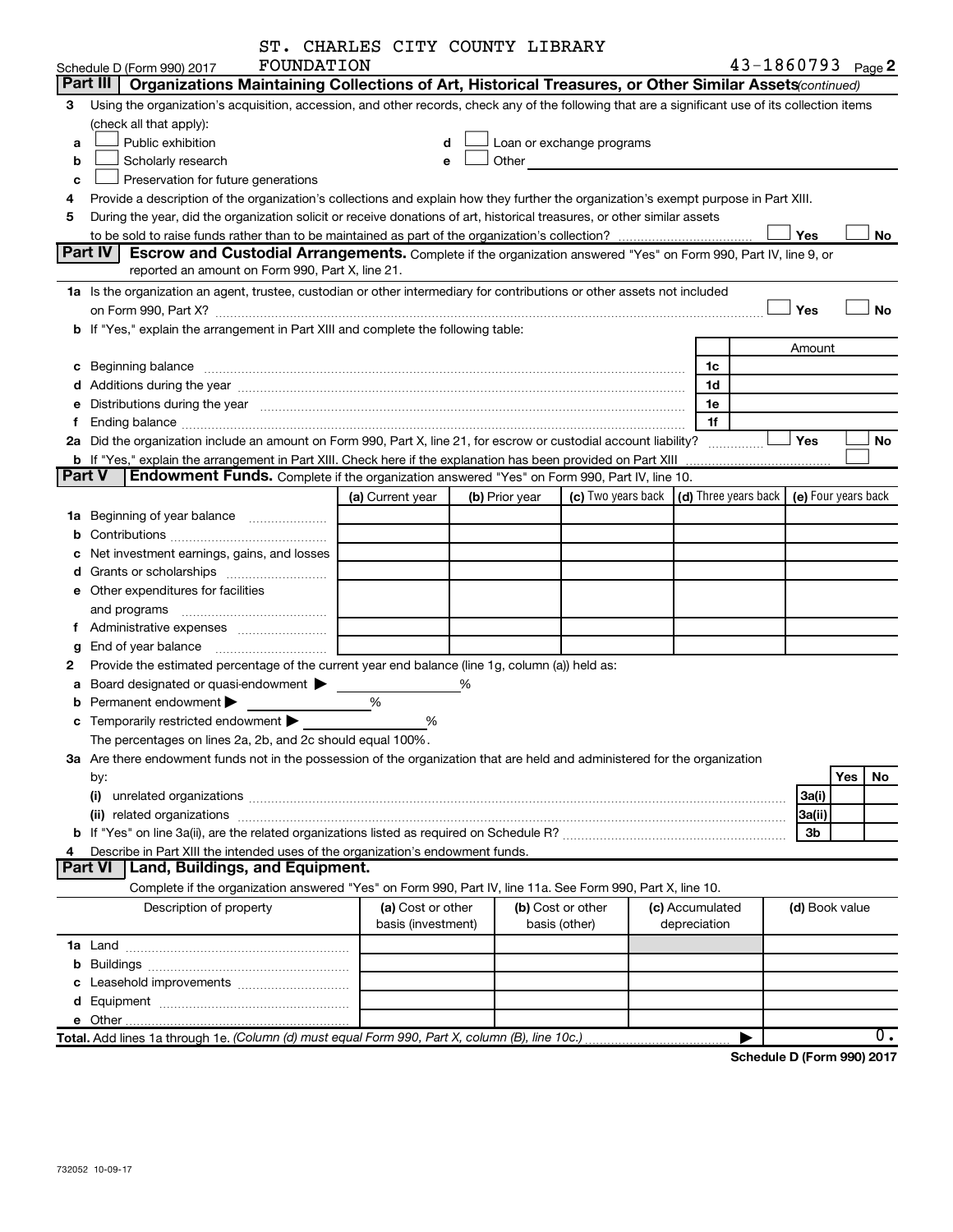| ST. CHARLES CITY COUNTY LIBRARY |  |            |
|---------------------------------|--|------------|
| <b>ROIMDATTON</b>               |  | 43-1860793 |

| Schedule D (Form 990) 2017<br><b>FOUNDATION</b><br>Part VII Investments - Other Securities.                                                          |                 |                | $43 - 1800793$<br>Page 3                                  |
|------------------------------------------------------------------------------------------------------------------------------------------------------|-----------------|----------------|-----------------------------------------------------------|
| Complete if the organization answered "Yes" on Form 990, Part IV, line 11b. See Form 990, Part X, line 12.                                           |                 |                |                                                           |
| (a) Description of security or category (including name of security)                                                                                 | (b) Book value  |                | (c) Method of valuation: Cost or end-of-year market value |
| (1) Financial derivatives                                                                                                                            |                 |                |                                                           |
| (2) Closely-held equity interests                                                                                                                    |                 |                |                                                           |
|                                                                                                                                                      |                 |                |                                                           |
| (3) Other                                                                                                                                            |                 |                |                                                           |
| (A)                                                                                                                                                  |                 |                |                                                           |
| (B)                                                                                                                                                  |                 |                |                                                           |
| (C)                                                                                                                                                  |                 |                |                                                           |
| (D)                                                                                                                                                  |                 |                |                                                           |
| (E)                                                                                                                                                  |                 |                |                                                           |
| (F)                                                                                                                                                  |                 |                |                                                           |
| (G)                                                                                                                                                  |                 |                |                                                           |
| (H)                                                                                                                                                  |                 |                |                                                           |
| Total. (Col. (b) must equal Form 990, Part X, col. (B) line 12.)                                                                                     |                 |                |                                                           |
| Part VIII Investments - Program Related.                                                                                                             |                 |                |                                                           |
| Complete if the organization answered "Yes" on Form 990, Part IV, line 11c. See Form 990, Part X, line 13.                                           |                 |                |                                                           |
| (a) Description of investment                                                                                                                        | (b) Book value  |                | (c) Method of valuation: Cost or end-of-year market value |
| (1)                                                                                                                                                  |                 |                |                                                           |
|                                                                                                                                                      |                 |                |                                                           |
| (2)                                                                                                                                                  |                 |                |                                                           |
| (3)                                                                                                                                                  |                 |                |                                                           |
| (4)                                                                                                                                                  |                 |                |                                                           |
| (5)                                                                                                                                                  |                 |                |                                                           |
| (6)                                                                                                                                                  |                 |                |                                                           |
| (7)                                                                                                                                                  |                 |                |                                                           |
| (8)                                                                                                                                                  |                 |                |                                                           |
| (9)                                                                                                                                                  |                 |                |                                                           |
| Total. (Col. (b) must equal Form 990, Part X, col. (B) line 13.)                                                                                     |                 |                |                                                           |
| <b>Other Assets.</b><br>Part IX                                                                                                                      |                 |                |                                                           |
| Complete if the organization answered "Yes" on Form 990, Part IV, line 11d. See Form 990, Part X, line 15.                                           |                 |                |                                                           |
|                                                                                                                                                      | (a) Description |                | (b) Book value                                            |
| (1)                                                                                                                                                  |                 |                |                                                           |
| (2)                                                                                                                                                  |                 |                |                                                           |
| (3)                                                                                                                                                  |                 |                |                                                           |
| (4)                                                                                                                                                  |                 |                |                                                           |
|                                                                                                                                                      |                 |                |                                                           |
| (5)                                                                                                                                                  |                 |                |                                                           |
| (6)                                                                                                                                                  |                 |                |                                                           |
| (7)                                                                                                                                                  |                 |                |                                                           |
| (8)                                                                                                                                                  |                 |                |                                                           |
| (9)                                                                                                                                                  |                 |                |                                                           |
|                                                                                                                                                      |                 |                |                                                           |
| Part X<br><b>Other Liabilities.</b>                                                                                                                  |                 |                |                                                           |
| Complete if the organization answered "Yes" on Form 990, Part IV, line 11e or 11f. See Form 990, Part X, line 25.                                    |                 |                |                                                           |
| (a) Description of liability<br>1.                                                                                                                   |                 | (b) Book value |                                                           |
| Federal income taxes<br>(1)                                                                                                                          |                 |                |                                                           |
| (2)                                                                                                                                                  |                 |                |                                                           |
| (3)                                                                                                                                                  |                 |                |                                                           |
|                                                                                                                                                      |                 |                |                                                           |
| (4)                                                                                                                                                  |                 |                |                                                           |
| (5)                                                                                                                                                  |                 |                |                                                           |
| (6)                                                                                                                                                  |                 |                |                                                           |
| (7)                                                                                                                                                  |                 |                |                                                           |
| (8)                                                                                                                                                  |                 |                |                                                           |
| (9)                                                                                                                                                  |                 |                |                                                           |
| Total. (Column (b) must equal Form 990, Part X, col. (B) line 25.)                                                                                   |                 |                |                                                           |
| 2. Liability for uncertain tax positions. In Part XIII, provide the text of the footnote to the organization's financial statements that reports the |                 |                |                                                           |

organization's liability for uncertain tax positions under FIN 48 (ASC 740). Check here if the text of the footnote has been provided in Part XIII  $\boxed{\text{X}}$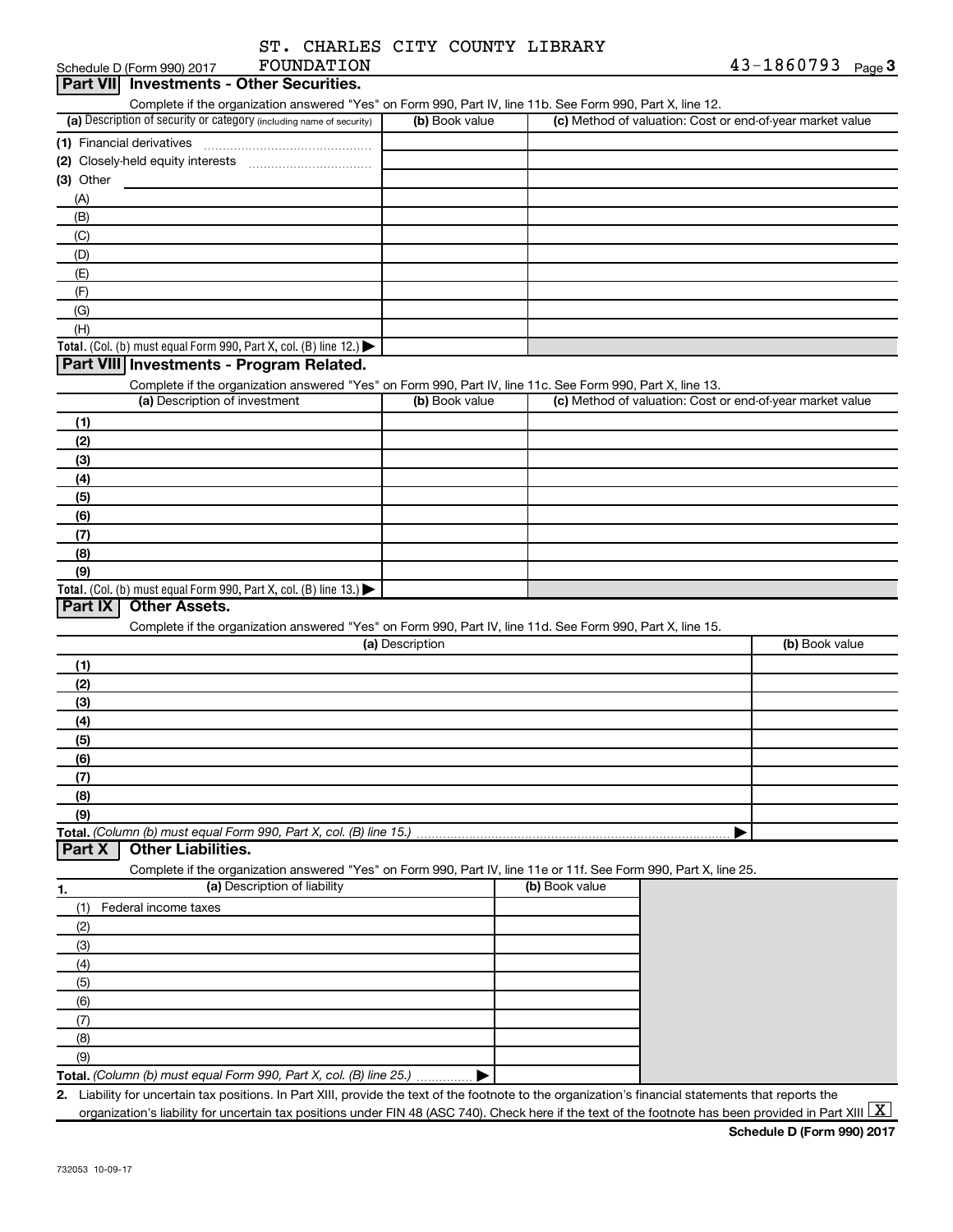|    | ST. CHARLES CITY COUNTY LIBRARY                                                                                                                                                                                                     |                |           |                |                   |
|----|-------------------------------------------------------------------------------------------------------------------------------------------------------------------------------------------------------------------------------------|----------------|-----------|----------------|-------------------|
|    | FOUNDATION<br>Schedule D (Form 990) 2017                                                                                                                                                                                            |                |           |                | 43-1860793 Page 4 |
|    | Reconciliation of Revenue per Audited Financial Statements With Revenue per Return.<br><b>Part XI</b>                                                                                                                               |                |           |                |                   |
|    | Complete if the organization answered "Yes" on Form 990, Part IV, line 12a.                                                                                                                                                         |                |           |                |                   |
| 1  | Total revenue, gains, and other support per audited financial statements                                                                                                                                                            |                |           | $\blacksquare$ | 228, 159.         |
| 2  | Amounts included on line 1 but not on Form 990, Part VIII, line 12:                                                                                                                                                                 |                |           |                |                   |
| a  | Net unrealized gains (losses) on investments [111] [12] matter and all the unrealized gains (losses) on investments                                                                                                                 | 2a             | 34, 147.  |                |                   |
| b  |                                                                                                                                                                                                                                     | 2 <sub>b</sub> |           |                |                   |
|    |                                                                                                                                                                                                                                     | 2c             |           |                |                   |
| d  |                                                                                                                                                                                                                                     | 2d             | 30,872.   |                |                   |
| e  | Add lines 2a through 2d                                                                                                                                                                                                             |                |           | <b>2e</b>      | 65,019.           |
| 3  |                                                                                                                                                                                                                                     |                |           | 3              | 163, 140.         |
| 4  | Amounts included on Form 990, Part VIII, line 12, but not on line 1:                                                                                                                                                                |                |           |                |                   |
| а  | Investment expenses not included on Form 990, Part VIII, line 7b [100] [100] [100] [100] [100] [100] [100] [10                                                                                                                      | 4a             |           |                |                   |
| b  |                                                                                                                                                                                                                                     | 4h             |           |                |                   |
| c  | Add lines 4a and 4b                                                                                                                                                                                                                 |                |           | 4с             | $0 \cdot$         |
| 5. |                                                                                                                                                                                                                                     | 5              | 163, 140. |                |                   |
|    | Part XII   Reconciliation of Expenses per Audited Financial Statements With Expenses per Return.                                                                                                                                    |                |           |                |                   |
|    | Complete if the organization answered "Yes" on Form 990, Part IV, line 12a.                                                                                                                                                         |                |           |                |                   |
| 1  |                                                                                                                                                                                                                                     |                |           | 1              | 184, 206.         |
| 2  | Amounts included on line 1 but not on Form 990, Part IX, line 25:                                                                                                                                                                   |                |           |                |                   |
| a  |                                                                                                                                                                                                                                     | 2a             |           |                |                   |
| b  |                                                                                                                                                                                                                                     | 2 <sub>b</sub> |           |                |                   |
|    |                                                                                                                                                                                                                                     | 2c             |           |                |                   |
|    |                                                                                                                                                                                                                                     | 2d             | 30,872.   |                |                   |
| е  | Add lines 2a through 2d <b>contained a contained a contained a contained a</b> contained a contact the set of the set of the set of the set of the set of the set of the set of the set of the set of the set of the set of the set |                |           | 2е             | 30,872.           |
| 3  |                                                                                                                                                                                                                                     |                |           | $\mathbf{a}$   | 153,334.          |
| 4  | Amounts included on Form 990, Part IX, line 25, but not on line 1:                                                                                                                                                                  |                |           |                |                   |
| a  |                                                                                                                                                                                                                                     | 4a             |           |                |                   |
| b  |                                                                                                                                                                                                                                     | 4b             |           |                |                   |
| c  | Add lines 4a and 4b                                                                                                                                                                                                                 |                |           | 4с             |                   |
|    |                                                                                                                                                                                                                                     |                |           | 5              | 153,334           |
|    | Part XIII Supplemental Information.                                                                                                                                                                                                 |                |           |                |                   |

Provide the descriptions required for Part II, lines 3, 5, and 9; Part III, lines 1a and 4; Part IV, lines 1b and 2b; Part V, line 4; Part X, line 2; Part XI, lines 2d and 4b; and Part XII, lines 2d and 4b. Also complete this part to provide any additional information.

PART X, LINE 2:

| THE FASB ACCOUNTING STANDARDS CODIFICATION TOPIC 740, INCOME TAXES,       |
|---------------------------------------------------------------------------|
| PROVIDES FOR THE RECOGNITION OF TAX BENEFITS RELATED TO UNCERTAIN TAX     |
| POSITIONS. FOR THE YEAR ENDED JUNE 30, 2018, MANAGEMENT BELIEVES THERE    |
| ARE NO MATERIAL UNCERTAIN TAX POSITIONS. THE FOUNDATION FILES FORM 990    |
| RETURN OF ORGANIZATION EXEMPT FROM INCOME TAX.  RETURNS PRIOR TO 2014 ARE |
| CLOSED.                                                                   |
|                                                                           |

# PART XI, LINE 2D - OTHER ADJUSTMENTS:

# OTHER SPECIAL EVENT EXPENSES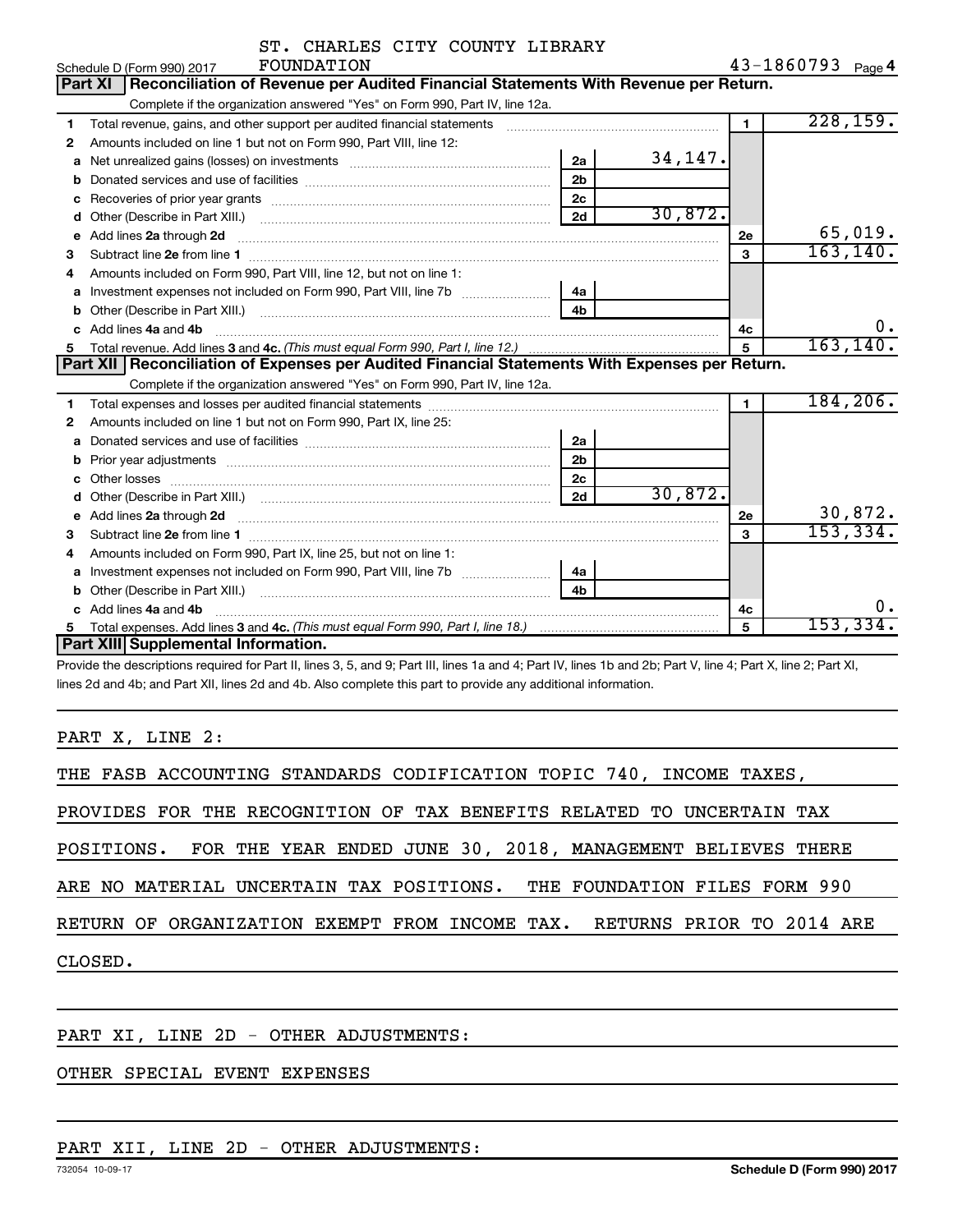| ST. CHARLES CITY COUNTY LIBRARY<br>FOUNDATION<br>Schedule D (Form 990) 2017<br>Part XIII Supplemental Information (continued) | 43-1860793 Page 5 |
|-------------------------------------------------------------------------------------------------------------------------------|-------------------|
| OTHER SPECIAL EVENT EXPENSES                                                                                                  |                   |
|                                                                                                                               |                   |
|                                                                                                                               |                   |
|                                                                                                                               |                   |
|                                                                                                                               |                   |
|                                                                                                                               |                   |
|                                                                                                                               |                   |
|                                                                                                                               |                   |
|                                                                                                                               |                   |
|                                                                                                                               |                   |
|                                                                                                                               |                   |
|                                                                                                                               |                   |
|                                                                                                                               |                   |
|                                                                                                                               |                   |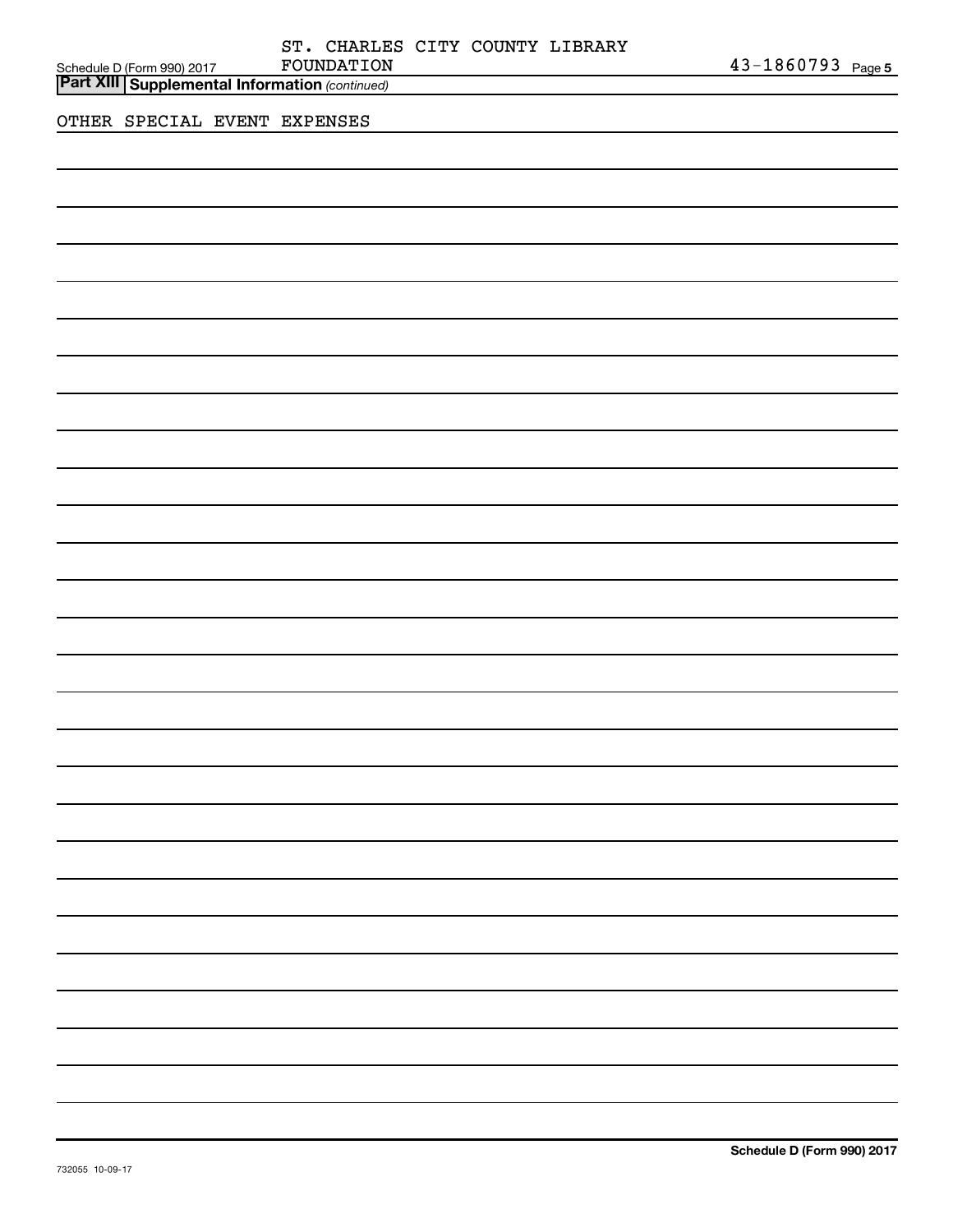| <b>SCHEDULE G</b>                                                                                                                                                                                                                                                                                                                                                                                                                                                                                                                                                                                                                                                                                                                                                                                                                         | <b>Supplemental Information Regarding Fundraising or Gaming Activities</b> |                                                                                                                    |    |  |                                                                                                                                       |  | OMB No. 1545-0047 |  |  |
|-------------------------------------------------------------------------------------------------------------------------------------------------------------------------------------------------------------------------------------------------------------------------------------------------------------------------------------------------------------------------------------------------------------------------------------------------------------------------------------------------------------------------------------------------------------------------------------------------------------------------------------------------------------------------------------------------------------------------------------------------------------------------------------------------------------------------------------------|----------------------------------------------------------------------------|--------------------------------------------------------------------------------------------------------------------|----|--|---------------------------------------------------------------------------------------------------------------------------------------|--|-------------------|--|--|
| (Form 990 or 990-EZ)<br>Complete if the organization answered "Yes" on Form 990, Part IV, line 17, 18, or 19, or if the<br>organization entered more than \$15,000 on Form 990-EZ, line 6a.<br>Department of the Treasury                                                                                                                                                                                                                                                                                                                                                                                                                                                                                                                                                                                                                 |                                                                            | <b>Open to Public</b>                                                                                              |    |  |                                                                                                                                       |  |                   |  |  |
| Attach to Form 990 or Form 990-EZ.<br>Internal Revenue Service<br>Inspection<br>Go to www.irs.gov/Form990 for the latest instructions.                                                                                                                                                                                                                                                                                                                                                                                                                                                                                                                                                                                                                                                                                                    |                                                                            |                                                                                                                    |    |  |                                                                                                                                       |  |                   |  |  |
| ST. CHARLES CITY COUNTY LIBRARY<br><b>Employer identification number</b><br>Name of the organization<br>43-1860793<br>FOUNDATION                                                                                                                                                                                                                                                                                                                                                                                                                                                                                                                                                                                                                                                                                                          |                                                                            |                                                                                                                    |    |  |                                                                                                                                       |  |                   |  |  |
| Part I<br>Fundraising Activities. Complete if the organization answered "Yes" on Form 990, Part IV, line 17. Form 990-EZ filers are not<br>required to complete this part.                                                                                                                                                                                                                                                                                                                                                                                                                                                                                                                                                                                                                                                                |                                                                            |                                                                                                                    |    |  |                                                                                                                                       |  |                   |  |  |
| 1 Indicate whether the organization raised funds through any of the following activities. Check all that apply.<br>Mail solicitations<br>Solicitation of non-government grants<br>e<br>a<br>Solicitation of government grants<br>Internet and email solicitations<br>b<br>f<br>Phone solicitations<br>Special fundraising events<br>с<br>a<br>In-person solicitations<br>d<br>2 a Did the organization have a written or oral agreement with any individual (including officers, directors, trustees, or<br>Yes<br><b>No</b><br>key employees listed in Form 990, Part VII) or entity in connection with professional fundraising services?<br>b If "Yes," list the 10 highest paid individuals or entities (fundraisers) pursuant to agreements under which the fundraiser is to be<br>compensated at least \$5,000 by the organization. |                                                                            |                                                                                                                    |    |  |                                                                                                                                       |  |                   |  |  |
| (i) Name and address of individual<br>or entity (fundraiser)                                                                                                                                                                                                                                                                                                                                                                                                                                                                                                                                                                                                                                                                                                                                                                              | (ii) Activity                                                              | (iii) Did<br>fundraiser<br>(iv) Gross receipts<br>have custody<br>from activity<br>or control of<br>contributions? |    |  | (v) Amount paid<br>(vi) Amount paid<br>to (or retained by)<br>to (or retained by)<br>fundraiser<br>organization<br>listed in col. (i) |  |                   |  |  |
|                                                                                                                                                                                                                                                                                                                                                                                                                                                                                                                                                                                                                                                                                                                                                                                                                                           |                                                                            | Yes                                                                                                                | No |  |                                                                                                                                       |  |                   |  |  |
|                                                                                                                                                                                                                                                                                                                                                                                                                                                                                                                                                                                                                                                                                                                                                                                                                                           |                                                                            |                                                                                                                    |    |  |                                                                                                                                       |  |                   |  |  |
|                                                                                                                                                                                                                                                                                                                                                                                                                                                                                                                                                                                                                                                                                                                                                                                                                                           |                                                                            |                                                                                                                    |    |  |                                                                                                                                       |  |                   |  |  |
|                                                                                                                                                                                                                                                                                                                                                                                                                                                                                                                                                                                                                                                                                                                                                                                                                                           |                                                                            |                                                                                                                    |    |  |                                                                                                                                       |  |                   |  |  |
|                                                                                                                                                                                                                                                                                                                                                                                                                                                                                                                                                                                                                                                                                                                                                                                                                                           |                                                                            |                                                                                                                    |    |  |                                                                                                                                       |  |                   |  |  |
|                                                                                                                                                                                                                                                                                                                                                                                                                                                                                                                                                                                                                                                                                                                                                                                                                                           |                                                                            |                                                                                                                    |    |  |                                                                                                                                       |  |                   |  |  |
|                                                                                                                                                                                                                                                                                                                                                                                                                                                                                                                                                                                                                                                                                                                                                                                                                                           |                                                                            |                                                                                                                    |    |  |                                                                                                                                       |  |                   |  |  |
|                                                                                                                                                                                                                                                                                                                                                                                                                                                                                                                                                                                                                                                                                                                                                                                                                                           |                                                                            |                                                                                                                    |    |  |                                                                                                                                       |  |                   |  |  |
|                                                                                                                                                                                                                                                                                                                                                                                                                                                                                                                                                                                                                                                                                                                                                                                                                                           |                                                                            |                                                                                                                    |    |  |                                                                                                                                       |  |                   |  |  |
|                                                                                                                                                                                                                                                                                                                                                                                                                                                                                                                                                                                                                                                                                                                                                                                                                                           |                                                                            |                                                                                                                    |    |  |                                                                                                                                       |  |                   |  |  |
| Total                                                                                                                                                                                                                                                                                                                                                                                                                                                                                                                                                                                                                                                                                                                                                                                                                                     |                                                                            |                                                                                                                    |    |  |                                                                                                                                       |  |                   |  |  |
| 3 List all states in which the organization is registered or licensed to solicit contributions or has been notified it is exempt from registration<br>or licensing.                                                                                                                                                                                                                                                                                                                                                                                                                                                                                                                                                                                                                                                                       |                                                                            |                                                                                                                    |    |  |                                                                                                                                       |  |                   |  |  |
|                                                                                                                                                                                                                                                                                                                                                                                                                                                                                                                                                                                                                                                                                                                                                                                                                                           |                                                                            |                                                                                                                    |    |  |                                                                                                                                       |  |                   |  |  |
|                                                                                                                                                                                                                                                                                                                                                                                                                                                                                                                                                                                                                                                                                                                                                                                                                                           |                                                                            |                                                                                                                    |    |  |                                                                                                                                       |  |                   |  |  |

**For Paperwork Reduction Act Notice, see the Instructions for Form 990 or 990-EZ. Schedule G (Form 990 or 990-EZ) 2017** LHA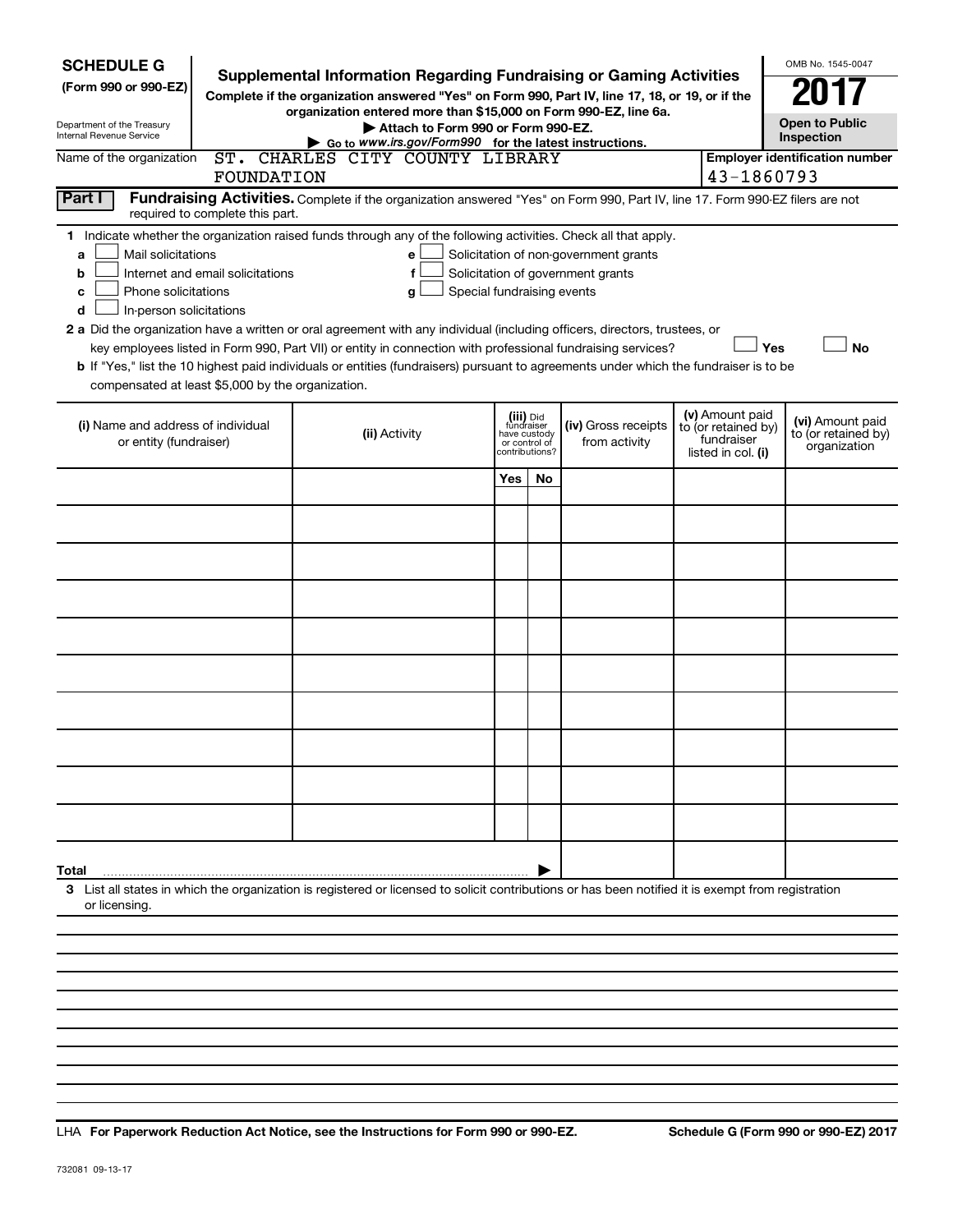### **2** FOUNDATION **2 2** Schedule G (Form 990 or 990-EZ) 2017 FOUNDATION ST. CHARLES CITY COUNTY LIBRARY

Part II | Fundraising Events. Complete if the organization answered "Yes" on Form 990, Part IV, line 18, or reported more than \$15,000 of fundraising event contributions and gross income on Form 990-EZ, lines 1 and 6b. List events with gross receipts greater than \$5,000.  $(a)$  Event #1  $\qquad \qquad |$   $(b)$  Event #2  $\qquad \qquad |$   $(c)$  Other events H **(d)**  Total events

|                 |                                                                                                                          |                                                                                                                                                                                                                                |                           |              |                | (add col. (a) through |  |  |  |  |
|-----------------|--------------------------------------------------------------------------------------------------------------------------|--------------------------------------------------------------------------------------------------------------------------------------------------------------------------------------------------------------------------------|---------------------------|--------------|----------------|-----------------------|--|--|--|--|
|                 |                                                                                                                          |                                                                                                                                                                                                                                | <b>IMAGINE GALATRIVIA</b> |              |                | col. (c)              |  |  |  |  |
|                 |                                                                                                                          |                                                                                                                                                                                                                                | (event type)              | (event type) | (total number) |                       |  |  |  |  |
| Revenue         |                                                                                                                          | Gross receipts and the control of the control of the control of the control of the control of the control of the control of the control of the control of the control of the control of the control of the control of the cont | 125,678.                  | 22,249.      | 13,550.        | 161,477.              |  |  |  |  |
|                 | $\mathbf{2}$                                                                                                             | Less: Contributions                                                                                                                                                                                                            | 50,794.                   | 17,124.      | 6, 145.        | 74,063.               |  |  |  |  |
|                 | 3.                                                                                                                       | Gross income (line 1 minus line 2)                                                                                                                                                                                             | 74,884.                   | 5,125.       | 7,405.         | 87,414.               |  |  |  |  |
|                 |                                                                                                                          |                                                                                                                                                                                                                                |                           | 950.         | 288.           | 1,238.                |  |  |  |  |
|                 | 5.                                                                                                                       |                                                                                                                                                                                                                                | 2,350.                    | 750.         | 600.           | 3,700.                |  |  |  |  |
|                 | 6                                                                                                                        |                                                                                                                                                                                                                                |                           | 1,000.       |                | 1,000.                |  |  |  |  |
| Direct Expenses |                                                                                                                          | Food and beverages                                                                                                                                                                                                             | 26,092.                   | 1,125.       | 300.           | 27,517.               |  |  |  |  |
|                 | 8                                                                                                                        |                                                                                                                                                                                                                                | 1,500.                    | 300.         | 780.           | 2,580.                |  |  |  |  |
|                 | 9                                                                                                                        | Other direct expenses <i>manually contained</i>                                                                                                                                                                                | 25,935.                   | 1,796.       | 1,515.         | 29, 246.              |  |  |  |  |
|                 | 10                                                                                                                       | Direct expense summary. Add lines 4 through 9 in column (d)                                                                                                                                                                    |                           |              |                | 65,281.               |  |  |  |  |
|                 |                                                                                                                          | 11 Net income summary. Subtract line 10 from line 3, column (d)                                                                                                                                                                |                           |              |                | 22, 133.              |  |  |  |  |
|                 | <b>Part III</b> Gaming. Complete if the organization answered "Yes" on Form 990, Part IV, line 19, or reported more than |                                                                                                                                                                                                                                |                           |              |                |                       |  |  |  |  |

\$15,000 on Form 990-EZ, line 6a.

| Revenue         |                                                                                                                                                                                                                                                               |  | (a) Bingo             | (b) Pull tabs/instant<br>bingo/progressive bingo | (c) Other gaming                             | (d) Total gaming (add<br>col. (a) through col. (c)) |  |  |  |
|-----------------|---------------------------------------------------------------------------------------------------------------------------------------------------------------------------------------------------------------------------------------------------------------|--|-----------------------|--------------------------------------------------|----------------------------------------------|-----------------------------------------------------|--|--|--|
|                 |                                                                                                                                                                                                                                                               |  |                       |                                                  |                                              |                                                     |  |  |  |
|                 | 2                                                                                                                                                                                                                                                             |  |                       |                                                  |                                              |                                                     |  |  |  |
|                 | 3                                                                                                                                                                                                                                                             |  |                       |                                                  |                                              |                                                     |  |  |  |
| Direct Expenses | 4                                                                                                                                                                                                                                                             |  |                       |                                                  |                                              |                                                     |  |  |  |
|                 | 5                                                                                                                                                                                                                                                             |  |                       |                                                  |                                              |                                                     |  |  |  |
|                 | 6                                                                                                                                                                                                                                                             |  | Yes<br>%<br><b>No</b> | Yes $\qquad \qquad \qquad$<br>%<br>No            | Yes $\qquad \qquad \qquad$<br>%<br><b>No</b> |                                                     |  |  |  |
|                 | 7                                                                                                                                                                                                                                                             |  |                       |                                                  |                                              |                                                     |  |  |  |
|                 | 8                                                                                                                                                                                                                                                             |  |                       |                                                  |                                              |                                                     |  |  |  |
| 9               | Yes<br><b>No</b><br><b>b</b> If "No," explain:<br><u> 1999 - Johann Stoff, deutscher Stoffen und der Stoffen und der Stoffen und der Stoffen und der Stoffen und der</u>                                                                                      |  |                       |                                                  |                                              |                                                     |  |  |  |
|                 | Yes<br><b>No</b><br><b>b</b> If "Yes," explain: <u>contract and a set of the set of the set of the set of the set of the set of the set of the set of the set of the set of the set of the set of the set of the set of the set of the set of the set of </u> |  |                       |                                                  |                                              |                                                     |  |  |  |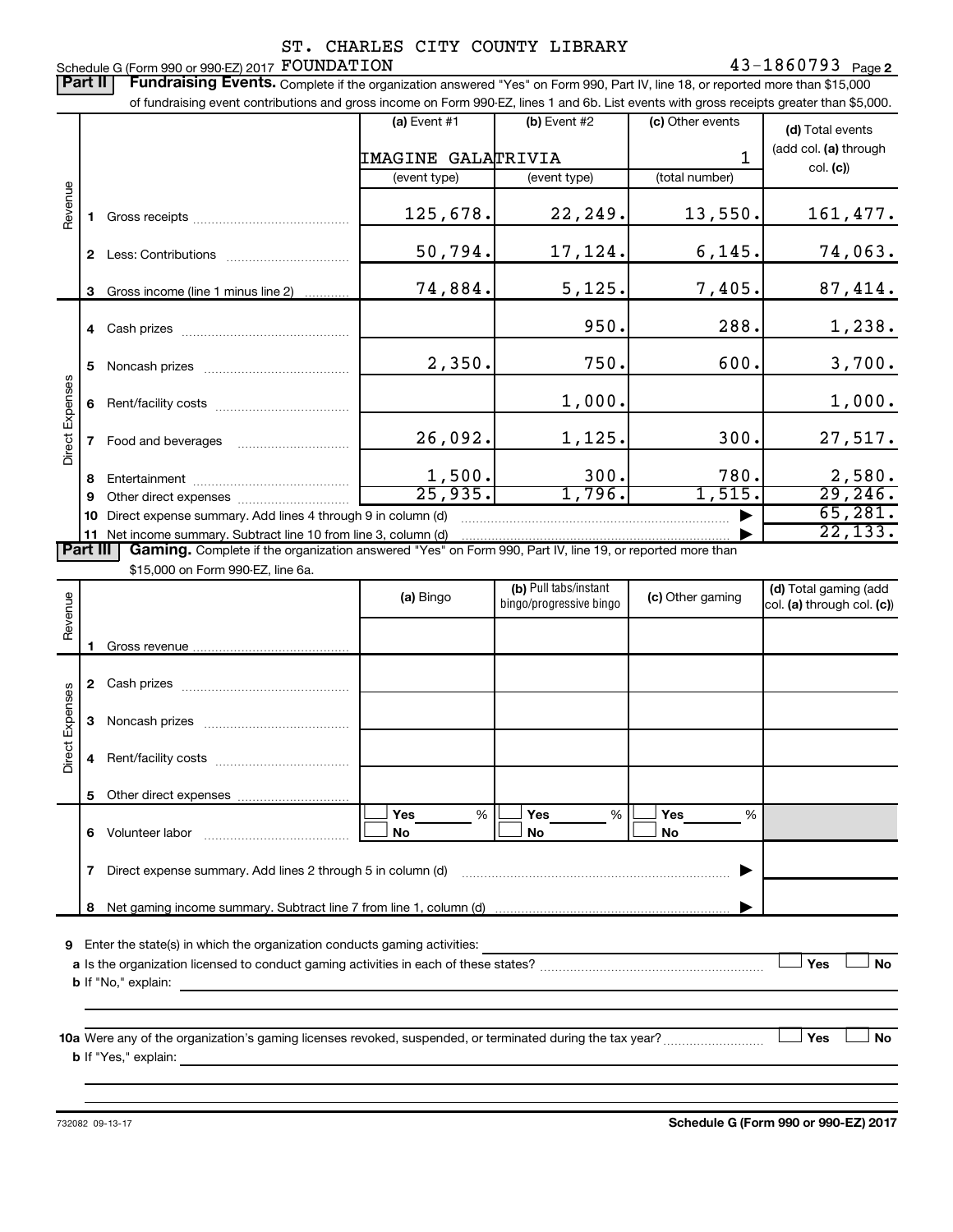| ST. CHARLES CITY COUNTY LIBRARY                                                                                                                               |                        |                       |
|---------------------------------------------------------------------------------------------------------------------------------------------------------------|------------------------|-----------------------|
| Schedule G (Form 990 or 990-EZ) 2017 FOUNDATION<br><u> 1980 - Johann Barbara, martxa alemaniar eta politikaria (h. 1908).</u>                                 |                        | $43 - 1860793$ Page 3 |
|                                                                                                                                                               | — SYes                 | No                    |
| 12 Is the organization a grantor, beneficiary or trustee of a trust, or a member of a partnership or other entity formed                                      |                        |                       |
|                                                                                                                                                               | $\Box$ Yes             | No                    |
| 13 Indicate the percentage of gaming activity conducted in:                                                                                                   |                        |                       |
| b An outside facility www.communications.com/news/communications.com/news/communications.com/news/communication                                               | 13а<br>13 <sub>b</sub> | ℅<br>%                |
| 14 Enter the name and address of the person who prepares the organization's gaming/special events books and records:                                          |                        |                       |
| Name $\blacktriangleright$<br><u> 1989 - Jan Alexandria de Alexandria de la contrada de la contrada de la contrada de la contrada de la contrad</u>           |                        |                       |
|                                                                                                                                                               |                        |                       |
|                                                                                                                                                               |                        | No                    |
|                                                                                                                                                               |                        |                       |
| of gaming revenue retained by the third party $\triangleright$ \$                                                                                             |                        |                       |
| c If "Yes," enter name and address of the third party:                                                                                                        |                        |                       |
| Name $\blacktriangleright$<br><u> 1989 - Jan James James Schwalz, amerikansk politik (d. 1989)</u>                                                            |                        |                       |
| Address $\blacktriangleright$                                                                                                                                 |                        |                       |
| <b>16</b> Gaming manager information:                                                                                                                         |                        |                       |
|                                                                                                                                                               |                        |                       |
| Name $\blacktriangleright$                                                                                                                                    |                        |                       |
|                                                                                                                                                               |                        |                       |
|                                                                                                                                                               |                        |                       |
|                                                                                                                                                               |                        |                       |
|                                                                                                                                                               |                        |                       |
| Director/officer<br>Employee<br>Independent contractor                                                                                                        |                        |                       |
| 17 Mandatory distributions:                                                                                                                                   |                        |                       |
| a Is the organization required under state law to make charitable distributions from the gaming proceeds to                                                   |                        |                       |
| retain the state gaming license?                                                                                                                              | Yes                    | <b>No</b>             |
| <b>b</b> Enter the amount of distributions required under state law to be distributed to other exempt organizations or spent in the                           |                        |                       |
| organization's own exempt activities during the tax year $\triangleright$ \$                                                                                  |                        |                       |
| <b>Part IV</b><br>Supplemental Information. Provide the explanations required by Part I, line 2b, columns (iii) and (v); and Part III, lines 9, 9b, 10b, 15b, |                        |                       |
| 15c, 16, and 17b, as applicable. Also provide any additional information. See instructions.                                                                   |                        |                       |
|                                                                                                                                                               |                        |                       |
|                                                                                                                                                               |                        |                       |
|                                                                                                                                                               |                        |                       |
|                                                                                                                                                               |                        |                       |
|                                                                                                                                                               |                        |                       |
|                                                                                                                                                               |                        |                       |
|                                                                                                                                                               |                        |                       |
|                                                                                                                                                               |                        |                       |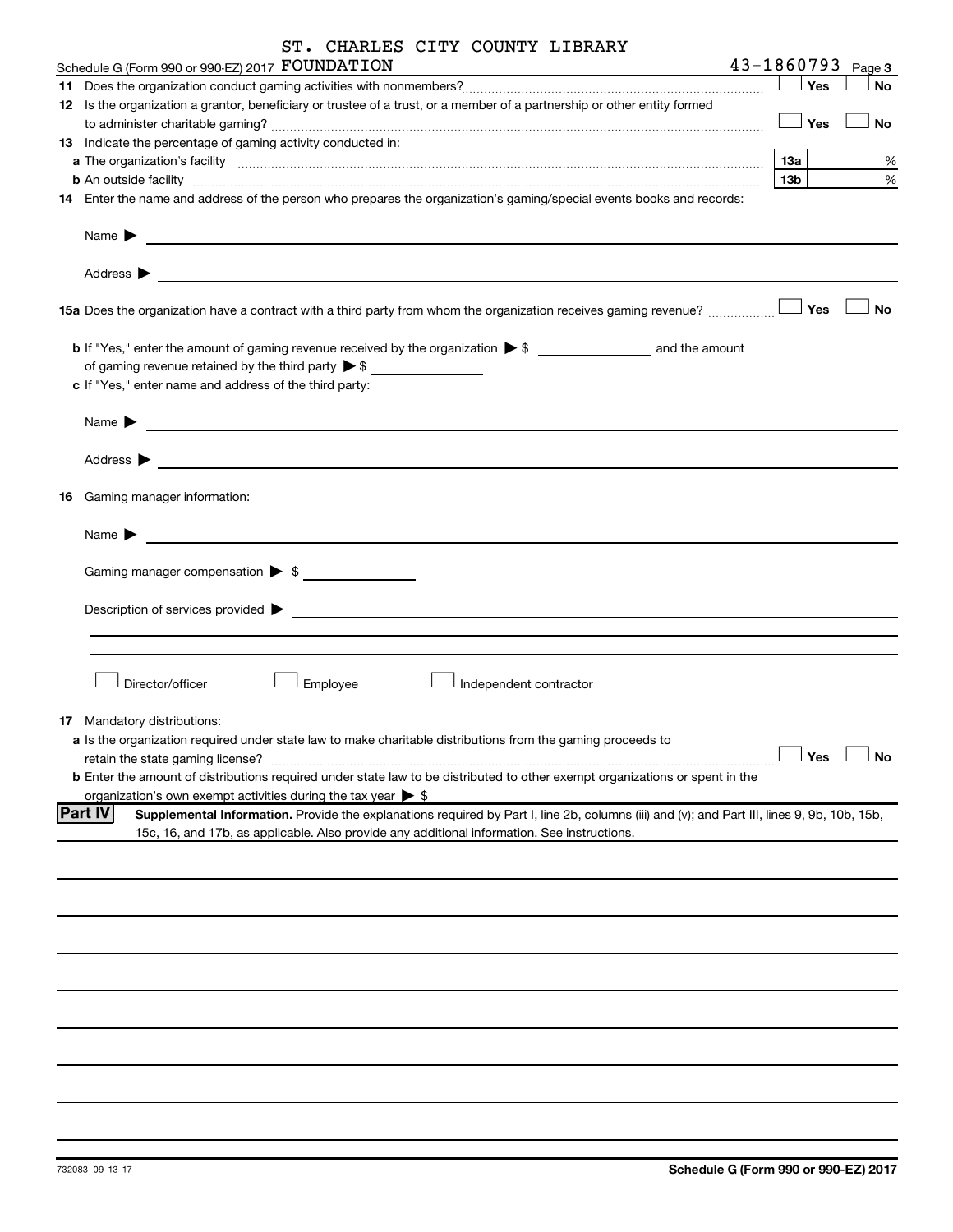|                                                                                                     |            |  | ST. CHARLES CITY COUNTY LIBRARY |                   |
|-----------------------------------------------------------------------------------------------------|------------|--|---------------------------------|-------------------|
| Schedule G (Form 990 or 990-EZ) FOUNDATION<br><b>Part IV   Supplemental Information</b> (continued) | FOUNDATION |  |                                 | 43-1860793 Page 4 |
|                                                                                                     |            |  |                                 |                   |
|                                                                                                     |            |  |                                 |                   |
|                                                                                                     |            |  |                                 |                   |
|                                                                                                     |            |  |                                 |                   |
|                                                                                                     |            |  |                                 |                   |
|                                                                                                     |            |  |                                 |                   |
|                                                                                                     |            |  |                                 |                   |
|                                                                                                     |            |  |                                 |                   |
|                                                                                                     |            |  |                                 |                   |
|                                                                                                     |            |  |                                 |                   |
|                                                                                                     |            |  |                                 |                   |
|                                                                                                     |            |  |                                 |                   |
|                                                                                                     |            |  |                                 |                   |
|                                                                                                     |            |  |                                 |                   |
|                                                                                                     |            |  |                                 |                   |
|                                                                                                     |            |  |                                 |                   |
|                                                                                                     |            |  |                                 |                   |
|                                                                                                     |            |  |                                 |                   |
|                                                                                                     |            |  |                                 |                   |
|                                                                                                     |            |  |                                 |                   |
|                                                                                                     |            |  |                                 |                   |
|                                                                                                     |            |  |                                 |                   |
|                                                                                                     |            |  |                                 |                   |
|                                                                                                     |            |  |                                 |                   |
|                                                                                                     |            |  |                                 |                   |
|                                                                                                     |            |  |                                 |                   |
|                                                                                                     |            |  |                                 |                   |
|                                                                                                     |            |  |                                 |                   |
|                                                                                                     |            |  |                                 |                   |
|                                                                                                     |            |  |                                 |                   |
|                                                                                                     |            |  |                                 |                   |
|                                                                                                     |            |  |                                 |                   |
|                                                                                                     |            |  |                                 |                   |
|                                                                                                     |            |  |                                 |                   |
|                                                                                                     |            |  |                                 |                   |
|                                                                                                     |            |  |                                 |                   |
|                                                                                                     |            |  |                                 |                   |
|                                                                                                     |            |  |                                 |                   |
|                                                                                                     |            |  |                                 |                   |
|                                                                                                     |            |  |                                 |                   |
|                                                                                                     |            |  |                                 |                   |
|                                                                                                     |            |  |                                 |                   |
|                                                                                                     |            |  |                                 |                   |
|                                                                                                     |            |  |                                 |                   |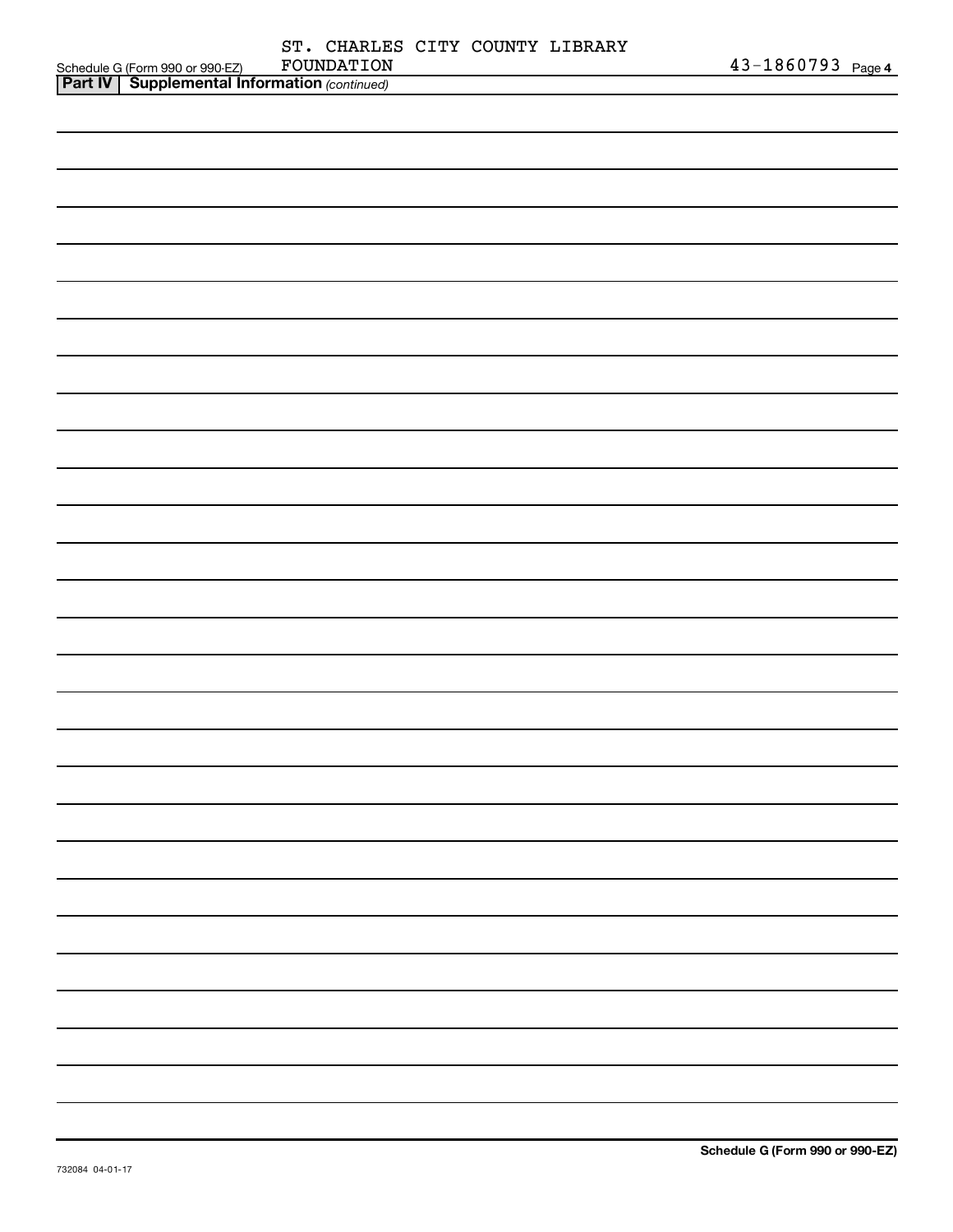**(Form 990 or 990-EZ)**

Department of the Treasury Internal Revenue Service Name of the organization

**Complete to provide information for responses to specific questions on SCHEDULE O Supplemental Information to Form 990 or 990-EZ 2017**<br>(Form 990 or 990-EZ) Complete to provide information for responses to specific questions on

**Form 990 or 990-EZ or to provide any additional information. | Attach to Form 990 or 990-EZ. | Go to www.irs.gov/Form990 for the latest information.**

ST. CHARLES CITY COUNTY LIBRARY FOUNDATION 43-1860793

**Inspection Employer identification number**

OMB No. 1545-0047

**Open to Public**

FORM 990, PART I, LINE 1, DESCRIPTION OF ORGANIZATION MISSION:

CONTINUALLY WORKING TOGETHER TO ENGAGE THE COMMUNITY THROUGH CHARITABLE

GIVING.

FORM 990, PART VI, SECTION B, LINE 11B:

A PRELIMINARY COPY OF THE FORM 990 WAS PROVIDED FOR REVIEW AND APPROVAL

BEFORE A FINAL COPY WAS PROCESSED.

FORM 990, PART VI, SECTION B, LINE 12C:

ALL CONFLICTS OF INTEREST ARE DISCUSSED AND ADDRESSED WITH THE BOARD OF

DIRECTORS ANNUALLY OR AS THEY ARISE.

FORM 990, PART VI, SECTION C, LINE 19:

ALL GOVERNING DOCUMENTS, POLICIES, AND FINANCIAL DATA IS PROVIDED TO THE

PUBLIC UPON REQUEST.

FORM 990, PART IX, LINE 24E, ALL OTHER FUNCTIONAL EXPENSES:

BOOKS TO YOU PROGRAM:

PROGRAM SERVICE EXPENSES 5,179. MANAGEMENT AND GENERAL EXPENSES 0. FUNDRAISING EXPENSES 0. TOTAL EXPENSES 5,179.

FOOD AND BEVERAGE:

PROGRAM SERVICE EXPENSES 699.

MANAGEMENT AND GENERAL EXPENSES 0.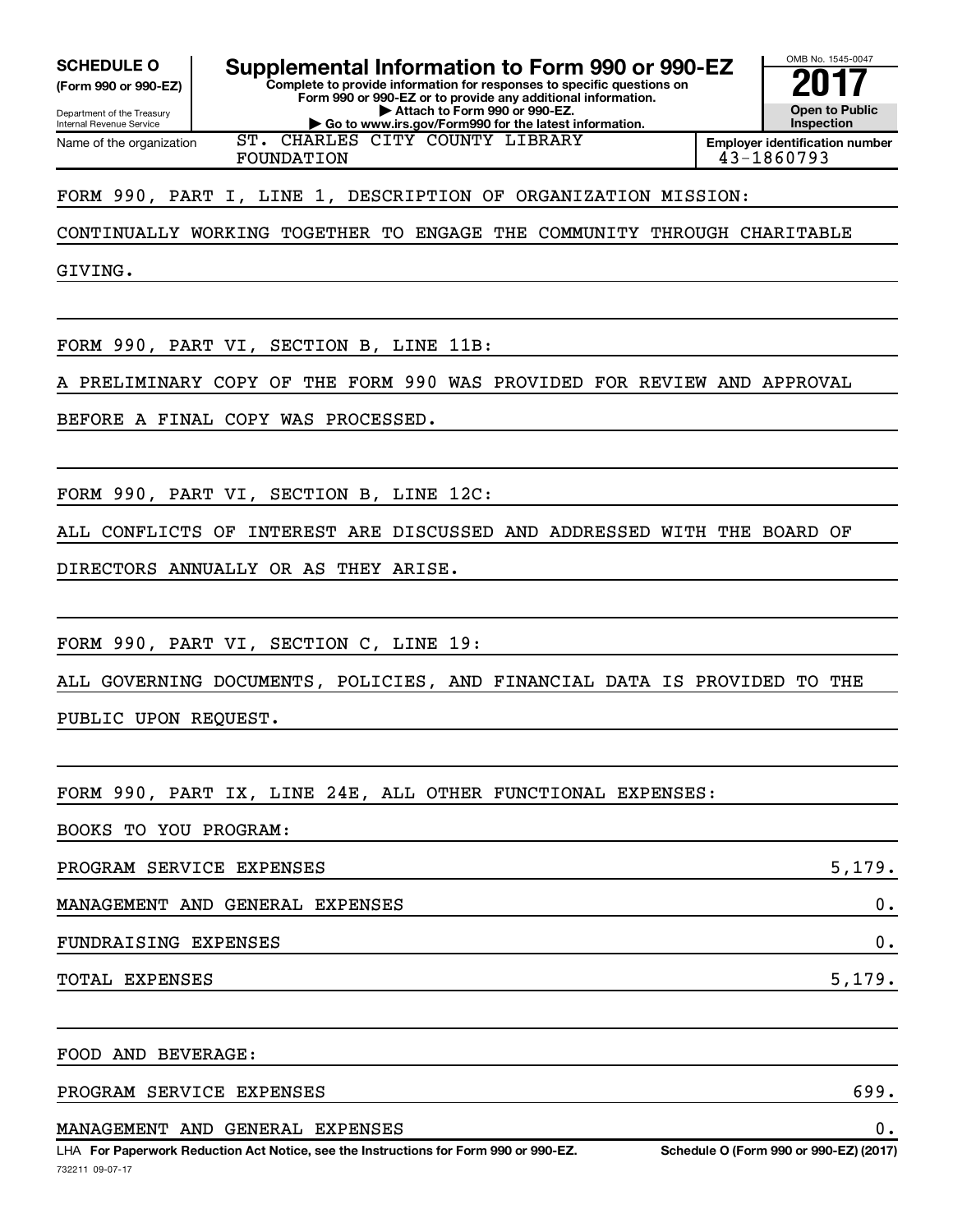| Schedule O (Form 990 or 990-EZ) (2017)                                    | Page 2                                              |
|---------------------------------------------------------------------------|-----------------------------------------------------|
| ST. CHARLES CITY COUNTY LIBRARY<br>Name of the organization<br>FOUNDATION | <b>Employer identification number</b><br>43-1860793 |
| FUNDRAISING EXPENSES                                                      | $\mathbf 0$ .                                       |
| TOTAL EXPENSES                                                            | 699.                                                |
| TOTAL OTHER EXPENSES ON FORM 990, PART IX, LINE 24E, COL A                | 5,878.                                              |
| FORM 990, PART XII, LINE 2C:                                              |                                                     |
| THE ORGANIZATION UNDERGOES AN AUDIT.<br>THE BOARD OF DIRECTORS ASSUME     |                                                     |
| RESPONSIBILITY FOR THE AUDIT.                                             |                                                     |
|                                                                           |                                                     |
|                                                                           |                                                     |
|                                                                           |                                                     |
|                                                                           |                                                     |
|                                                                           |                                                     |
|                                                                           |                                                     |
|                                                                           |                                                     |
|                                                                           |                                                     |
|                                                                           |                                                     |
|                                                                           |                                                     |
|                                                                           |                                                     |
|                                                                           |                                                     |
|                                                                           |                                                     |
|                                                                           |                                                     |
|                                                                           |                                                     |
|                                                                           |                                                     |
|                                                                           |                                                     |
|                                                                           |                                                     |
|                                                                           |                                                     |
|                                                                           |                                                     |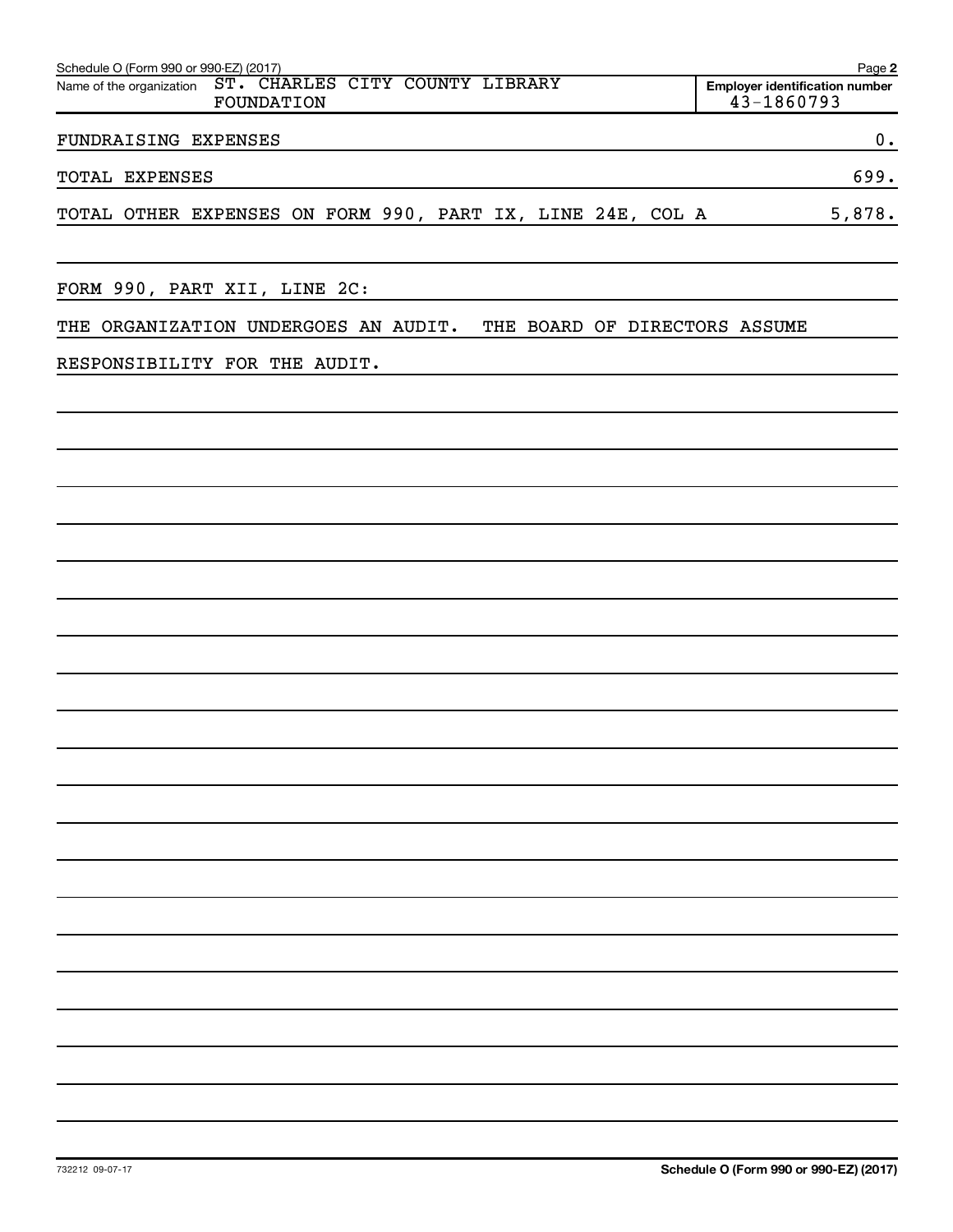| <b>SCHEDULE R</b>                                                                                                                                                            | <b>Related Organizations and Unrelated Partnerships</b>                                                   |                                                     |                               |                                             |  |                                                     | OMB No. 1545-0047             |                                                      |
|------------------------------------------------------------------------------------------------------------------------------------------------------------------------------|-----------------------------------------------------------------------------------------------------------|-----------------------------------------------------|-------------------------------|---------------------------------------------|--|-----------------------------------------------------|-------------------------------|------------------------------------------------------|
| (Form 990)                                                                                                                                                                   | > Complete if the organization answered "Yes" on Form 990, Part IV, line 33, 34, 35b, 36, or 37.          | Attach to Form 990.                                 |                               |                                             |  |                                                     | 2017<br><b>Open to Public</b> |                                                      |
| Department of the Treasury<br>Internal Revenue Service                                                                                                                       | Go to www.irs.gov/Form990 for instructions and the latest information.<br>ST. CHARLES CITY COUNTY LIBRARY |                                                     |                               |                                             |  |                                                     | Inspection                    |                                                      |
| Name of the organization<br><b>FOUNDATION</b>                                                                                                                                |                                                                                                           |                                                     |                               |                                             |  | <b>Employer identification number</b><br>43-1860793 |                               |                                                      |
| Part I<br>Identification of Disregarded Entities. Complete if the organization answered "Yes" on Form 990, Part IV, line 33.                                                 |                                                                                                           |                                                     |                               |                                             |  |                                                     |                               |                                                      |
| (a)<br>Name, address, and EIN (if applicable)<br>of disregarded entity                                                                                                       | (b)<br>(c)<br>Primary activity<br>Legal domicile (state or<br>foreign country)                            |                                                     | (d)<br>Total income           | (e)<br>End-of-year assets                   |  | (f)<br>Direct controlling<br>entity                 |                               |                                                      |
|                                                                                                                                                                              |                                                                                                           |                                                     |                               |                                             |  |                                                     |                               |                                                      |
|                                                                                                                                                                              |                                                                                                           |                                                     |                               |                                             |  |                                                     |                               |                                                      |
|                                                                                                                                                                              |                                                                                                           |                                                     |                               |                                             |  |                                                     |                               |                                                      |
| Identification of Related Tax-Exempt Organizations. Complete if the organization answered "Yes" on Form 990, Part IV, line 34, because it had one or more related tax-exempt |                                                                                                           |                                                     |                               |                                             |  |                                                     |                               |                                                      |
| Part II<br>organizations during the tax year.                                                                                                                                |                                                                                                           |                                                     |                               |                                             |  |                                                     |                               |                                                      |
| (a)<br>Name, address, and EIN<br>of related organization                                                                                                                     | (b)<br>Primary activity                                                                                   | (c)<br>Legal domicile (state or<br>foreign country) | (d)<br>Exempt Code<br>section | (e)<br>Public charity<br>status (if section |  | (f)<br>Direct controlling<br>entity                 |                               | $(g)$<br>Section 512(b)(13)<br>controlled<br>entity? |
|                                                                                                                                                                              |                                                                                                           |                                                     |                               | 501(c)(3)                                   |  |                                                     | Yes                           | No                                                   |
| ST. CHARLES CITY COUNTY LIBRARY DISTRICT<br>43-1011304, 77 BOONE HILLS DR, SAINT PETERS,<br>63376<br>MO                                                                      | LIBRARY                                                                                                   | MISSOURI                                            |                               |                                             |  |                                                     |                               | $\mathbf X$                                          |
|                                                                                                                                                                              |                                                                                                           |                                                     |                               |                                             |  |                                                     |                               |                                                      |
|                                                                                                                                                                              |                                                                                                           |                                                     |                               |                                             |  |                                                     |                               |                                                      |
|                                                                                                                                                                              |                                                                                                           |                                                     |                               |                                             |  |                                                     |                               |                                                      |

**For Paperwork Reduction Act Notice, see the Instructions for Form 990. Schedule R (Form 990) 2017**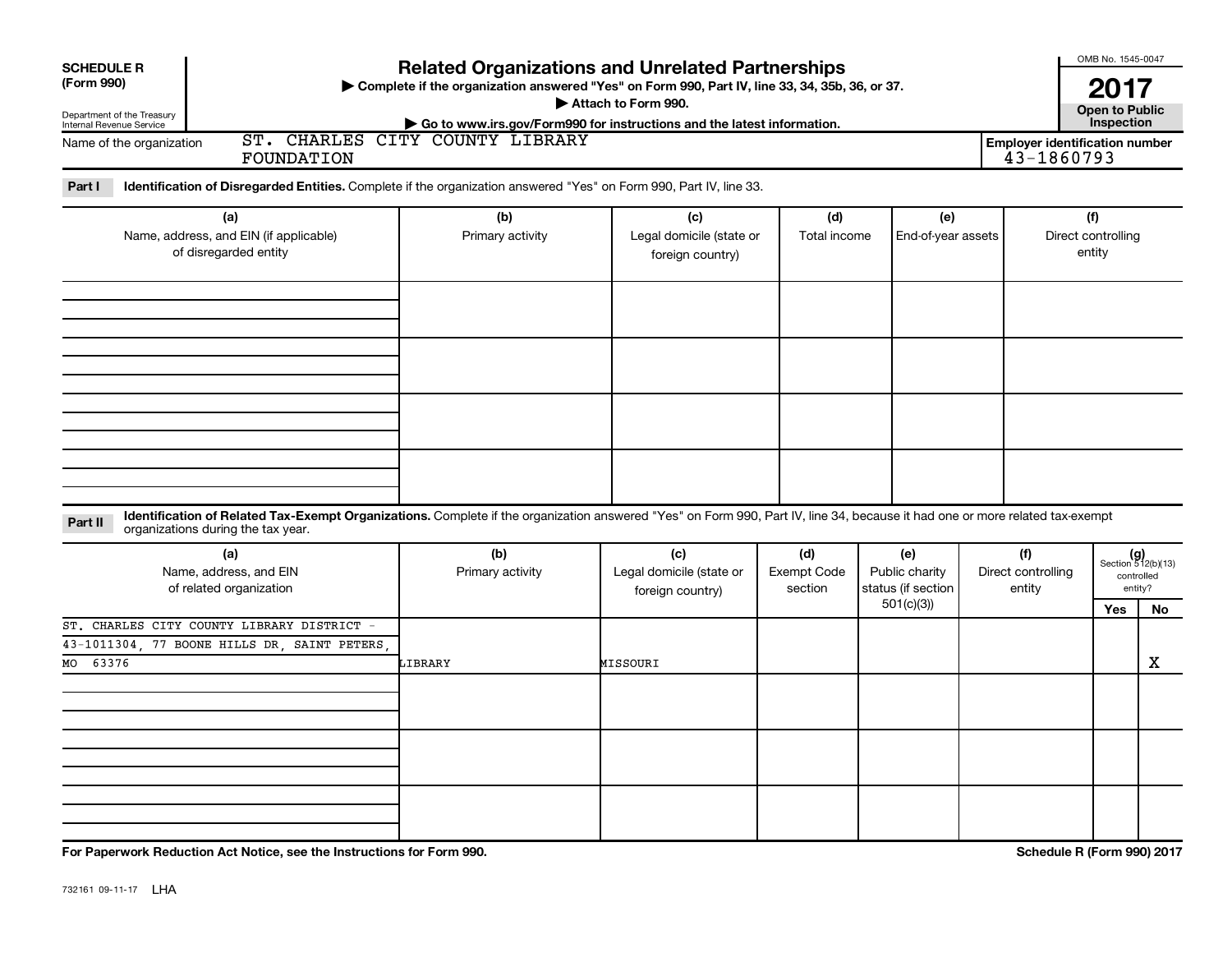#### Schedule R (Form 990) 2017 FOUNDATION 43-1860793 FOUNDATION

# **2**

Part III Identification of Related Organizations Taxable as a Partnership. Complete if the organization answered "Yes" on Form 990, Part IV, line 34, because it had one or more related<br>Part III International tracted as a p organizations treated as a partnership during the tax year.

| (a)<br>Name, address, and EIN<br>of related organization | (b)<br>Primary activity | (c)<br>Legal<br>domicile         | (d)<br>Direct controlling | (e)<br>Predominant income                                           | (f)<br>Share of total | (g)<br>Share of       |                                  | (h)<br>Disproportionate | (i)<br>Code V-UBI                                                    | (j) | (k)<br>General or Percentage<br>managing ownership<br>partner? |
|----------------------------------------------------------|-------------------------|----------------------------------|---------------------------|---------------------------------------------------------------------|-----------------------|-----------------------|----------------------------------|-------------------------|----------------------------------------------------------------------|-----|----------------------------------------------------------------|
|                                                          |                         | (state or<br>foreign<br>country) | entity                    | related, unrelated,<br>excluded from tax under<br>sections 512-514) | income                | end-of-year<br>assets | allocations?<br>$Yes \mid$<br>No |                         | amount in box<br>20 of Schedule<br>$K1$ (Form 1065) $\sqrt{Y}$ es No |     |                                                                |
|                                                          |                         |                                  |                           |                                                                     |                       |                       |                                  |                         |                                                                      |     |                                                                |
|                                                          |                         |                                  |                           |                                                                     |                       |                       |                                  |                         |                                                                      |     |                                                                |
|                                                          |                         |                                  |                           |                                                                     |                       |                       |                                  |                         |                                                                      |     |                                                                |
|                                                          |                         |                                  |                           |                                                                     |                       |                       |                                  |                         |                                                                      |     |                                                                |
|                                                          |                         |                                  |                           |                                                                     |                       |                       |                                  |                         |                                                                      |     |                                                                |
|                                                          |                         |                                  |                           |                                                                     |                       |                       |                                  |                         |                                                                      |     |                                                                |
|                                                          |                         |                                  |                           |                                                                     |                       |                       |                                  |                         |                                                                      |     |                                                                |
|                                                          |                         |                                  |                           |                                                                     |                       |                       |                                  |                         |                                                                      |     |                                                                |

Part IV Identification of Related Organizations Taxable as a Corporation or Trust. Complete if the organization answered "Yes" on Form 990, Part IV, line 34, because it had one or more related organizations treated as a corporation or trust during the tax year.

| (a)<br>Name, address, and EIN<br>of related organization | (b)<br>Primary activity | (c)<br>Legal domicile<br>(state or<br>foreign | (d)<br>Direct controlling<br>entity | (e)<br>Type of entity<br>(C corp, S corp,<br>or trust) | (f)<br>Share of total<br>income | (g)<br>Share of<br>end-of-year<br>assets | (h)<br>Percentage<br>ownership | $\begin{array}{c} \textbf{(i)}\\ \text{Section}\\ 512 \text{(b)} \text{(13)}\\ \text{controlled} \\ \text{entity?} \end{array}$ |          |
|----------------------------------------------------------|-------------------------|-----------------------------------------------|-------------------------------------|--------------------------------------------------------|---------------------------------|------------------------------------------|--------------------------------|---------------------------------------------------------------------------------------------------------------------------------|----------|
|                                                          |                         | country)                                      |                                     |                                                        |                                 |                                          |                                |                                                                                                                                 | Yes   No |
|                                                          |                         |                                               |                                     |                                                        |                                 |                                          |                                |                                                                                                                                 |          |
|                                                          |                         |                                               |                                     |                                                        |                                 |                                          |                                |                                                                                                                                 |          |
|                                                          |                         |                                               |                                     |                                                        |                                 |                                          |                                |                                                                                                                                 |          |
|                                                          |                         |                                               |                                     |                                                        |                                 |                                          |                                |                                                                                                                                 |          |
|                                                          |                         |                                               |                                     |                                                        |                                 |                                          |                                |                                                                                                                                 |          |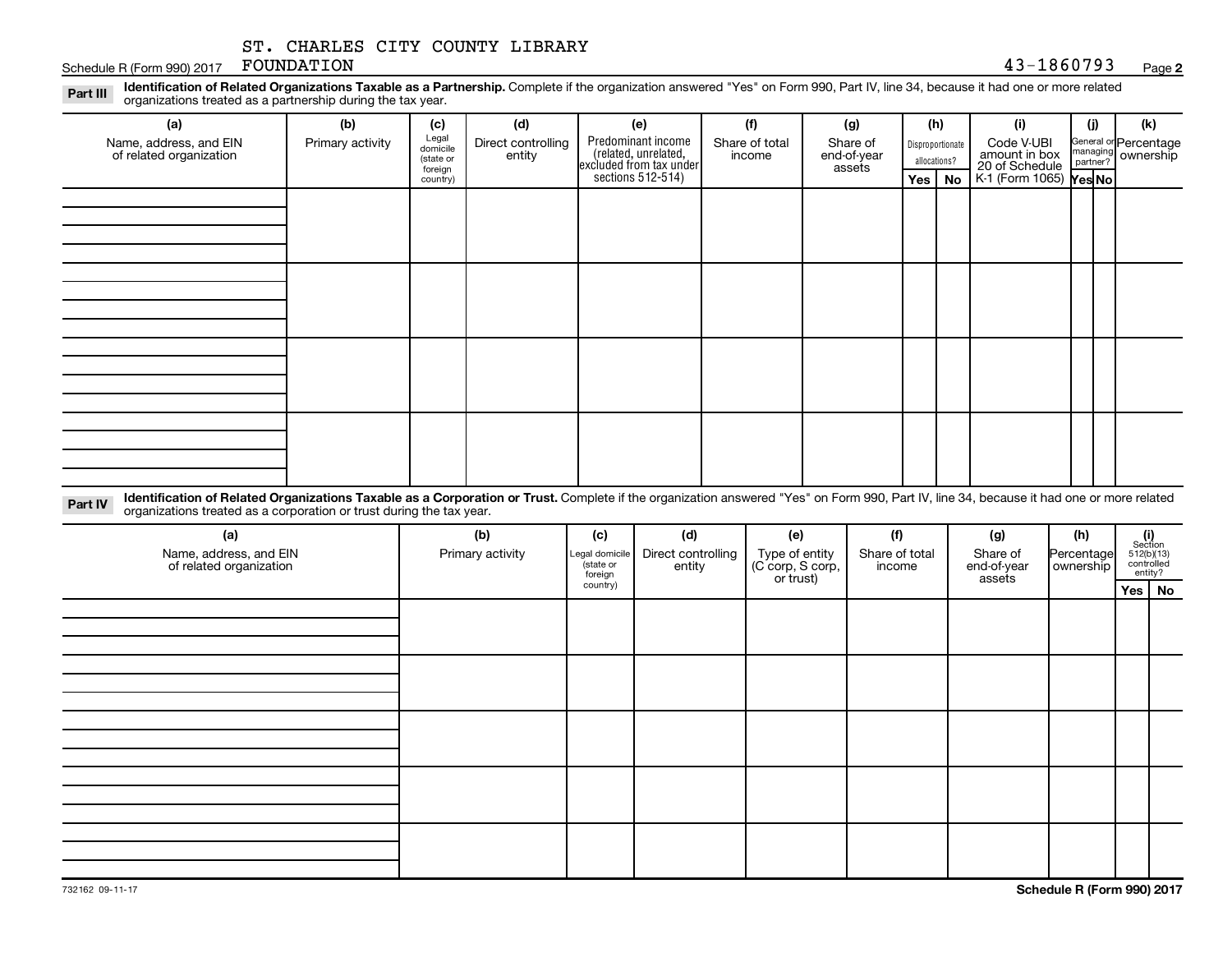Schedule R (Form 990) 2017 Page FOUNDATION 43-1860793

| Part V Transactions With Related Organizations. Complete if the organization answered "Yes" on Form 990, Part IV, line 34, 35b, or 36. |  |  |
|----------------------------------------------------------------------------------------------------------------------------------------|--|--|
|                                                                                                                                        |  |  |

|                                                                                                                                                    | Note: Complete line 1 if any entity is listed in Parts II, III, or IV of this schedule.                                                                                                                                        |  |  |  |                 | Yes I                       | <b>No</b>                    |
|----------------------------------------------------------------------------------------------------------------------------------------------------|--------------------------------------------------------------------------------------------------------------------------------------------------------------------------------------------------------------------------------|--|--|--|-----------------|-----------------------------|------------------------------|
|                                                                                                                                                    | During the tax year, did the organization engage in any of the following transactions with one or more related organizations listed in Parts II-IV?                                                                            |  |  |  |                 |                             |                              |
|                                                                                                                                                    |                                                                                                                                                                                                                                |  |  |  | 1a              |                             | $\overline{\mathbf{X}}$      |
|                                                                                                                                                    | b Gift, grant, or capital contribution to related organization(s) manufaction contracts and contribution to related organization(s) manufaction contribution to related organization(s) manufactured contracts and contributio |  |  |  | 1 <sub>b</sub>  | $\overline{\textbf{X}}$     |                              |
|                                                                                                                                                    |                                                                                                                                                                                                                                |  |  |  | 1c              |                             | $\overline{\mathbf{x}}$      |
|                                                                                                                                                    | d Loans or loan guarantees to or for related organization(s) www.communically.com/www.communically.com/www.communically.com/www.communically.com/www.communically.com/www.communically.com/www.communically.com/www.communical |  |  |  | 1 <sub>d</sub>  |                             | $\overline{\texttt{x}}$      |
|                                                                                                                                                    |                                                                                                                                                                                                                                |  |  |  | 1e              |                             | $\overline{\texttt{x}}$      |
|                                                                                                                                                    |                                                                                                                                                                                                                                |  |  |  |                 |                             |                              |
|                                                                                                                                                    | Dividends from related organization(s) manufacture contraction and contract and contract or contract or contract or contract or contract or contract or contract or contract or contract or contract or contract or contract o |  |  |  | 1f              |                             | X                            |
| 1 <sub>g</sub>                                                                                                                                     |                                                                                                                                                                                                                                |  |  |  |                 |                             | $\overline{\texttt{x}}$      |
|                                                                                                                                                    | h Purchase of assets from related organization(s) manufactured and content to content the content of assets from related organization(s) manufactured and content of the content of the content of the content of the content  |  |  |  | 1 <sub>h</sub>  |                             | $\overline{\texttt{x}}$      |
| 1i                                                                                                                                                 |                                                                                                                                                                                                                                |  |  |  |                 |                             | $\overline{\mathbf{x}}$      |
| 1i.                                                                                                                                                |                                                                                                                                                                                                                                |  |  |  |                 |                             | $\overline{\textbf{x}}$      |
|                                                                                                                                                    |                                                                                                                                                                                                                                |  |  |  |                 |                             |                              |
|                                                                                                                                                    |                                                                                                                                                                                                                                |  |  |  | 1k              |                             | X                            |
|                                                                                                                                                    |                                                                                                                                                                                                                                |  |  |  | 11              |                             | $\overline{\mathbf{x}}$      |
|                                                                                                                                                    |                                                                                                                                                                                                                                |  |  |  | 1 <sub>m</sub>  |                             | $\overline{\mathbf{x}}$      |
|                                                                                                                                                    |                                                                                                                                                                                                                                |  |  |  | 1n              | $\overline{\textnormal{x}}$ |                              |
|                                                                                                                                                    | o Sharing of paid employees with related organization(s) manufactured content to the content of the state of the content of the content of the content of the content of the content of the content of the content of the cont |  |  |  | 10 <sub>o</sub> | х                           |                              |
|                                                                                                                                                    |                                                                                                                                                                                                                                |  |  |  |                 |                             |                              |
|                                                                                                                                                    |                                                                                                                                                                                                                                |  |  |  | 1p              |                             | х                            |
|                                                                                                                                                    |                                                                                                                                                                                                                                |  |  |  | 1q              |                             | $\overline{\texttt{x}}$      |
|                                                                                                                                                    |                                                                                                                                                                                                                                |  |  |  |                 |                             |                              |
|                                                                                                                                                    |                                                                                                                                                                                                                                |  |  |  | 1r              |                             | X<br>$\overline{\mathbf{x}}$ |
|                                                                                                                                                    | 1s                                                                                                                                                                                                                             |  |  |  |                 |                             |                              |
|                                                                                                                                                    | If the answer to any of the above is "Yes," see the instructions for information on who must complete this line, including covered relationships and transaction thresholds.                                                   |  |  |  |                 |                             |                              |
| (b)<br>(c)<br>(a)<br>Name of related organization<br>(d)<br>Method of determining amount involved<br>Transaction<br>Amount involved<br>$type(a-s)$ |                                                                                                                                                                                                                                |  |  |  |                 |                             |                              |

|     | . |  |
|-----|---|--|
| (1) |   |  |
| (2) |   |  |
| (3) |   |  |
| (4) |   |  |
| (5) |   |  |
| (6) |   |  |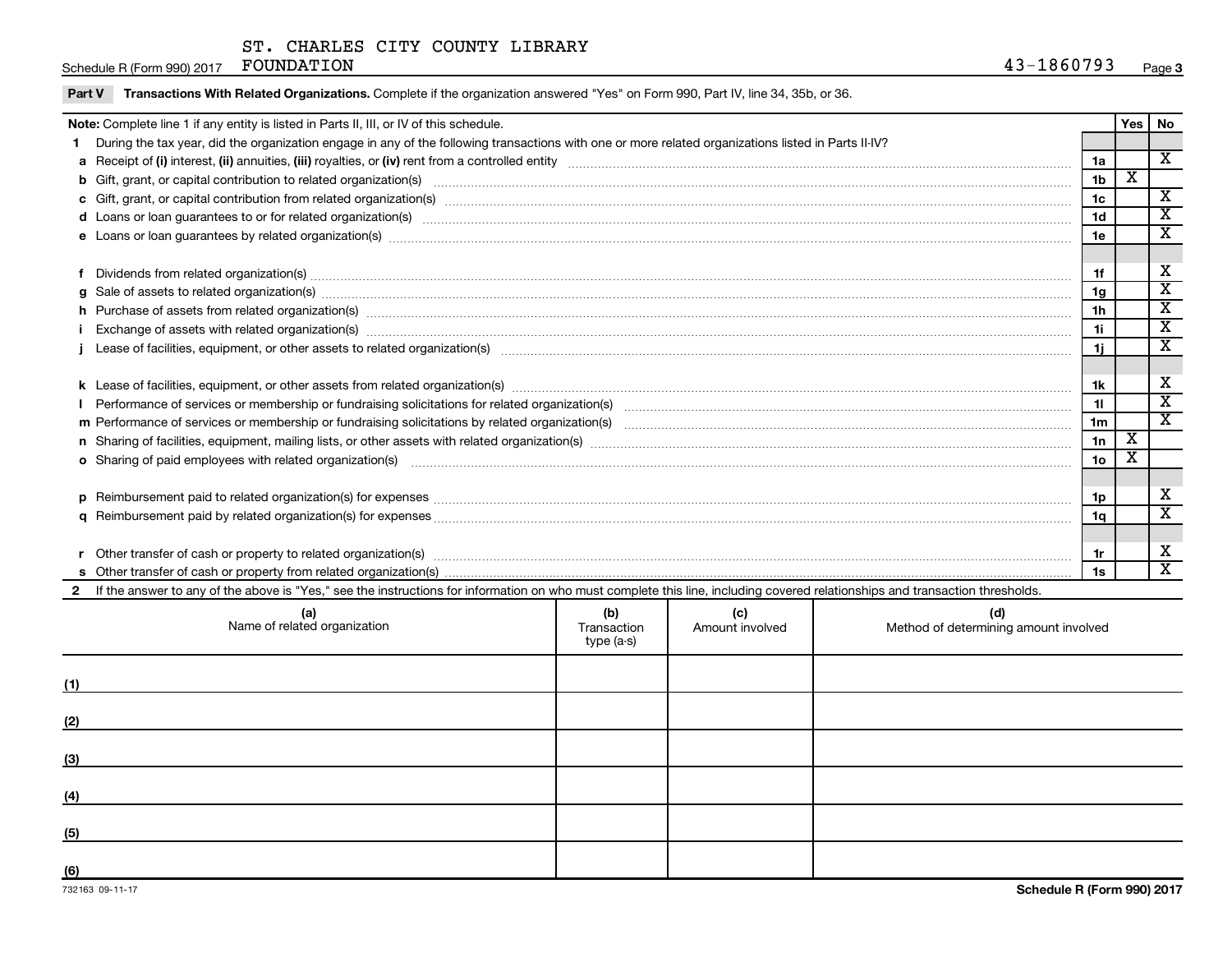Schedule R (Form 990) 2017 FOUNDATION

Part VI Unrelated Organizations Taxable as a Partnership. Complete if the organization answered "Yes" on Form 990, Part IV, line 37.

Provide the following information for each entity taxed as a partnership through which the organization conducted more than five percent of its activities (measured by total assets or gross revenue) that was not a related organization. See instructions regarding exclusion for certain investment partnerships.

| (a)                                 | (b)              | (c)                                             | (d)                                                                                        |                                                                    | (f)                         | (g)                               |        | (h)                              | (i)                                                                                                                   | (i)    | (k) |  |  |  |  |
|-------------------------------------|------------------|-------------------------------------------------|--------------------------------------------------------------------------------------------|--------------------------------------------------------------------|-----------------------------|-----------------------------------|--------|----------------------------------|-----------------------------------------------------------------------------------------------------------------------|--------|-----|--|--|--|--|
| Name, address, and EIN<br>of entity | Primary activity | Legal domicile<br>(state or foreign<br>country) | Predominant income<br>(related, unrelated,<br>excluded from tax under<br>sections 512-514) | (e)<br>Are all<br>partners sec.<br>$501(c)(3)$<br>orgs.?<br>Yes No | Share of<br>total<br>income | Share of<br>end-of-year<br>assets | Yes No | Disproportionate<br>allocations? | Code V-UBI<br>amount in box 20 managing<br><sup>22</sup> of Schedule K-1<br>(Form 1065)<br><b>Property Resolution</b> | Yes NO |     |  |  |  |  |
|                                     |                  |                                                 |                                                                                            |                                                                    |                             |                                   |        |                                  |                                                                                                                       |        |     |  |  |  |  |
|                                     |                  |                                                 |                                                                                            |                                                                    |                             |                                   |        |                                  |                                                                                                                       |        |     |  |  |  |  |
|                                     |                  |                                                 |                                                                                            |                                                                    |                             |                                   |        |                                  |                                                                                                                       |        |     |  |  |  |  |
|                                     |                  |                                                 |                                                                                            |                                                                    |                             |                                   |        |                                  |                                                                                                                       |        |     |  |  |  |  |
|                                     |                  |                                                 |                                                                                            |                                                                    |                             |                                   |        |                                  |                                                                                                                       |        |     |  |  |  |  |
|                                     |                  |                                                 |                                                                                            |                                                                    |                             |                                   |        |                                  |                                                                                                                       |        |     |  |  |  |  |
|                                     |                  |                                                 |                                                                                            |                                                                    |                             |                                   |        |                                  |                                                                                                                       |        |     |  |  |  |  |
|                                     |                  |                                                 |                                                                                            |                                                                    |                             |                                   |        |                                  |                                                                                                                       |        |     |  |  |  |  |
|                                     |                  |                                                 |                                                                                            |                                                                    |                             |                                   |        |                                  |                                                                                                                       |        |     |  |  |  |  |
|                                     |                  |                                                 |                                                                                            |                                                                    |                             |                                   |        |                                  |                                                                                                                       |        |     |  |  |  |  |
|                                     |                  |                                                 |                                                                                            |                                                                    |                             |                                   |        |                                  |                                                                                                                       |        |     |  |  |  |  |
|                                     |                  |                                                 |                                                                                            |                                                                    |                             |                                   |        |                                  |                                                                                                                       |        |     |  |  |  |  |
|                                     |                  |                                                 |                                                                                            |                                                                    |                             |                                   |        |                                  |                                                                                                                       |        |     |  |  |  |  |
|                                     |                  |                                                 |                                                                                            |                                                                    |                             |                                   |        |                                  |                                                                                                                       |        |     |  |  |  |  |
|                                     |                  |                                                 |                                                                                            |                                                                    |                             |                                   |        |                                  |                                                                                                                       |        |     |  |  |  |  |
|                                     |                  |                                                 |                                                                                            |                                                                    |                             |                                   |        |                                  |                                                                                                                       |        |     |  |  |  |  |
|                                     |                  |                                                 |                                                                                            |                                                                    |                             |                                   |        |                                  |                                                                                                                       |        |     |  |  |  |  |
|                                     |                  |                                                 |                                                                                            |                                                                    |                             |                                   |        |                                  |                                                                                                                       |        |     |  |  |  |  |
|                                     |                  |                                                 |                                                                                            |                                                                    |                             |                                   |        |                                  |                                                                                                                       |        |     |  |  |  |  |
|                                     |                  |                                                 |                                                                                            |                                                                    |                             |                                   |        |                                  |                                                                                                                       |        |     |  |  |  |  |
|                                     |                  |                                                 |                                                                                            |                                                                    |                             |                                   |        |                                  |                                                                                                                       |        |     |  |  |  |  |
|                                     |                  |                                                 |                                                                                            |                                                                    |                             |                                   |        |                                  |                                                                                                                       |        |     |  |  |  |  |
|                                     |                  |                                                 |                                                                                            |                                                                    |                             |                                   |        |                                  |                                                                                                                       |        |     |  |  |  |  |
|                                     |                  |                                                 |                                                                                            |                                                                    |                             |                                   |        |                                  |                                                                                                                       |        |     |  |  |  |  |
|                                     |                  |                                                 |                                                                                            |                                                                    |                             |                                   |        |                                  |                                                                                                                       |        |     |  |  |  |  |
|                                     |                  |                                                 |                                                                                            |                                                                    |                             |                                   |        |                                  |                                                                                                                       |        |     |  |  |  |  |
|                                     |                  |                                                 |                                                                                            |                                                                    |                             |                                   |        |                                  |                                                                                                                       |        |     |  |  |  |  |
|                                     |                  |                                                 |                                                                                            |                                                                    |                             |                                   |        |                                  |                                                                                                                       |        |     |  |  |  |  |
|                                     |                  |                                                 |                                                                                            |                                                                    |                             |                                   |        |                                  |                                                                                                                       |        |     |  |  |  |  |

**Schedule R (Form 990) 2017**